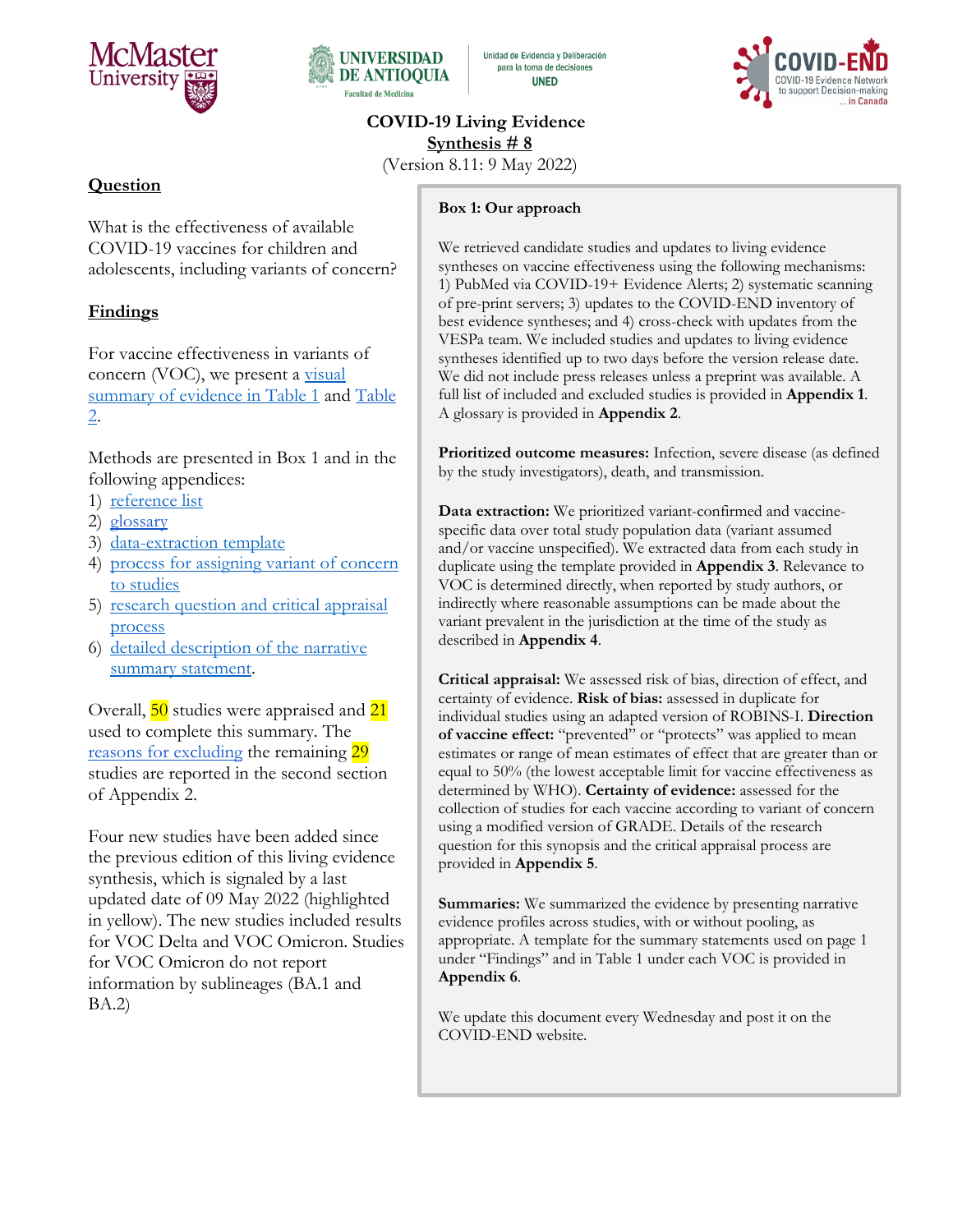### **Highlights of changes this report**

- New data on Pfizer [BNT162b2] against VOC Delta has been added to Table 1, Table 2 and Table 3 of two serious risk of bias studies (ref 18 and 19)
- New data on Moderna [mRNA-1723] against VOC Delta has been added to Table 1, Table 2 and Table 3 of one serious risk of bias study (ref 19)
- New data on Johnson & Johnson [AD26.COV2.S] against VOC Delta has been added to Table 1, Table 2 and Table 3 of one serious risk of bias study (ref 19)
- New data on Sinovac [CoronaVac] against VOC Omicron has been added to Table 1 and Table 3 of one serious risk of bias study (ref 21)
- We did not find studies in children and adolescents that evaluated the vaccine effectiveness for Omicron VOC by the BA.1 and BA.2 sublineages.

## **Pfizer/Comirnaty [BNT162b2]**

## ● **VOC Delta**

- We have low certainty evidence that 1 dose of **BNT162b2 (Pfizer)** prevented infection from VOC **Delta** (range of mean estimates:  $\frac{56}{6}$  to 80% - 4 Obs  $\frac{2}{10}\left[\frac{10}{17}\right]\left[\frac{18}{6}\right]$  in adolescents age 12 to 18 years
- We have moderate certainty evidence that 1 dose of **BNT162b2 (Pfizer)** prevented symptomatic infection from VOC **Delta** (range of mean estimates: 70 to 76% - 3 Obs [\[5\]\[](https://doi.org/10.1016/S1473-3099(22)00177-3)[9\]](https://jamanetwork.com/journals/jamanetworkopen/fullarticle/2789579)[\[17\]](https://doi.org/10.1136/bmj-2021-068898)) in adolescents age 12 to 18 years
- We have moderate certainty evidence that 2 doses of **BNT162b2 (Pfizer)** prevented infection from VOC **Delta** (range of mean estimates: 81 to 93% - 7 Obs [\[1\]](https://pubmed.ncbi.nlm.nih.gov/34570694/)[\[2\]](https://www.nejm.org/doi/full/10.1056/NEJMc2114290)[\[6\]](https://pubmed.ncbi.nlm.nih.gov/34968373/)[\[9\]](https://jamanetwork.com/journals/jamanetworkopen/fullarticle/2789579)[\[11\]](https://www.cdc.gov/mmwr/volumes/71/wr/mm7111e1.htm?s_cid=mm7111e1_w)[\[13\]](https://doi.org/10.1101/2022.03.24.22272854)[\[17\]](https://doi.org/10.1136/bmj-2021-068898)) in adolescents age 12 to 18 years
- We have moderate certainty evidence that 2 doses of **BNT162b2 (Pfizer)** prevented symptomatic infection from VOC **Delta** (range of mean estimates: 87 to 97% - 4 Obs [\[5\]\[](https://doi.org/10.1016/S1473-3099(22)00177-3)[9\]](https://jamanetwork.com/journals/jamanetworkopen/fullarticle/2789579)[\[16\]](https://doi.org/10.1101/2022.04.07.22273319)[\[19\]](https://jamanetwork.com/journals/jama/fullarticle/2789294)) in adolescents age 12 to 18 years
- We have low certainty evidence that 2 doses of **BNT162b2 (Pfizer)** prevented ICU admission from VOC **Delta** (98% [95% CI, 93 to 99] - 1 Obs [\[4\]](https://www.nejm.org/doi/full/10.1056/NEJMoa2117995)), in adolescents age 12 to 18 years
- We have low certainty evidence that 2 doses of **BNT162b2 (Pfizer)** prevented MIS-C from VOC **Delta** (91% [95% CI, 78 to 97] - 1 Obs [\[7\]](https://www.cdc.gov/mmwr/volumes/71/wr/mm7102e1.htm)), in adolescents age 12 to 18 years

# ● **VOC Omicron**

- We have low certainty evidence that 1 dose of **BNT162b2 (Pfizer)** prevented infection from VOC **Omicron** (53.7% [95% CI, 43.3 to 62.2] - 1 Obs [\[10\]](https://www.medrxiv.org/content/10.1101/2022.03.13.22272176v1)) in adolescents age 12 to 17 years
- We have low certainty evidence that 1 dose of **BNT162b2 (Pfizer)** prevented symptomatic infection from VOC **Omicron** (range of mean estimates: 44 to 53% - 1 Obs [\[5\]\)](https://doi.org/10.1016/S1473-3099(22)00177-3) in adolescents age 12 to 17 years
- We have low certainty evidence that 2 doses of **BNT162b2 (Pfizer)** prevented symptomatic infection from VOC **Omicron** (range of mean estimates: 71 to 83% - 1 Obs [\[5\]\)](https://doi.org/10.1016/S1473-3099(22)00177-3) in adolescents age 12 to 17 years
- We have moderate certainty evidence that 2 doses of **BNT162b2 (Pfizer)** prevented infection from VOC **Omicron** (range of mean estimates: 53 to 59% - 2 Obs [\[11\]](https://www.cdc.gov/mmwr/volumes/71/wr/mm7111e1.htm?s_cid=mm7111e1_w)[\[13\]](https://doi.org/10.1101/2022.03.24.22272854))in adolescents age 12 to 17 years
- We have low certainty evidence that 3 doses of **BNT162b2 (Pfizer)** prevented symptomatic infection from VOC **Omicron** (81% [95% CI, 59 to 91] - 1 Obs [\[8\]](https://www.cdc.gov/mmwr/volumes/71/wr/mm7109e3.htm?s_cid=mm7109e3_w)) in adolescents age 16 to 17 years
- We have low certainty evidence that 3 doses of **BNT162b2 (Pfizer)** prevented symptomatic infection from VOC **Omicron** (62% [95% CI, 49 to 72] - 1 Obs - [\[16\]](https://doi.org/10.1101/2022.04.07.22273319)) in adolescents age 12 to 17 years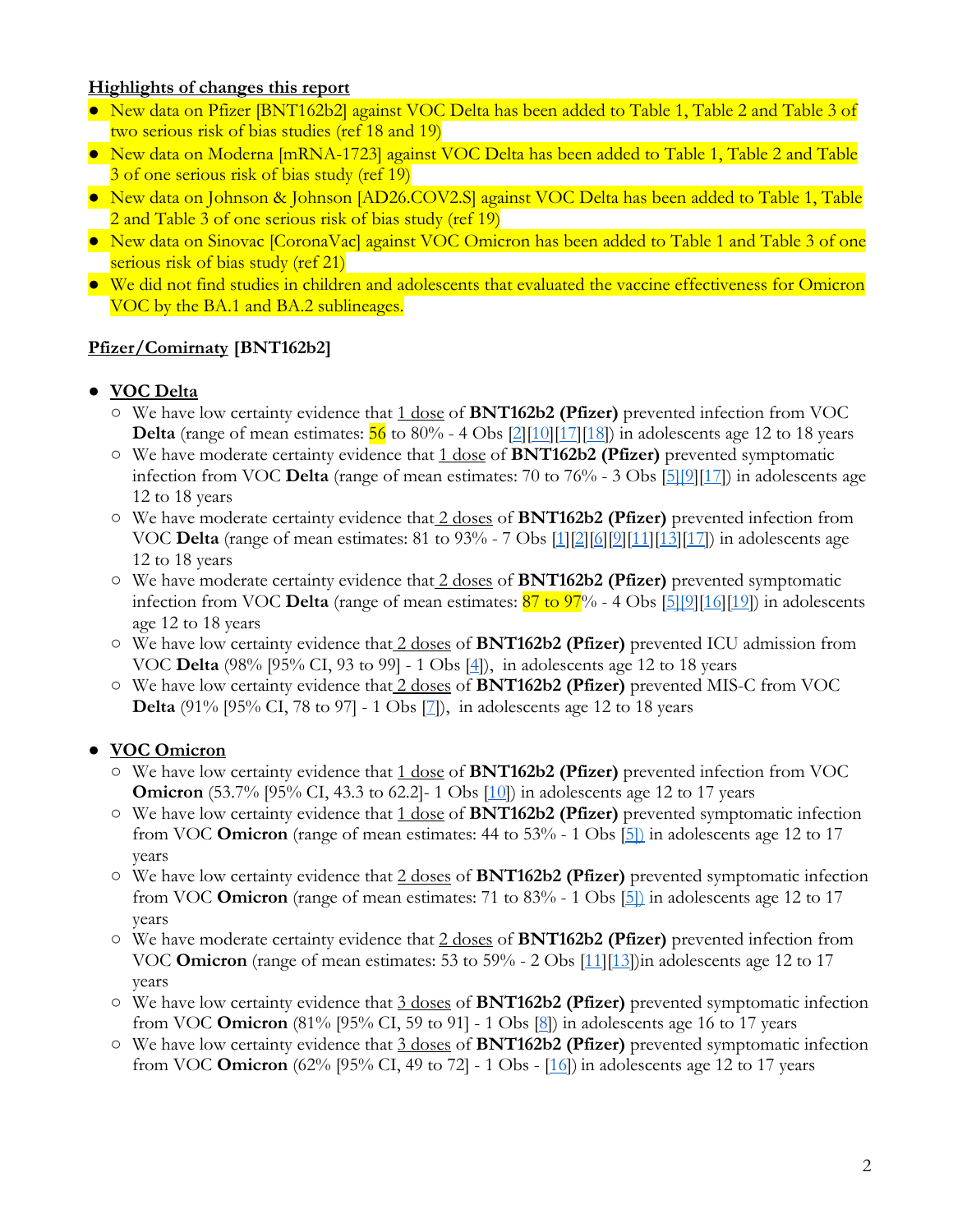# **Moderna Spikevax [mRNA-1723]**

- **VOC Delta**
	- We have low certainty evidence that 2 doses of **mRNA-1723 (Moderna)** prevented symptomatic infection from VOC **Delta** (98% [95% CI, 92 to 99] - 1 Obs [\[19\]](https://jamanetwork.com/journals/jama/fullarticle/2789294)) in adolescents age 16 to 19 years

# **Johnson & Johnson [AD26.COV2.S]**

## ● **VOC Delta**

○ We have low certainty evidence that 2 doses of **AD26.COV2.S (Johnson & Johnson)** prevented symptomatic infection from VOC **Delta** (58% [95% CI, 19 to 79] - 1 Obs [\[19\]](https://jamanetwork.com/journals/jama/fullarticle/2789294)) in adolescents age 16 to 19 years

# **Sinovac [CoronaVac]**

- **VOC Omicron**
	- We have low certainty evidence that 1 dose of **CoronaVac** prevented symptomatic infection from VOC **Omicron** (22.3% [95% CI, 19.7 to 24.9] - 1 Obs [\[21\]](https://doi.org/10.21203/rs.3.rs-1604882/v1)) in children age 6 to 11 years
	- We have low certainty evidence that 2 doses of **CoronaVac** prevented infection from VOC **Omicron** (38.2% [95% CI, 36.5 to 39.9] - 1 Obs [\[12\]](https://www.researchsquare.com/article/rs-1440357/latest.pdf)) in children age 3 to 5 years
	- We have low certainty evidence that 2 doses of **CoronaVac** prevented ICU admission from VOC **Omicron** (69% [95% CI, 18.6 to 88.2] - 1 Obs [\[12\]](https://www.researchsquare.com/article/rs-1440357/latest.pdf)) in children age 3 to 5 years
	- We have low certainty evidence that 2 doses of **CoronaVac** prevented symptomatic infection from VOC **Omicron** (41.5% [95% CI, 34.4 to 47.7] - 1 Obs [\[21\]](https://doi.org/10.21203/rs.3.rs-1604882/v1)) in children age 6 to 11 years

### **Table 1: Visual summary of evidence for COVID-19 vaccines for variants of concern (up to 28 days after 2 doses)**

**Percentages** indicate <u>level of effectiveness</u> from 0% (no effect) to 100% (full protection): ranges of estimated means are provided when  $\geq 1$  study is available; estimated mean value is provided for single studies

Colour indicates level of certainty based on the evidence\*

| High certainty evidence         | Moderate certainty evidence        | Low certainty evidence             |
|---------------------------------|------------------------------------|------------------------------------|
| pooling of low to moderate risk | single RCT with low to moderate    | single RCT or observational        |
| of bias RCTs or pooling of      | risk of bias or $\geq$ one         | study with serious risk of bias or |
| observational studies with low  | observational study with low to    | multiple low to serious risk of    |
| risk of bias and consistent     | moderate risk of bias and at least | bias observational studies with    |
| findings                        | partially consistent findings      | inconsistent findings              |

\*Note: *From LES 8.9 and afterwards, we are implementing a new colour label to classify the certainty of the evidence. High certainty evidence remains highlighted in green; moderate certainty evidence will be from now on presented in yellow, and the low certainty evidence, in orange.*

| <b>Outcome</b> | Vaccine Effectiveness (2 doses unless otherwise stated)                 |             |       |       |         |
|----------------|-------------------------------------------------------------------------|-------------|-------|-------|---------|
| (and vaccine)  | up to 28 days after last dose each combination of vaccine, variant, and |             |       |       |         |
|                | outcome                                                                 |             |       |       |         |
|                | <b>Overall</b>                                                          | <b>Beta</b> | Gamma | Delta | Omicron |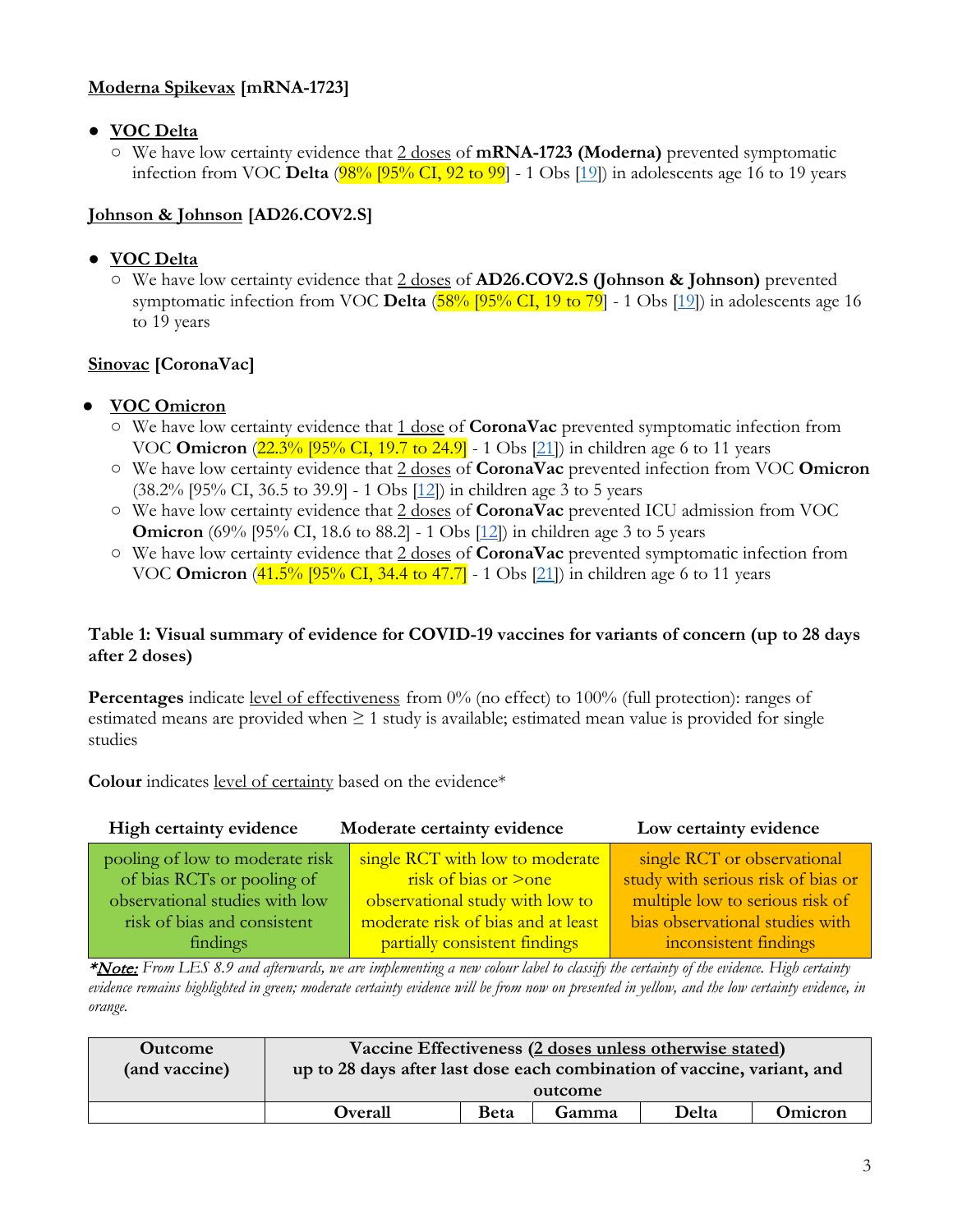| Pfizer            | 91% |  | $81 - 93%$ | $53 - 59\%$ |
|-------------------|-----|--|------------|-------------|
| Moderna           |     |  |            |             |
| CoronaVac         |     |  |            | 38%         |
| Pfizer            |     |  | $87 - 97%$ | $71 - 83%$  |
| Moderna           |     |  | 98%        |             |
| CoronaVac         |     |  |            | 41%         |
| Johnson & Johnson |     |  | $58\%*$    |             |
| Pfizer            |     |  |            |             |
| Moderna           |     |  |            |             |
| CoronaVac         |     |  |            |             |
| Pfizer            |     |  | 98%        |             |
| Moderna           |     |  |            |             |
| CoronaVac         |     |  |            | 69%         |
| Pfizer            |     |  |            |             |
| Moderna           |     |  |            |             |
| CoronaVac         |     |  |            |             |
| Pfizer            |     |  |            |             |
| Moderna           |     |  |            |             |
| CoronaVac         |     |  |            |             |

\*Single dose

\*\*mean estimate of effect less than the lowest acceptable limit for vaccine effectiveness as determined by WHO

### **Table 2: Visual summary of evidence for COVID-19 vaccines for variant of concern – Delta and Omicron [2 doses > 28 days since last dose; 3 doses: > 1 days since last dose]**

**Percentages** indicate level of effectiveness from 0% (no effect) to 100% (full protection): ranges of estimated means are provided when  $\geq 1$  study is available; estimated mean value is provided for single studies

**Colour** indicates level of certainty based on the evidence\*

| High certainty evidence       | Moderate certainty evidence        | Low certainty evidence          |
|-------------------------------|------------------------------------|---------------------------------|
| pooling of low to moderate    | single RCT with low to moderate    | single RCT or observational     |
| risk of bias RCTs or pooling  | risk of bias or >one observational | study with serious risk of bias |
| of observational studies with | study with low to moderate risk of | or multiple low to serious risk |
| low risk of bias and          | bias and at least partially        | of bias observational studies   |
| consistent findings           | consistent findings                | with inconsistent findings      |

\*Note: *From LES 8.9 and afterwards, we are implementing a new colour label to classify the certainty of the evidence. High certainty evidence remains highlighted in green; moderate certainty evidence will be from now on presented in yellow, and the low certainty evidence, in orange.*

| <b>Outcome</b><br>(and vaccine) |       | Variant   Number  <br>of doses | Time since Last<br>Dose (days) | Age (years)         | <b>Vaccine Effectiveness</b>    |
|---------------------------------|-------|--------------------------------|--------------------------------|---------------------|---------------------------------|
| <b>Any Infection</b>            |       |                                |                                |                     |                                 |
| Pfizer                          | Delta |                                | 21 to 48                       | $12 \text{ to } 17$ | $63 \text{ to } 68$             |
|                                 |       |                                | 28 to 56                       |                     | $86.4\%$ (95% CI, 83.5 to 88.7) |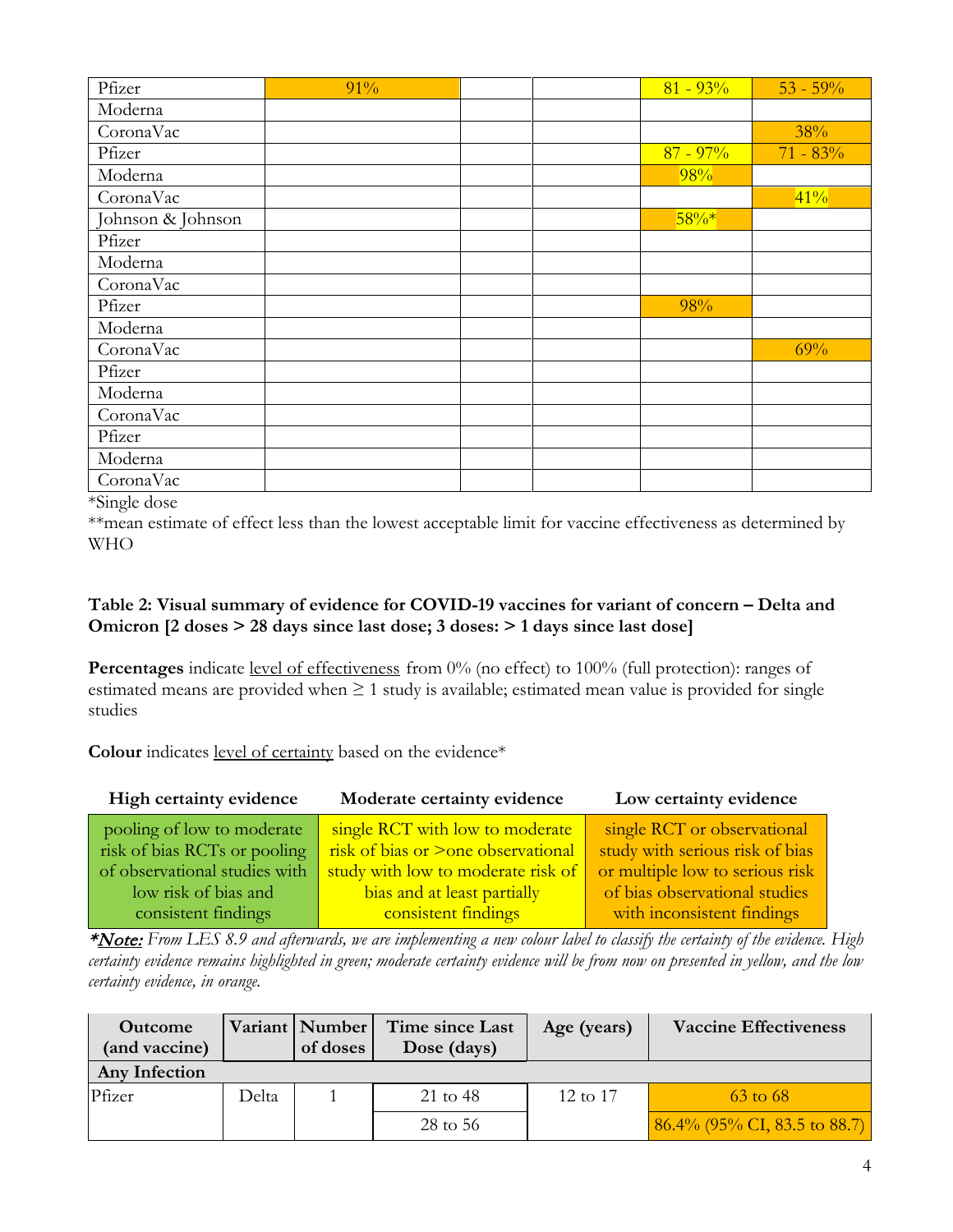|                              |         |                | 49 to 76             |              | 47 to 56                        |
|------------------------------|---------|----------------|----------------------|--------------|---------------------------------|
|                              |         |                | 56 to 84             |              | 61.5% (95% CI, 43.5 to 73.7)    |
|                              |         |                | 77                   |              | 29 to 49                        |
|                              |         | $\overline{2}$ | 35 to 56             | 12 to 18     | $90\%$ (95% CI, 67 to 97)       |
|                              |         |                | 63 to 84             |              | 95% (95% C10, 79 to 99)         |
|                              |         |                | 91 to 119            |              | 83% (95% CI, 34 to 95)          |
|                              |         |                | 35 to 62             | 16 to 17     | 92.8% (95% CI, 89.8 to 94.9)    |
|                              |         |                | 63                   |              | 83.7% (95% CI, 75.9 to 89)      |
|                              |         |                | 14 to 149            | 12 to 15     | 87% (95% CI, 49 to 97)          |
|                              | Omicron | $\mathbf{1}$   | 21 to 48             | 12 to 17     | 16 to 34                        |
|                              |         |                | 28 to 56             |              | 57.9% (95% CI, 50.9 to 63.9)    |
|                              |         |                | 49 to 76             |              | $-1$ to 17                      |
|                              |         |                | 77                   |              | $-13$ to $-5$                   |
|                              |         |                | 56 to 84             |              | 63.7% (95% CI, 59 to 67.9)      |
|                              |         | $\overline{2}$ | 14 to 82             | 5 to 11      | $31\%$ (95% CI, 9 to 48)        |
|                              |         |                | 35 to 62             | 16 to 17     | 45.7% (95% CI, 34.8 to 54.7)    |
|                              |         |                | 63                   |              | $23.3\%$ (95% CI, 2.7 to 39.5)  |
|                              |         |                | 14 to 149            | 12 to 15     | 59% (95% CI, 22 to 79)          |
| Moderna                      |         |                |                      |              |                                 |
| CoronaVac                    |         |                |                      |              |                                 |
| <b>Symptomatic Infection</b> |         |                |                      |              |                                 |
| Pfizer                       | Delta   | $\mathbf{1}$   | 28 to 34             | 12 to 17     | 61 to $63%$                     |
|                              |         |                | 35 to 41             |              | 56 to 58%                       |
|                              |         |                | 42 to 55             |              | 44 to 54%                       |
|                              |         |                | 56 to 69             |              | 36 to 48%                       |
|                              |         |                | 70 to 83             |              | 35 to 46%                       |
|                              |         |                | 84 to 104            |              | 29 to 53%                       |
|                              |         |                | 105                  | 16 to 17     | $30.9\%$ (95% CI, 25.4 to 36.0) |
|                              |         |                |                      |              |                                 |
|                              |         | $\overline{2}$ | 35 to 69             | 16 to 17     | $91.5\%$ (95% CI, 89.9 to 93.0) |
|                              |         |                | 70                   |              | $83.7\%$ (95% CI, 72.0 to 90.5) |
|                              |         |                | 14 to 149            | 12 to 17     | 85 to 92%                       |
|                              |         |                | 60 to 119            |              | 96% (95% CI, 94 to 97)          |
|                              |         |                | $31$ to 60           | $12$ to $19$ | $87$ to $93\%$                  |
|                              |         |                | $61$ to $90$         |              | $86$ to $92\%$                  |
|                              |         |                | 91 to 120            |              | 82 to $92\%$                    |
|                              | Omicron | $\mathbf{1}$   | 28 to 34             | 12 to 17     | 33 to 42%                       |
|                              |         |                | 35 to 41             |              | 36 to 49%                       |
|                              |         |                | 42 to 55<br>56 to 69 |              | 29 to $40\%$<br>23 to 27%       |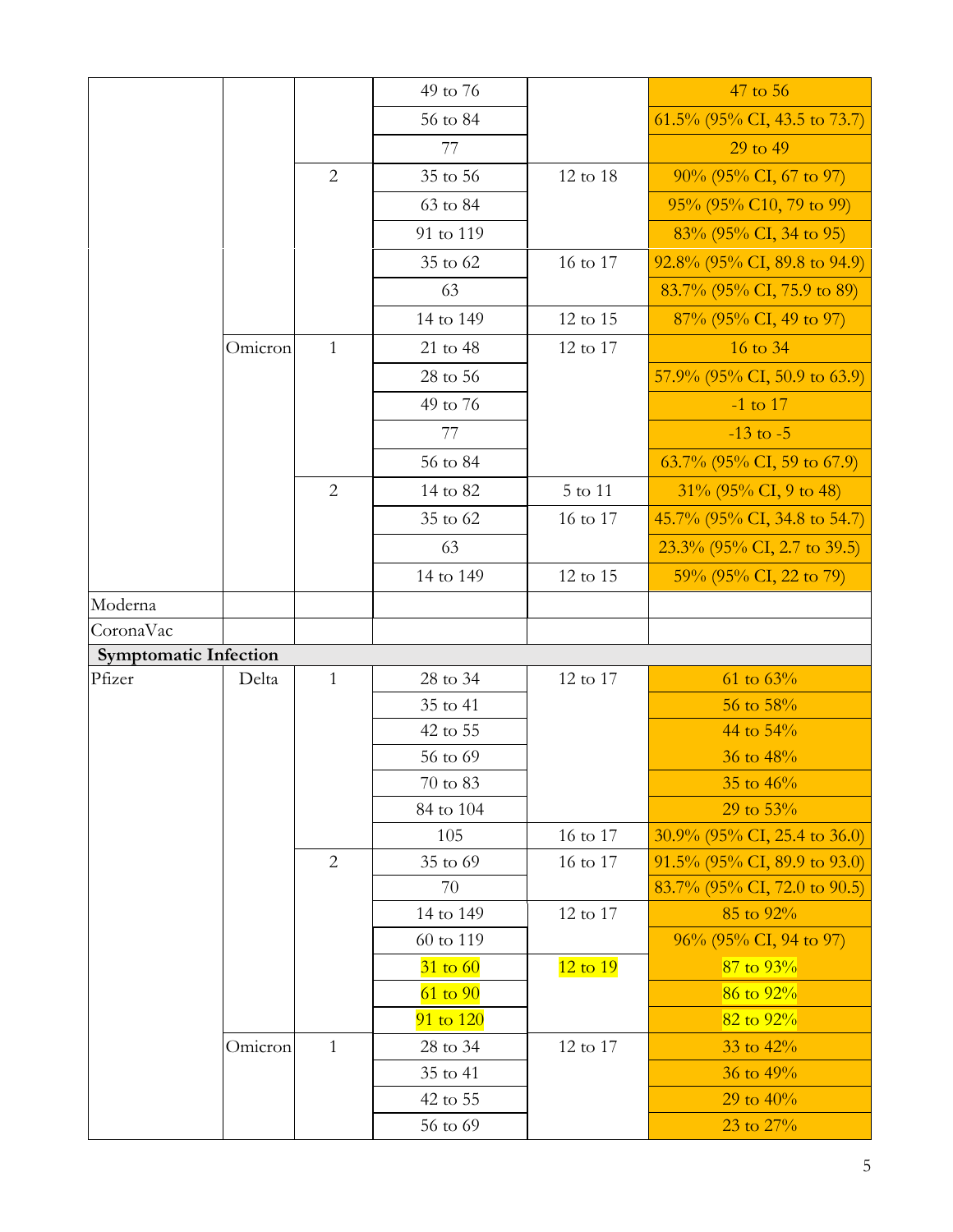|                      |       |                | 70 to 83                                            |          | 16 to 27%                       |
|----------------------|-------|----------------|-----------------------------------------------------|----------|---------------------------------|
|                      |       |                | 84                                                  |          | 17 to 26%                       |
|                      |       |                | 105                                                 | 16 to 17 | $12.5\%$ (95% CI, 96.9 to 17.8) |
|                      |       | $\overline{2}$ | 7 to 59                                             | 12 to 17 | $51\%$ (95% CI, 38 to 61)       |
|                      |       |                | 14 to 149                                           |          | 34 to $45%$                     |
|                      |       |                | 60 to 119                                           |          | $31\%$ (95% CI, 20 to 41)       |
|                      |       |                | 35 to 69                                            | 16 to 17 | 49.5% (95% CI, 45.7 to 53.0)    |
|                      |       |                | 70                                                  |          | 22.6% (95% CI, 14.5 to 29.9)    |
|                      |       | $\mathfrak{Z}$ | $7\phantom{.0}$                                     | 16 to 17 | $81\%$ (95% CI, 59 to 91)       |
|                      |       |                | $0$ to $60$                                         | 12 to 17 | $56\%$ (95% CI, 34 to 70)       |
|                      |       |                | 7                                                   |          | 62% (95% CI, 49 to 72)          |
| Moderna              | Delta | $\overline{2}$ | $31$ to 60                                          | 16 to 19 | $91\%$ (95% CI, 87 to 94)       |
|                      |       |                | $61$ to $90$                                        |          | 85% (95% CI, 82 to 88)          |
|                      |       |                | 91 to 120                                           |          | $85\%$ (95% CI, 87 to 87)       |
| CoronaVac            |       |                |                                                     |          |                                 |
| Johnson &            | Delta | $\mathbf{1}$   | $31$ to 60                                          | 16 to 19 | $52\%$ (95% CI, 27 to 69)       |
| Johnson              |       |                | $61$ to $90$                                        |          | $63\%$ (95% CI, 43 to 75)       |
|                      |       |                | 91 to 120                                           |          | $58\%$ (95% CI, 45 to 68)       |
| Transmission         |       |                |                                                     |          |                                 |
| Pfizer               |       |                |                                                     |          |                                 |
| Moderna              |       |                |                                                     |          |                                 |
| CoronaVac            |       |                |                                                     |          |                                 |
| <b>ICU</b> Admission |       |                |                                                     |          |                                 |
| Pfizer               |       |                |                                                     |          |                                 |
| Moderna              |       |                |                                                     |          |                                 |
| CoronaVac            |       |                |                                                     |          |                                 |
| MIS-C                |       |                |                                                     |          |                                 |
| Pfizer               | Delta | $\overline{2}$ | 28                                                  | 12 to 18 | 91% (78 to 97)                  |
| Moderna              |       |                |                                                     |          |                                 |
| CoronaVac            |       |                |                                                     |          |                                 |
|                      |       |                | Severe Disease (may include death for some studies) |          |                                 |
| Pfizer               |       |                |                                                     |          |                                 |
| Moderna              |       |                |                                                     |          |                                 |
| CoronaVac            |       |                |                                                     |          |                                 |
| Death                |       |                |                                                     |          |                                 |
| Pfizer               |       |                |                                                     |          |                                 |
| Moderna              |       |                |                                                     |          |                                 |
| CoronaVac            |       |                |                                                     |          |                                 |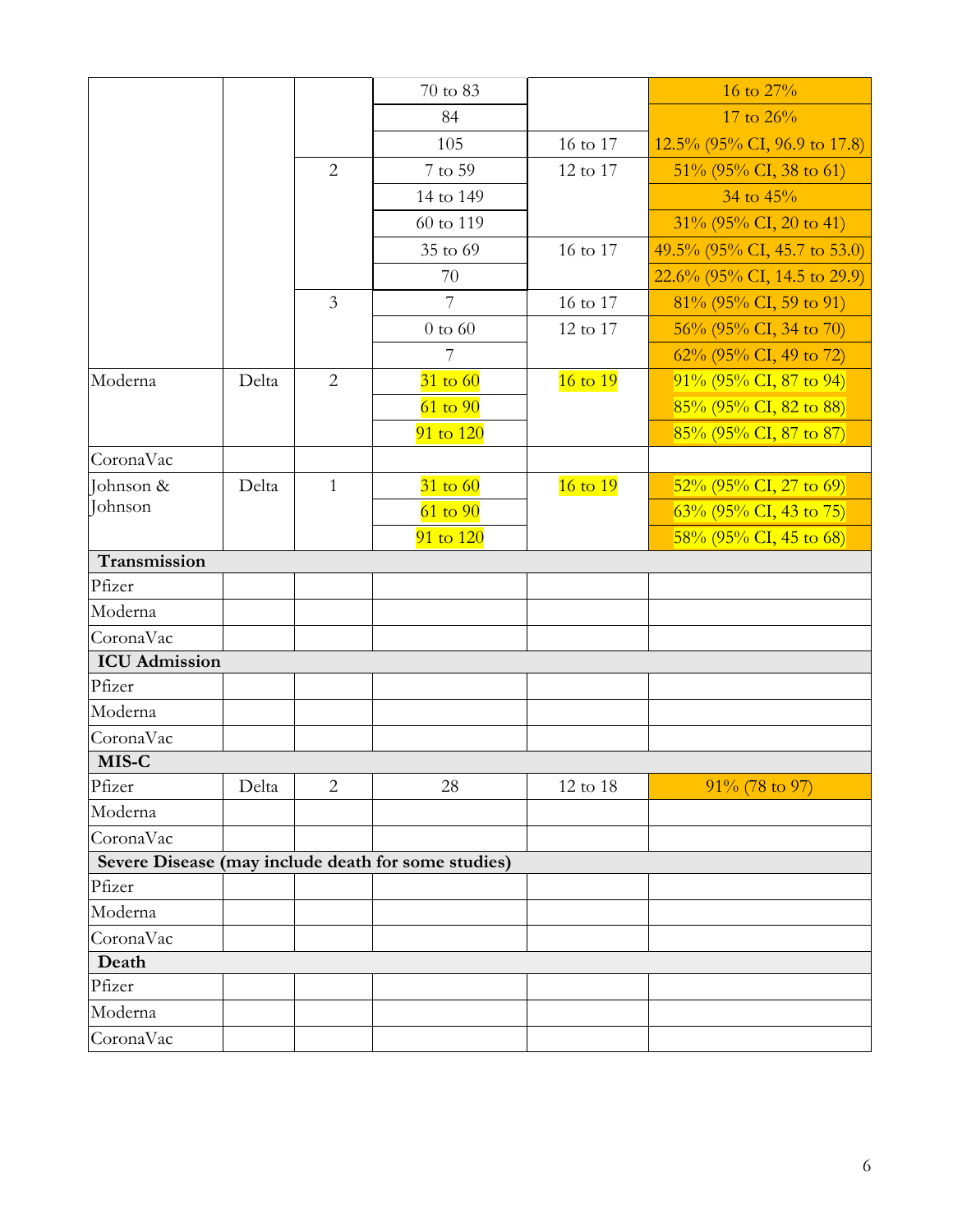| Vaccine         | Effectiveness                    | Findings                                                                                                                          |
|-----------------|----------------------------------|-----------------------------------------------------------------------------------------------------------------------------------|
| Pfizer/         | Delta                            | BNT162b2 provided protection against VOC Delta for the                                                                            |
| <b>BioNTech</b> |                                  | following outcomes at least 14 days after $1st$ dose in adolescents age                                                           |
|                 | At least 14 days                 | 12 to 18:                                                                                                                         |
| Comirnaty       | after 1 <sup>st</sup> dose       | • $\frac{56}{10}$ to 80% from infection (RME) (4 Obs - [2][10][17][18])                                                           |
|                 | $\&$                             | • 70 to 76% from symptomatic infection(RME) (2 Obs - [5][9])                                                                      |
| [BNT162b2]      | At least 7 days                  | BNT162b2 provided protection against VOC Delta for the                                                                            |
|                 | after 2 <sup>nd</sup> dose       | following outcomes at 0 to 27 days after $1st$ dose in adolescents age                                                            |
|                 |                                  | 12 to 15:                                                                                                                         |
|                 |                                  | • 14.2% (95% CI, - 25.6 to 41.4) against hospitalization (1 Obs - [5])                                                            |
|                 |                                  | BNT162b2 provided protection against VOC Delta for the                                                                            |
|                 |                                  | following outcomes at 0 to 27 days after $1st$ dose in adolescents age                                                            |
|                 |                                  | 16 to 17:                                                                                                                         |
|                 |                                  | • 64.6% (95% CI, 40.7 to 78.9) from hospitalization (1 Obs - [5])                                                                 |
|                 |                                  | BNT162b2 provided protection against VOC Delta for the                                                                            |
|                 |                                  | following outcomes at least 7 days after 2 <sup>nd</sup> dose in adolescents age                                                  |
|                 |                                  | 12 to 18:                                                                                                                         |
|                 |                                  | • 81 to 93% against infection (RME) (7 Obs -[1][2][6][9][11][13][17])                                                             |
|                 |                                  | • 87 to 97% against symptomatic infection (RME) (4 Obs -[5][2][16][19])<br>BNT162b2 provided protection against VOC Delta for the |
|                 |                                  | following outcomes at least 14 days after $2nd$ dose in adolescents age                                                           |
|                 |                                  | 12 to 18:                                                                                                                         |
|                 |                                  | • 94% (95% CI, 90 to 96) from hospitalization (1 Obs - $[4]$ )                                                                    |
|                 |                                  | • 98% (95% CI, 93 to 99) from ICU admission (1 Obs - [4])                                                                         |
|                 |                                  | (13 Obs) [1][2][4][5][6][2][10][11][13][16][17][18][19]; last update 2022-05-09                                                   |
|                 | Delta                            | BNT162b2 provided protection against infection by VOC Delta                                                                       |
|                 |                                  | the following number of days after $1st$ dose in adolescents age 12 to                                                            |
|                 | $>30$ days after 1 <sup>st</sup> | 17:                                                                                                                               |
|                 | dose                             | • 86.4% (95% CI, 83.5 to 88.7) – at 28 to 56 days (1 Obs - [10])                                                                  |
|                 |                                  | • 61.5% (95% CI, 43.5 to 73.7) – at 56 to 84 days (1 Obs - [10])                                                                  |
|                 |                                  | • 63 to 68% (RME) – at 21 to 48 days (1 Obs - [13])                                                                               |
|                 |                                  | • 47 to 56% (RME) – at 49 to 76 days (1 Obs - [13])                                                                               |
|                 |                                  | • 29 to 49% (RME) – at least 77 days (1 Obs - [13])                                                                               |
|                 |                                  | BNT162b2 provided protection against symptomatic infection by                                                                     |
|                 |                                  | VOC Delta the following number of days after 1 <sup>st</sup> dose in                                                              |
|                 |                                  | adolescents age 12 to 17:                                                                                                         |
|                 |                                  | • 61 to 63% (RME) – at 28 to 34 days (1 Obs - [5])                                                                                |
|                 |                                  | • 56 to 58% (RME) – at 35 to 41 days (1 Obs - [5])                                                                                |
|                 |                                  | • 44 to $54\%$ (RME) – at 42 to 55 days (1 Obs - [5])                                                                             |
|                 |                                  | 36 to 48% (RME) – at 56 to 69 days (1 Obs - [5])                                                                                  |
|                 |                                  | • 35 to 46% (RME) – at 70 to 83 days (1 Obs - [5])                                                                                |
|                 |                                  | • 29 to 53% (RME) – at 84 to 104 days (1 Obs - [5])                                                                               |
|                 |                                  | BNT162b2 provided protection against symptomatic infection by                                                                     |
|                 |                                  | VOC Delta the following number of days after $1st$ dose in                                                                        |
|                 |                                  | adolescents age 16 to 17:                                                                                                         |
|                 |                                  | • 30.9% (95% CI, 25.4 to 36.0) – at least 105 days (1 Obs - [5])                                                                  |

# **Table 3: Key findings about vaccine effectiveness**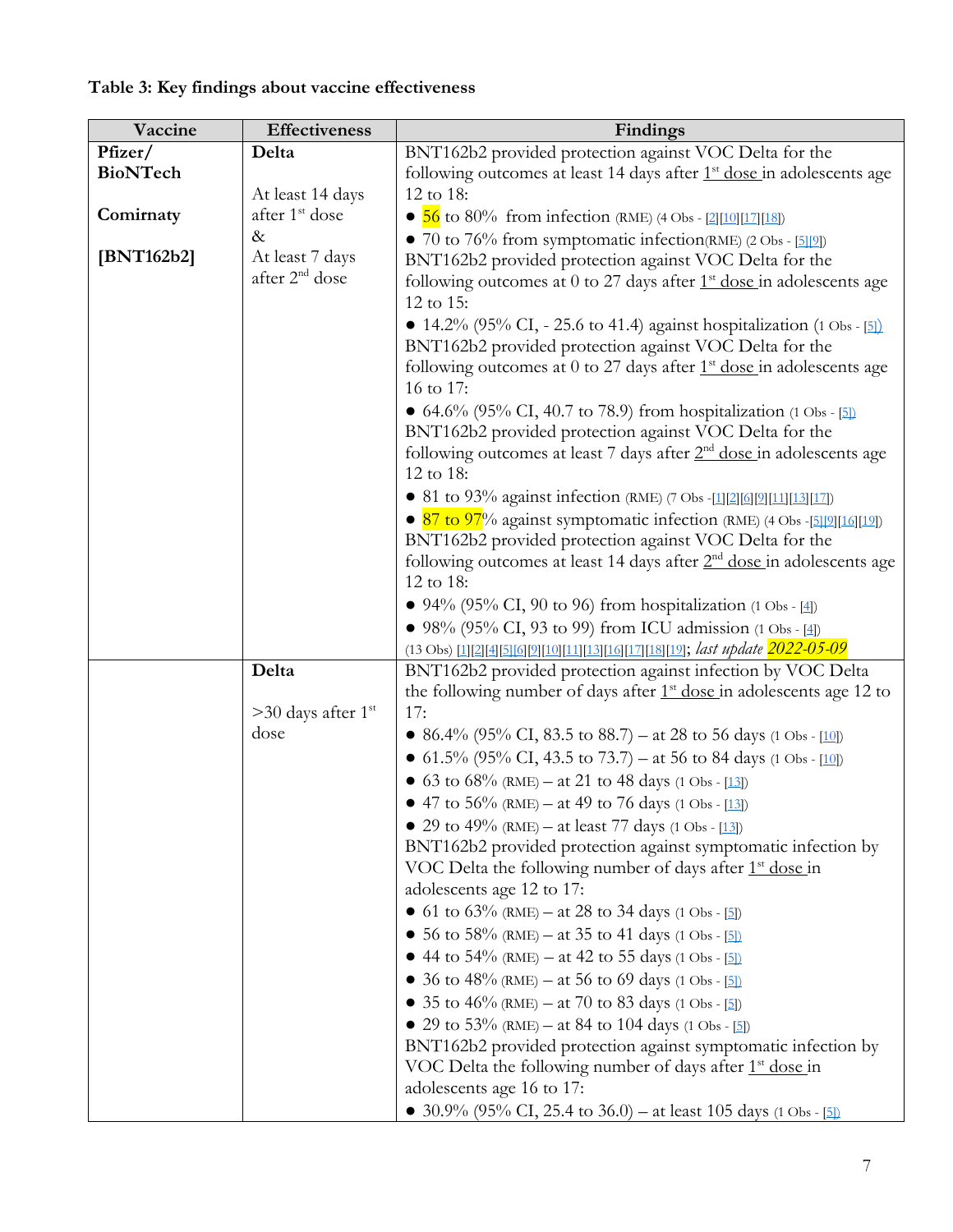| BNT162b2 provided protection against hospitalization by VOC<br>Delta the following number of days after $1st$ dose in adolescents age<br>12 to 17:<br>• 76 to $83\%$ (RME) - at least 28 days (1 Obs - [5])<br>(3 Obs) [5][10][13]; last update 2022-04-11<br>Delta<br>BNT162b2 provided protection against infection by VOC Delta for<br>the following number of days after $2nd$ dose in adolescents age 12 to<br>$>30$ days after $2nd$<br>18:<br>dose<br>• 90% (95% CI, 67 to 97) - at 35 to 56 days (1 Obs - [2]) |
|------------------------------------------------------------------------------------------------------------------------------------------------------------------------------------------------------------------------------------------------------------------------------------------------------------------------------------------------------------------------------------------------------------------------------------------------------------------------------------------------------------------------|
|                                                                                                                                                                                                                                                                                                                                                                                                                                                                                                                        |
|                                                                                                                                                                                                                                                                                                                                                                                                                                                                                                                        |
|                                                                                                                                                                                                                                                                                                                                                                                                                                                                                                                        |
|                                                                                                                                                                                                                                                                                                                                                                                                                                                                                                                        |
|                                                                                                                                                                                                                                                                                                                                                                                                                                                                                                                        |
|                                                                                                                                                                                                                                                                                                                                                                                                                                                                                                                        |
|                                                                                                                                                                                                                                                                                                                                                                                                                                                                                                                        |
|                                                                                                                                                                                                                                                                                                                                                                                                                                                                                                                        |
|                                                                                                                                                                                                                                                                                                                                                                                                                                                                                                                        |
| • 83% (95% CI, 34 to 95) - at 34 to 95 days (1 Obs - [2])                                                                                                                                                                                                                                                                                                                                                                                                                                                              |
| • 95% (95% CI, 79 to 99) - at 79 to 99 (1 Obs - [2])                                                                                                                                                                                                                                                                                                                                                                                                                                                                   |
| BNT162b2 provided protection against infection by VOC Delta for                                                                                                                                                                                                                                                                                                                                                                                                                                                        |
| the following number of days after $2nd$ dose in adolescents age 12 to                                                                                                                                                                                                                                                                                                                                                                                                                                                 |
| 15:                                                                                                                                                                                                                                                                                                                                                                                                                                                                                                                    |
| • 87% (95% CI, 49 to 97) - at 14 to 149 days (1 Obs - [11])                                                                                                                                                                                                                                                                                                                                                                                                                                                            |
| BNT162b2 provided protection against infection by VOC Delta for                                                                                                                                                                                                                                                                                                                                                                                                                                                        |
| the following number of days after $2nd$ dose in adolescents age 16 to                                                                                                                                                                                                                                                                                                                                                                                                                                                 |
| 17:                                                                                                                                                                                                                                                                                                                                                                                                                                                                                                                    |
| • 92.8% (95% CI, 89.8 to 94.9) - at 35 to 62 days (1 Obs - [13])                                                                                                                                                                                                                                                                                                                                                                                                                                                       |
| • 83.7% (95% CI, 75.9 to 89) - at least 63 days (1 Obs - [13])                                                                                                                                                                                                                                                                                                                                                                                                                                                         |
| BNT162b2 provided protection against MIS-C by VOC Delta the                                                                                                                                                                                                                                                                                                                                                                                                                                                            |
| following number of days after 2 <sup>nd</sup> dose in adolescents age 12 to 18:                                                                                                                                                                                                                                                                                                                                                                                                                                       |
| • $91\%$ (95% CI, 78 to 97) - at least 28 days, Median 84 days (IQR                                                                                                                                                                                                                                                                                                                                                                                                                                                    |
| $51-122$ ) (1 Obs - [7])                                                                                                                                                                                                                                                                                                                                                                                                                                                                                               |
| BNT162b2 provided protection against symptomatic infection by                                                                                                                                                                                                                                                                                                                                                                                                                                                          |
| VOC Delta for the following number of days after $2nd$ dose in                                                                                                                                                                                                                                                                                                                                                                                                                                                         |
| adolescents age 16 to 17:                                                                                                                                                                                                                                                                                                                                                                                                                                                                                              |
| • 91.5% (95% CI, 89.9 to 93.0) - at 35 to 69 days (1 Obs - [5])                                                                                                                                                                                                                                                                                                                                                                                                                                                        |
| • 83.7% (95% CI, 72.0 to 90.5) - at least 70 days (1 Obs - [5])                                                                                                                                                                                                                                                                                                                                                                                                                                                        |
|                                                                                                                                                                                                                                                                                                                                                                                                                                                                                                                        |
| BNT162b2 provided protection against symptomatic infection by                                                                                                                                                                                                                                                                                                                                                                                                                                                          |
| VOC Delta for the following number of days after 2 <sup>nd</sup> dose in                                                                                                                                                                                                                                                                                                                                                                                                                                               |
| adolescents age 12 to 17:                                                                                                                                                                                                                                                                                                                                                                                                                                                                                              |
| • 85 to $92\%$ (RME) - at 14 to 149 days (1 Obs - [8])                                                                                                                                                                                                                                                                                                                                                                                                                                                                 |
| 96% (95% CI, 94 to 97) - at 60 to 119 days (1 Obs - [16])                                                                                                                                                                                                                                                                                                                                                                                                                                                              |
| BNT162b2 provided protection against symptomatic infection by                                                                                                                                                                                                                                                                                                                                                                                                                                                          |
| VOC Delta for the following number of days after $2nd$ dose in                                                                                                                                                                                                                                                                                                                                                                                                                                                         |
| adolescents age 12 to 19:                                                                                                                                                                                                                                                                                                                                                                                                                                                                                              |
| • $87$ to $93\%$ (RME) - at 31 to 60 days (1 Obs - [19])                                                                                                                                                                                                                                                                                                                                                                                                                                                               |
| • 86 to $92\%$ (RME) - at 61 to 90 days (1 Obs - [19])                                                                                                                                                                                                                                                                                                                                                                                                                                                                 |
| • $82$ to $92\%$ (RME) - at 91 to 120 days (1 Obs - [19])                                                                                                                                                                                                                                                                                                                                                                                                                                                              |
| BNT162b2 provided protection against hospitalization by VOC                                                                                                                                                                                                                                                                                                                                                                                                                                                            |
| Delta for the following number of days after $2nd$ dose in adolescents                                                                                                                                                                                                                                                                                                                                                                                                                                                 |
| age 12 to 18:                                                                                                                                                                                                                                                                                                                                                                                                                                                                                                          |
| • 93% (95% CI, 89 to 95)- at 14 to 154 days (1 Obs - [13])                                                                                                                                                                                                                                                                                                                                                                                                                                                             |
| (8 Obs) [5][7][8][9][11][13][16][19]); last update 2022-05-09                                                                                                                                                                                                                                                                                                                                                                                                                                                          |
| BNT162b2 provided protection against VOC Omicron for the<br>Omicron                                                                                                                                                                                                                                                                                                                                                                                                                                                    |
| following outcomes at least 14 days after 1 <sup>st</sup> dose in adolescents age                                                                                                                                                                                                                                                                                                                                                                                                                                      |
| 12 to 17:<br>At least 14 days                                                                                                                                                                                                                                                                                                                                                                                                                                                                                          |
| after 1 <sup>st</sup> dose<br>• 53.7% (95% CI, 43.3 to 62.2) from infection (1 Obs - [10])                                                                                                                                                                                                                                                                                                                                                                                                                             |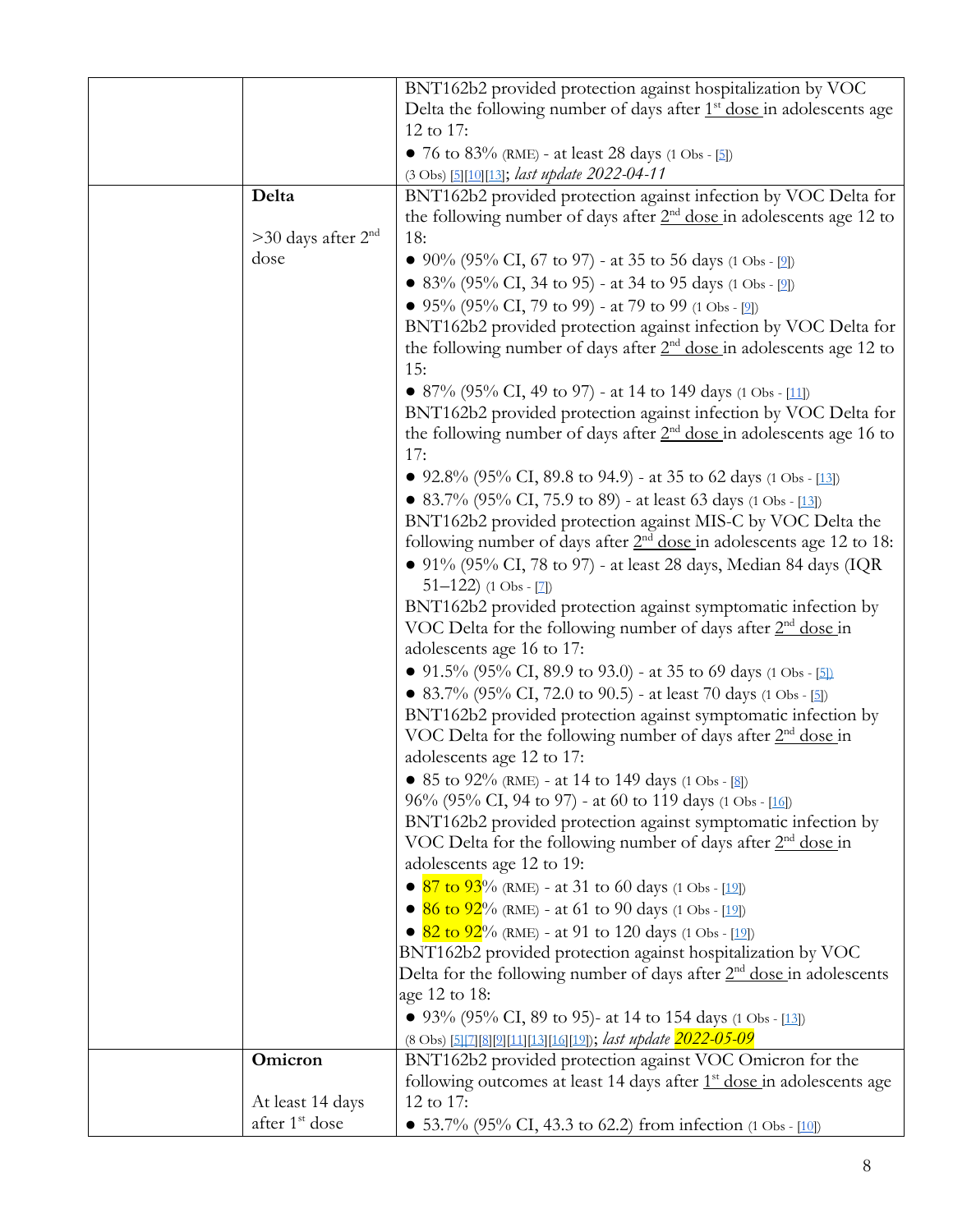| $\&$                             | • 44 to 53% (RME) from symptomatic infection (1 Obs - [5])                       |
|----------------------------------|----------------------------------------------------------------------------------|
| At least 7 days                  | BNT162b2 provided protection against VOC Omicron for the                         |
| after 2 <sup>nd</sup> dose       | following outcomes at least 14 days after $2nd$ dose in adolescents age          |
|                                  | 12 to 17:                                                                        |
|                                  | • 53 to 59% (RME) from infection $(2 \text{ Obs} - [11][13])$                    |
|                                  | BNT162b2 provided protection against VOC Omicron for the                         |
|                                  |                                                                                  |
|                                  | following outcomes at least 7 days after 2 <sup>nd</sup> dose in adolescents age |
|                                  | 12 to 17:                                                                        |
|                                  | • 71 to 83% from symptomatic infection (RME) $(1 \text{ Obs} - 5)$               |
|                                  | BNT162b2 provided protection against VOC Omicron for the                         |
|                                  | following outcomes at least 14 days after $2nd$ dose in children age 5           |
|                                  | to 11:                                                                           |
|                                  | • $68\%$ (95% CI, 42 to 82) from hospitalization (1 Obs - [15])                  |
|                                  | (5 Obs) [5][10][11][13][15]; last update 2022-04-11                              |
| Omicron                          | BNT162b2 provided protection against VOC Omicron for the                         |
|                                  | following outcomes at least 7 days after 3 <sup>rd</sup> dose in adolescents age |
| Any time frame                   | 16 to 17:                                                                        |
| after 3 <sup>rd</sup> dose       | $81\%$ (95% CI, 59 to 91) from symptomatic infection (1 Obs - [8])               |
|                                  | BNT162b2 provided protection against Symptomatic infection by                    |
|                                  | VOC Omicron the following number of days after $3rd$ dose in                     |
|                                  | adolescents age 12 to 17:                                                        |
|                                  | • 56% (95% CI, 34 to 70) – at 0 to 6 days (1 Obs - [16])                         |
|                                  |                                                                                  |
|                                  | • 62% (95% CI, 49 to 72) – at least 7 days (1 Obs - [16])                        |
| Omicron                          | (2 Obs) [8][16]; last update 2022-04-25                                          |
|                                  | BNT162b2 provided protection against infection by VOC                            |
|                                  | Omicron the following number of days after $1st$ dose in adolescents             |
| $>30$ days after 1 <sup>st</sup> | age 12 to 17:                                                                    |
| dose                             | • 57.9% (95% CI, 50.9 to 63.9) – at 28 to 56 days (1 Obs - [10])                 |
|                                  | • 63.7% (95% CI, 59 to 67.9) – at 56 to 84 days (1 Obs - [10])                   |
|                                  | • -1 to 17 (RME) – at 49 to 76 days (1 Obs - [13])                               |
|                                  | • $-13$ to 5 (RME) – at least 77 days (1 Obs - [13])                             |
|                                  | • 16 to 34 (RME) – at 21 to 48 days (1 Obs - [13])                               |
|                                  | BNT162b2 provided protection against symptomatic infection by                    |
|                                  | VOC Omicron the following number of days after 1 <sup>st</sup> dose in           |
|                                  | adolescents age 12 to 17:                                                        |
|                                  | • 33 to 42% (RME) – at 28 to 34 days (1 Obs - [5])                               |
|                                  | • 36 to 49% (RME) – at 35 to 41 days (1 Obs - [5])                               |
|                                  | • 29 to 40% (RME) – at 42 to 55 days (1 Obs - [5])                               |
|                                  | • 23 to 27% (RME) – at 56 to 69 days (1 Obs - [5])                               |
|                                  | • 16 to 27% (RME) – at 70 to 83 days (1 Obs - [5])                               |
|                                  | • 17 to 26% (RME) – at least 84 days (1 Obs - [5])                               |
|                                  |                                                                                  |
|                                  | BNT162b2 provided protection against symptomatic infection by                    |
|                                  | VOC Omicron the following number of days after $1st$ dose in                     |
|                                  | adolescents age 16 to 17:                                                        |
|                                  | • 12.5% (95% CI, 6.9 to 17.8) – at least 105 days (1 Obs - [5]).                 |
|                                  | (3 Obs) - [5][10][13]; last update 2022-04-11                                    |
| Omicron                          | BNT162b2 provided protection against infection by VOC                            |
|                                  | Omicron for the following number of days after $2nd$ dose in                     |
|                                  | children age 5 to 11:                                                            |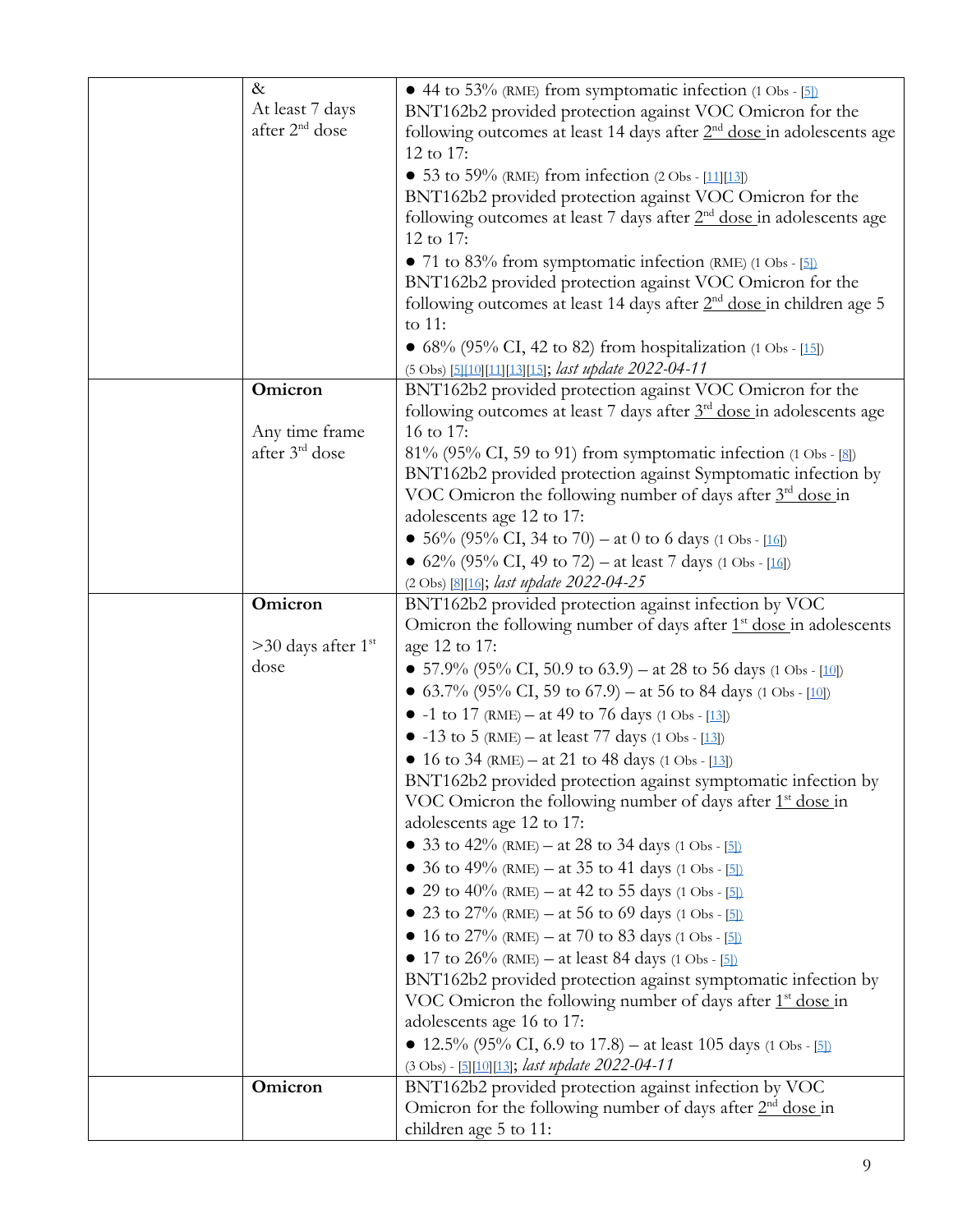|               | $>$ 30 days after 2 <sup>nd</sup>  | • 31% (95% CI, 9 to 48) - at 14 to 82 days (1 Obs - [11])                  |
|---------------|------------------------------------|----------------------------------------------------------------------------|
|               | dose                               | BNT162b2 provided protection against infection by VOC                      |
|               |                                    | Omicron for the following number of days after $2nd$ dose in               |
|               |                                    | adolescents age 12 to 15:                                                  |
|               |                                    | • 59% (95% CI, 22 to 79) - at 14 to 149 days (1 Obs - [11])                |
|               |                                    | BNT162b2 provided protection against infection by VOC                      |
|               |                                    | Omicron for the following number of days after $2nd$ dose in               |
|               |                                    | adolescents age 16 to 17:                                                  |
|               |                                    | • 45.7% (95% CI, 34.8 to 54.7) - at 35 to 62 days (1 Obs - [13])           |
|               |                                    | • 23.3% (95% CI, 2.7 to 39.5) - at least 63 days (1 Obs - [13])            |
|               |                                    | BNT162b2 provided protection against symptomatic infection                 |
|               |                                    | from VOC Omicron for the following number of days after 2 <sup>nd</sup>    |
|               |                                    | dose in adolescents age 16 to 17:                                          |
|               |                                    | • 49.5% (95% CI, 45.7 to 53) - at 35 - 69 days (1 Obs - [5])               |
|               |                                    | • 22.6% (95% CI, 14.5 to 29.9) - at least 70 days (1 Obs - [5])            |
|               |                                    | BNT162b2 provided protection against symptomatic infection by              |
|               |                                    | VOC Omicron for the following number of days after $2nd$ dose in           |
|               |                                    | children age 5 to 11:                                                      |
|               |                                    | • $51\%$ (95% CI, 30 to 65) - at 14 to 67 days (1 Obs - [8])               |
|               |                                    | BNT162b2 provided protection against symptomatic infection by              |
|               |                                    | VOC Omicron for the following number of days after 2 <sup>nd</sup> dose in |
|               |                                    | adolescents age 12 to 17:                                                  |
|               |                                    | • 51% (95% CI, 38 to 61) - at 7 to 59 days (1 Obs - [16])                  |
|               |                                    | • 34 to 45% (RME) - at 14 to 149 days (1 Obs - [8])                        |
|               |                                    | • 31% (95% CI, 20 to 41) - at 60 to 119 days (1 Obs - [16])                |
|               |                                    | BNT162b2 provided protection against hospitalization by VOC                |
|               |                                    | Omicron for the following number of days after $2nd$ dose in               |
|               |                                    | adolescents age 12 to 18:                                                  |
|               |                                    | • 43% (95% CI, -1 to 68) - at 14 to 67 days (1 Obs - [15])                 |
|               |                                    | (6 Obs) [5][8][11][13][15][16]; last update 2022-04-25                     |
| Moderna       | Delta                              | mRNA-1723 provided protection against VOC Delta for the                    |
|               |                                    | following outcomes at least 14 days after $2nd$ dose in adolescents age    |
| Spikevax      | At least 14 days                   | 16 to 19:                                                                  |
| $[mRNA-1723]$ | after 1 <sup>st</sup> dose<br>$\&$ | $98\%$ (95% CI, 92 to 99) from symptomatic infection-(1 Obs - [19])        |
|               | At least 7 days                    | (1 Obs) [19]; <i>last update</i> $\frac{2022 - 05 - 09}{ }$                |
|               | after 2 <sup>nd</sup> dose         |                                                                            |
|               | Delta                              | mRNA-1723 provided protection against symptomatic infection by             |
|               |                                    | VOC Delta for the following number of days after $2nd$ dose in             |
|               | $>$ 30 days after 2 <sup>nd</sup>  | adolescents age 16 to 19:                                                  |
|               | dose                               | $91\%$ (95% CI, 87 to 94) - at 31 to 60 days (1 Obs - [19])                |
|               |                                    | • $85\%$ (95% CI, 82 to 88) - at 61 to 90 days (1 Obs - [19])              |
|               |                                    | • $85\%$ (95% CI, 82 to 87)- at 91 to 120 days (1 Obs - [19])              |
|               |                                    | (1 Obs) [19]; <i>last update</i> $\frac{2022 - 05 - 09}{ }$                |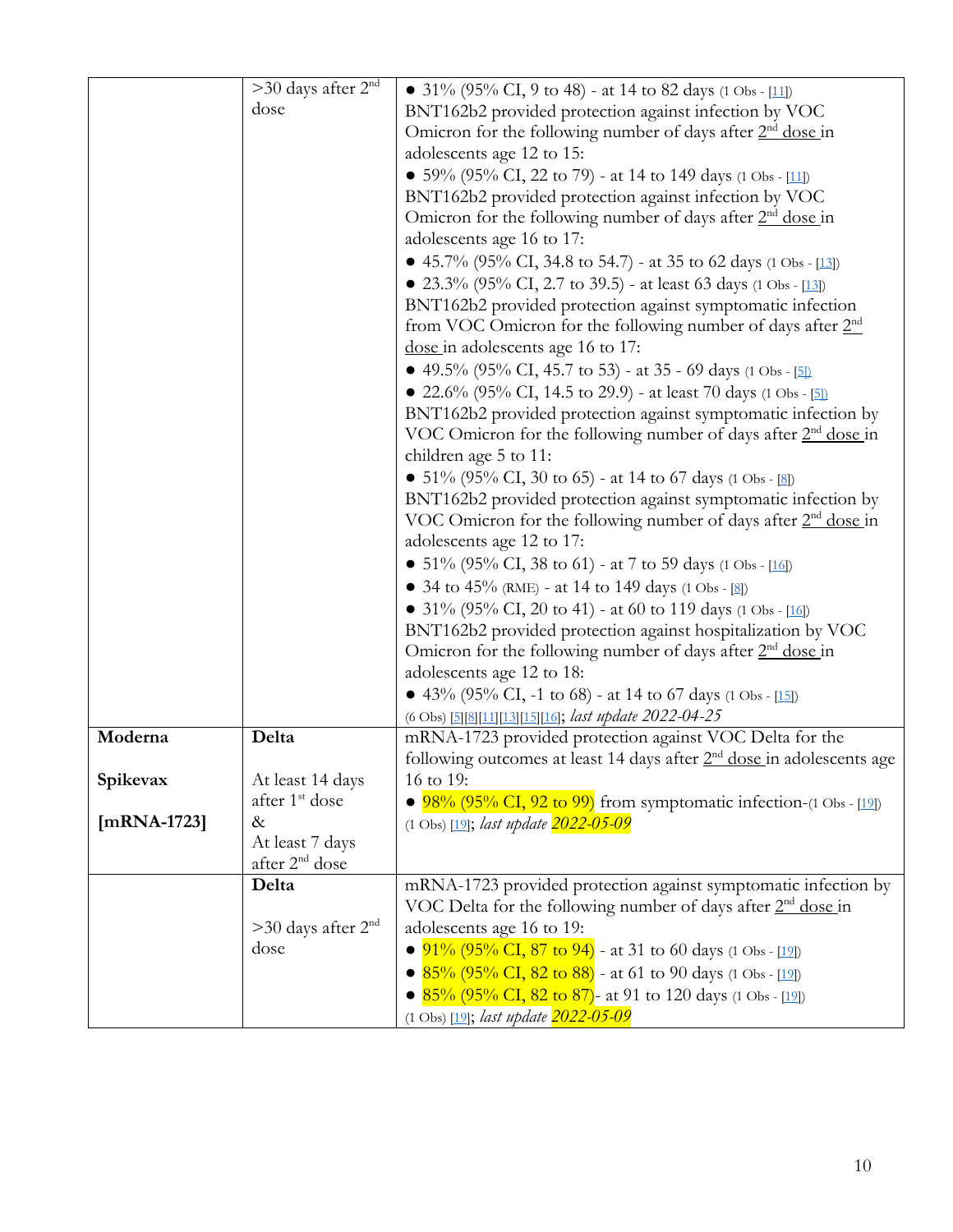| <b>AstraZeneca</b><br>[ChAd0x1]                     | <b>VOC</b>                                                                                              | No data                                                                                                                                                                                                                                                                                                                                                                                                                                                                                                                                                                                                                                                                                                                                                                                                                                                |
|-----------------------------------------------------|---------------------------------------------------------------------------------------------------------|--------------------------------------------------------------------------------------------------------------------------------------------------------------------------------------------------------------------------------------------------------------------------------------------------------------------------------------------------------------------------------------------------------------------------------------------------------------------------------------------------------------------------------------------------------------------------------------------------------------------------------------------------------------------------------------------------------------------------------------------------------------------------------------------------------------------------------------------------------|
|                                                     |                                                                                                         |                                                                                                                                                                                                                                                                                                                                                                                                                                                                                                                                                                                                                                                                                                                                                                                                                                                        |
| Vaxzevria                                           |                                                                                                         |                                                                                                                                                                                                                                                                                                                                                                                                                                                                                                                                                                                                                                                                                                                                                                                                                                                        |
| <b>Serum Institute</b><br>of India<br>[Covishield]* |                                                                                                         |                                                                                                                                                                                                                                                                                                                                                                                                                                                                                                                                                                                                                                                                                                                                                                                                                                                        |
| Johnson &<br>Johnson<br>$[AD26.COV2.S]*$            | Delta<br>Up to 30 days<br>after dose                                                                    | AD26.COV2.S provided protection against VOC Delta for the<br>following outcomes at least 14 days after dose in adolescents age 16<br>to 19:<br>• $58\%$ (95% CI, 19 to 79) from symptomatic infection-(1 Obs - [19])                                                                                                                                                                                                                                                                                                                                                                                                                                                                                                                                                                                                                                   |
|                                                     |                                                                                                         | (1 Obs) [19]; last update 2022-05-09                                                                                                                                                                                                                                                                                                                                                                                                                                                                                                                                                                                                                                                                                                                                                                                                                   |
|                                                     | Delta<br>>30 days after<br>dose                                                                         | AD26.COV2.S provided protection against symptomatic infection<br>by VOC Delta for the following number of days after dose in<br>adolescents age 16 to 19:<br>• $52\%$ (95% CI, 27 to 69) - at 31 to 60 days (1 Obs - [19])<br>• $63\%$ (95% CI, 43 to 75) - at 61 to 90 days (1 Obs - [19])<br>• $58\%$ (95% CI, 45 to 68)- at 91 to 120 days (1 Obs - [19])<br>(1 Obs) [19]; <i>last update</i> 2022-05-09                                                                                                                                                                                                                                                                                                                                                                                                                                            |
| Sinovac                                             | Omicron                                                                                                 | CoronaVac provided protection against VOC Omicron for the                                                                                                                                                                                                                                                                                                                                                                                                                                                                                                                                                                                                                                                                                                                                                                                              |
| [CoronaVac]                                         | At least 14 days<br>after 1 <sup>st</sup> dose<br>$\&$<br>At least 7 days<br>after 2 <sup>nd</sup> dose | following outcomes at least 14 days after 1 <sup>st</sup> dose in children age 6<br>to 11:<br>$22.3\%$ (95% CI, 19.7 to 24.9) from symptomatic infection- $(1 \text{ Obs} - 1)$<br>[21]<br>CoronaVac provided protection against VOC Omicron for the<br>following outcomes at least 14 days after $2nd$ dose in children age 3<br>to $5:$<br>• 38.2% (95% CI, 36.5 to 39.9) from infection-(1 Obs - [12])<br>• 64.6% (95% CI, 49.6 to 75.2) from hospitalization-(1 Obs - [12])<br>• $69\%$ (95% CI, 18.6 to 88.2) from ICU admission-(1 Obs - [12])<br>CoronaVac provided protection against VOC Omicron for the<br>following outcomes at least 14 days after 2 <sup>nd</sup> dose in children age 6<br>to 11:<br>41.5% (95% CI, 34.4 to 47.7) from symptomatic infection-(1 Obs -<br>$\bullet$<br>$[21]$<br>(2 Obs) [12][21]; last update 2022-05-09 |
| Sinopharm<br>(Wuhan)<br>$[WIV04]*$                  | <b>VOC</b>                                                                                              | No data                                                                                                                                                                                                                                                                                                                                                                                                                                                                                                                                                                                                                                                                                                                                                                                                                                                |
| Sinopharm<br>(Beijing)<br>[HBO2]<br>[BBIBP-CorV]*   |                                                                                                         |                                                                                                                                                                                                                                                                                                                                                                                                                                                                                                                                                                                                                                                                                                                                                                                                                                                        |
| <b>Novavax</b><br>[NVX-<br>$CoV2373]*$              | <b>VOC</b>                                                                                              | No data                                                                                                                                                                                                                                                                                                                                                                                                                                                                                                                                                                                                                                                                                                                                                                                                                                                |
| <b>FBRI</b>                                         | <b>VOC</b>                                                                                              | No data                                                                                                                                                                                                                                                                                                                                                                                                                                                                                                                                                                                                                                                                                                                                                                                                                                                |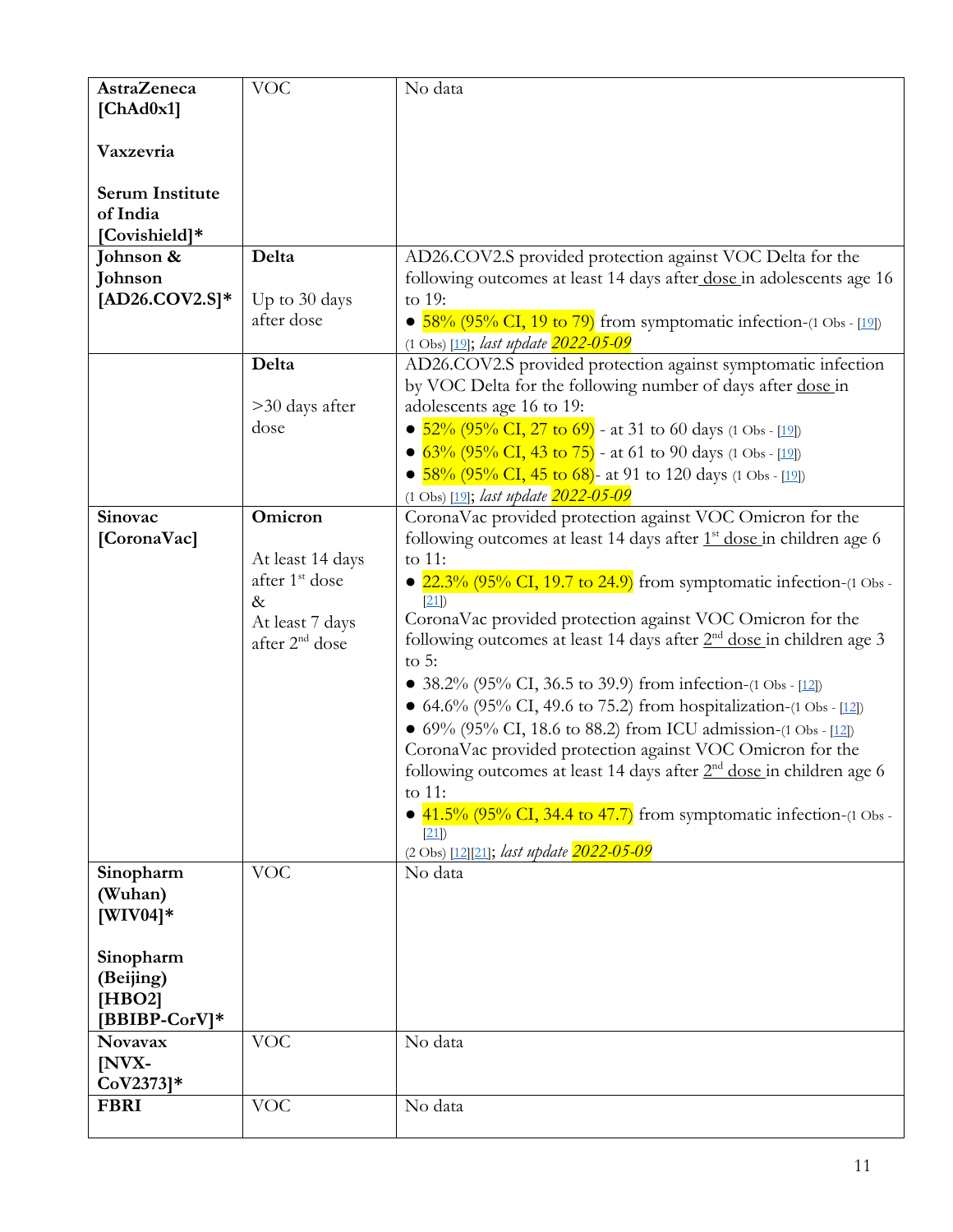| [EpiVacCorona]<br>∗    |     |         |
|------------------------|-----|---------|
| <b>Bharat Biotech</b>  | VOC | No data |
| [Covaxin]              |     |         |
| $[BBV152]*$            |     |         |
| Gamaleya               | VOC | No data |
| [Sputnik V]            |     |         |
| [Gam-COVID-            |     |         |
| $\rm Vac$ <sup>*</sup> |     |         |

| <b>Studies Covering Time Frame for More than One VOC</b> |                            |                                                                                   |  |  |  |
|----------------------------------------------------------|----------------------------|-----------------------------------------------------------------------------------|--|--|--|
| Vaccine                                                  | <b>Effectiveness</b>       | Findings                                                                          |  |  |  |
| Pfizer/                                                  | Overall                    | BNT162b2 provided protection for the following outcomes at least                  |  |  |  |
| <b>BioNTech</b>                                          |                            | 14 days after 1 <sup>st</sup> dose in adolescents age 12 to 15:                   |  |  |  |
|                                                          |                            | • $67\%$ (95% CI, 50 to 78) from infection (1 Obs - [3])                          |  |  |  |
| Comirnaty                                                |                            | • $100\%$ (95% CI, 100 to 100) from hospitalization (1 Obs - [3])                 |  |  |  |
|                                                          |                            | BNT162b2 provided protection for the following outcomes at least                  |  |  |  |
| [BNT162b2]                                               |                            | 7 days after $2nd$ dose in adolescents age 12 to 15:                              |  |  |  |
|                                                          |                            | • 91% (95% CI, 88 to 93) from infection (1 Obs - [3])                             |  |  |  |
|                                                          |                            | • 81% (95% CI, -55 to 98) from hospitalization (1 Obs - [3])                      |  |  |  |
|                                                          |                            | $(1 \text{ Obs})$ $[3]$ ; last update 2021-12-13                                  |  |  |  |
|                                                          | Delta to                   | BNT162b2 provided protection against VOC Delta to Omicron for                     |  |  |  |
|                                                          | Omicron                    | the following outcomes at least 14 days after $1st$ dose in adolescents           |  |  |  |
|                                                          |                            | age 12 to 17:                                                                     |  |  |  |
|                                                          | At least 14 days           | • 38% (95% CI, -51 to 79) from hospitalization (1 Obs – [14])                     |  |  |  |
|                                                          | after 1 <sup>st</sup> dose | BNT162b2 provided protection against VOC Delta to Omicron for                     |  |  |  |
|                                                          | $\&$                       | the following outcomes at least 14 days after $1st$ dose in children age          |  |  |  |
|                                                          | At least 7 days            | 4 to 11:                                                                          |  |  |  |
|                                                          | after 2 <sup>nd</sup> dose | • 32% (95% CI, -49 to 72) from hospitalization (1 Obs – [14])                     |  |  |  |
|                                                          |                            | BNT162b2 provided protection against VOC Delta to Omicron for                     |  |  |  |
|                                                          |                            | the following outcomes at least 14 days after $1st$ dose in children              |  |  |  |
|                                                          |                            | and adolescents age 4 to 17:                                                      |  |  |  |
|                                                          |                            | • 37% (95% CI, -13 to 67) from hospitalization (1 Obs – [14])                     |  |  |  |
|                                                          |                            | BNT162b2 provided protection against VOC Delta to Omicron for                     |  |  |  |
|                                                          |                            | the following outcomes at least 7 days after $2nd$ dose in adolescents            |  |  |  |
|                                                          |                            | age 16 to 17:                                                                     |  |  |  |
|                                                          |                            | • 90.7% (95% CI, 87.4 to 93.1) from infection (1 Obs - [13])                      |  |  |  |
|                                                          |                            | BNT162b2 provided protection against VOC Delta to Omicron for                     |  |  |  |
|                                                          |                            | the following outcomes at least 14 days after $2nd$ dose in adolescents           |  |  |  |
|                                                          |                            | age 12 to 18:                                                                     |  |  |  |
|                                                          |                            | • 82 to 83% (RME) from hospitalization (1 Obs - $[15]$ )                          |  |  |  |
|                                                          |                            | BNT162b2 provided protection against VOC Delta to Omicron for                     |  |  |  |
|                                                          |                            | the following outcomes at least 14 days after 2 <sup>nd</sup> dose in adolescents |  |  |  |
|                                                          |                            | age 12 to 17:                                                                     |  |  |  |
|                                                          |                            | • 59% (95% CI, 23 to 82) from hospitalization (1 Obs - [14])                      |  |  |  |
|                                                          |                            | BNT162b2 provided protection against VOC Delta to Omicron for                     |  |  |  |
|                                                          |                            | the following outcomes at least 14 days after 2 <sup>nd</sup> dose in adolescents |  |  |  |
|                                                          |                            | age 4 to 17:                                                                      |  |  |  |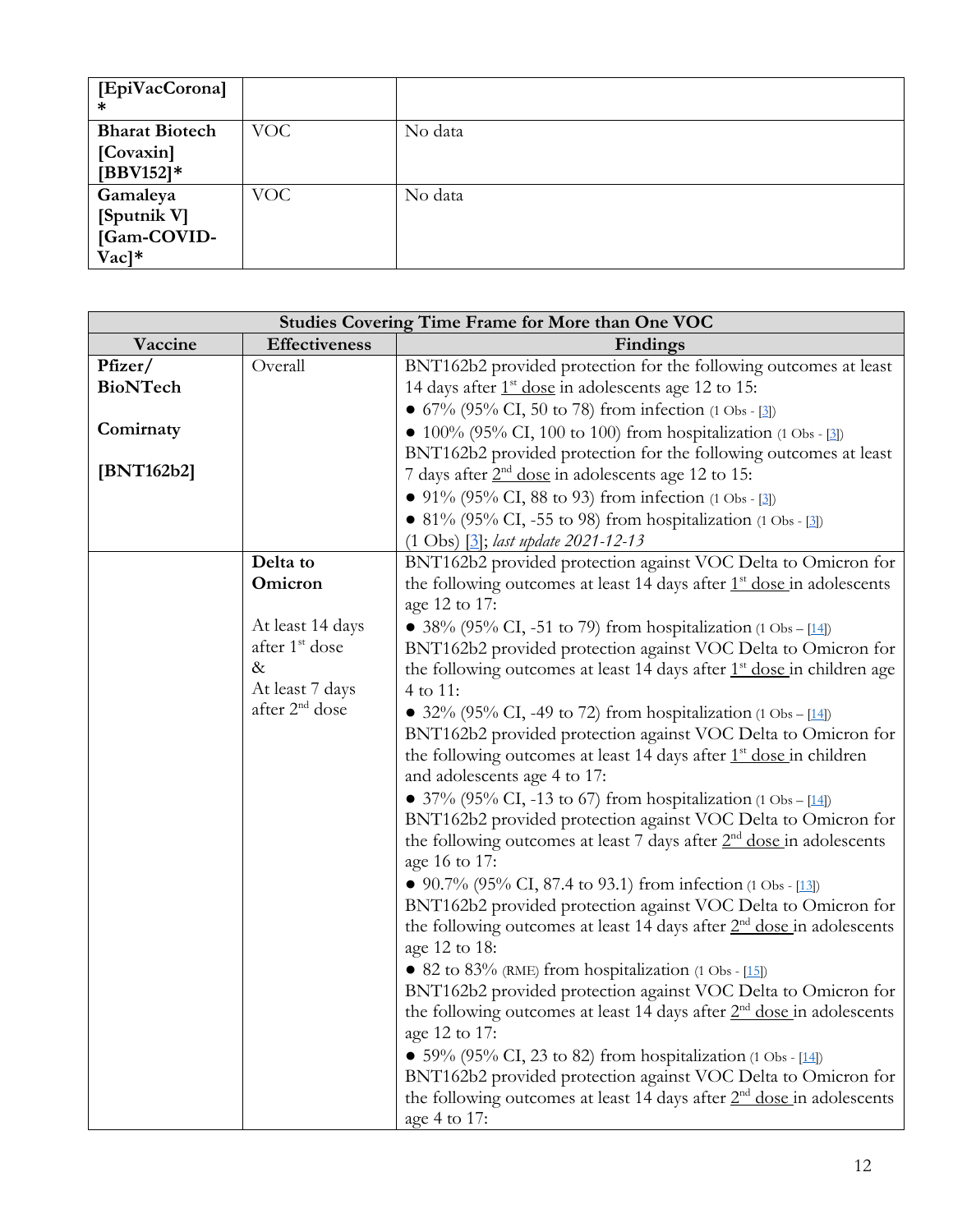|                                  | • 59% (95% CI, 23 to 79) from hospitalization (1 Obs - [14])                            |
|----------------------------------|-----------------------------------------------------------------------------------------|
|                                  | (3 Obs) [13][14][15]; last update 2022-04-11                                            |
| Delta to                         | BNT162b2 provided protection against infection by VOC Delta                             |
| Omicron                          | Omicron the following number of days after 1 <sup>st</sup> dose in adolescents          |
|                                  | age 12 to 17:                                                                           |
| $>30$ days after 1 <sup>st</sup> | • 62 to 65 (RME) – at 21 to 48 days (1 Obs - [13])                                      |
| dose                             | • 48 to 57 (RME) – at 49 to 76 days (1 Obs - [13])                                      |
|                                  | • 48 to 70 (RME) – at least 77 days (1 Obs - $[13]$ )                                   |
|                                  | (1 Obs) - [13]; last update 2022-04-11                                                  |
| Delta to                         | BNT162b2 provided protection against infection by VOC Delta to                          |
| Omicron                          | Omicron for the following number of days after 2 <sup>nd</sup> dose in                  |
|                                  | adolescents age 16 to 17:                                                               |
| $>30$ days after $2nd$           | • 92.3% (95% CI, 82.9 to 96.6) - at 35 to 62 days (1 Obs - [13])                        |
| dose                             | • 87.8% (95% CI, 78.8 to 92.9) - at least 63 days (1 Obs - [13])                        |
|                                  | BNT162b2 provided protection against hospitalization by VOC                             |
|                                  | Delta to Omicron for the following number of days after 2 <sup>nd</sup> dose            |
|                                  | in children age 5 to 11:                                                                |
|                                  | • 74% (95% CI, -35 to 95) - at 14 to 67 days (1 Obs - [8])                              |
|                                  | BNT162b2 provided protection against hospitalization by VOC                             |
|                                  | Delta to Omicron for the following number of days after $2nd$ dose                      |
|                                  | in adolescents age 12 to 17:                                                            |
|                                  | • 92 to 94% (RME) - at 14 to 149 days (1 Obs - [8])                                     |
|                                  | BNT162b2 provided protection against symptomatic infection by                           |
|                                  | VOC Delta to Omicron for the following number of days after 2 <sup>nd</sup>             |
|                                  | dose in children age 5 to 11:                                                           |
|                                  | • 46% (95% CI, 24 to 61) - at 14 to 67 days (1 Obs - [8])                               |
|                                  | BNT162b2 provided protection against symptomatic infection by                           |
|                                  | VOC Delta to Omicron for the following number of days after 2 <sup>nd</sup>             |
|                                  | dose in adolescents age 12 to 17:                                                       |
|                                  | • 76 to 83% (RME) - at 14 to 149 days (1 Obs - [8])                                     |
|                                  | (2 Obs) [8][13]; last update 2022-04-11                                                 |
| Delta to                         | BNT162b2 provided protection against VOC Delta to Omicron for                           |
| Omicron                          | the following outcomes at least 7 days after 3 <sup>rd</sup> dose in adolescents        |
|                                  | age 16 to 17:                                                                           |
| Any time frame                   | • 86% (95% CI, 73 to 93) from symptomatic infection $(1 \text{ Obs} - [\underline{8}])$ |
| after 3 <sup>rd</sup> dose       | $(1 \text{ Obs})$ $[8]$ ; last update 2022-03-14                                        |

Links to references are provided in Appendix 1

Pan American Health Organization/World Health Organization. Pharmacovigilance for COVID-19 Vaccines. [https://covid-19pharmacovigilance.paho.org](https://covid-19pharmacovigilance.paho.org/)

**\***As of the date of publication, these vaccines have not been approved for the population of children and adolescents.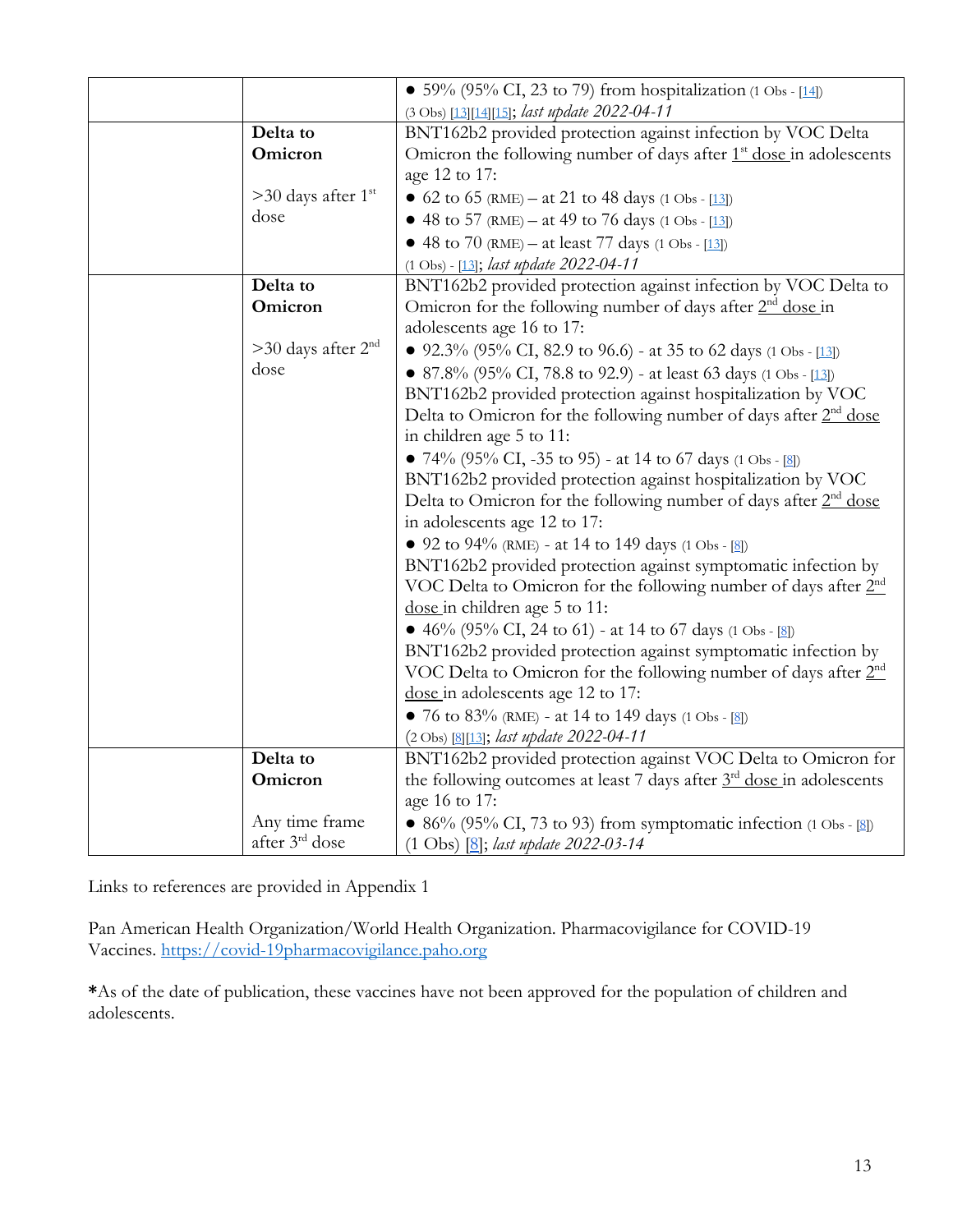Flórez ID[1,](#page-13-0)[2](#page-13-1), Velásquez-Salazar P1, Martínez JC1, Linkins L3, Abdelkader W3, Iorio A[3](#page-13-2), Lavis J3, Patiño-Lugo DF1. COVID-19 living evidence synthesis #8 (version 11): What is the effectiveness of available COVID-19 vaccines in children and adolescents in general and specifically for variants of concern? Evidence and Deliberation Unit for Decision Making (UNED), University of Antioquia & Health Information Research Unit (HIRU), McMaster University, 9 May 2022.

To help Canadian decision-makers as they respond to unprecedented challenges related to the COVID-19 pandemic, COVID-END in Canada is preparing rapid evidence responses like this one. The development and continued updating of this living evidence synthesis has been funded by the Canadian Institutes of Health Research (CIHR) and the Public Health Agency of Canada. The opinions, results, and conclusions are those of the team that prepared the living evidence synthesis, and independent of the Government of Canada, CIHR and the Public Health Agency of Canada. No endorsement by the Government of Canada, CIHR or Public Health Agency of Canada is intended or should be inferred.

 $\overline{a}$ 

<span id="page-13-0"></span><sup>1</sup> Faculty of Medicine, University of Antioquia, Colombia

<span id="page-13-1"></span><sup>2</sup> School of Rehabilitation Science, McMaster University, Canada

<span id="page-13-2"></span><sup>3</sup> Faculty of Health Sciences, McMaster University, Canada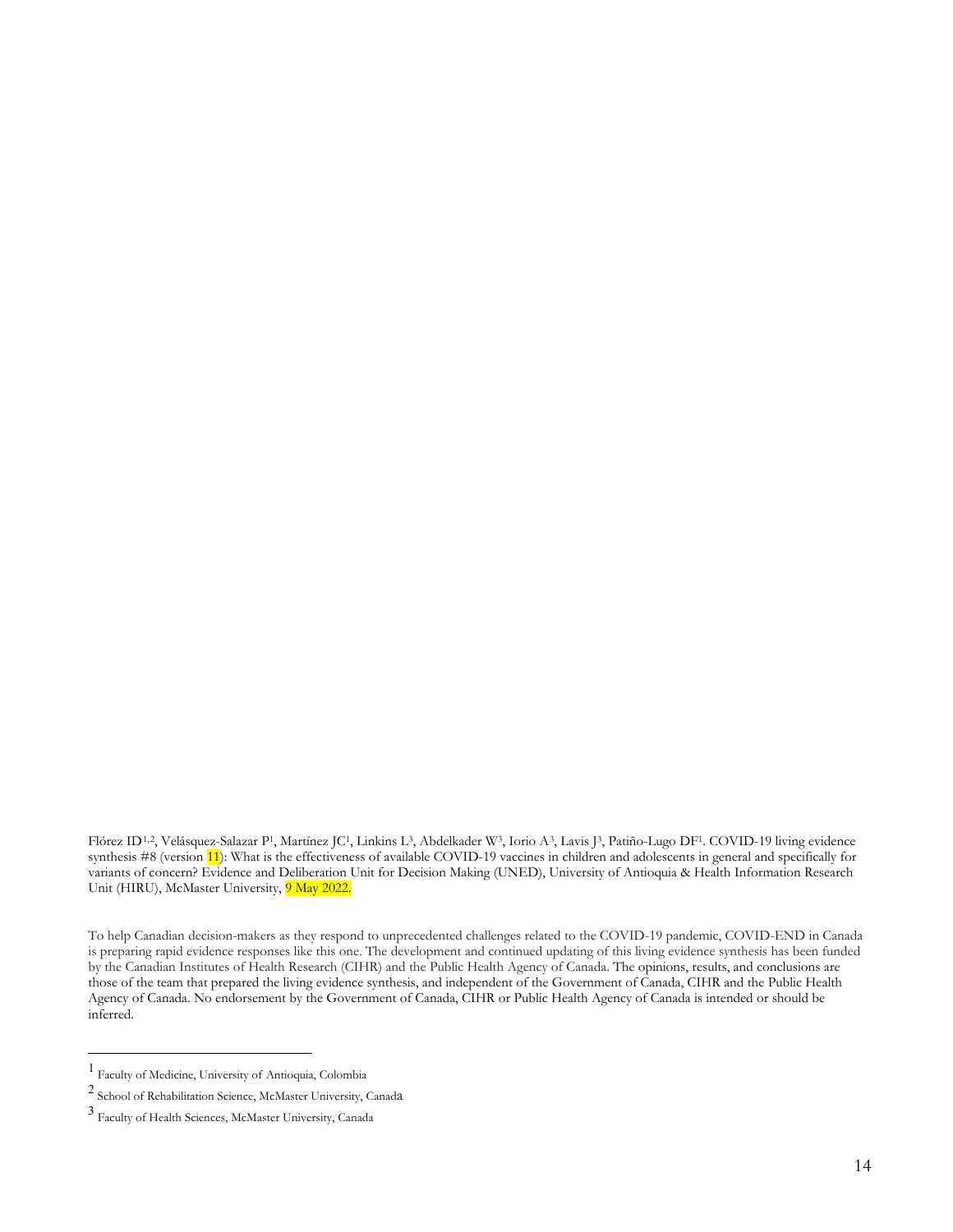# <span id="page-14-0"></span>**Appendix 1: Summary of Study Findings and Appraisals**

 $\Box$ 

|                | Section 1: included studies |                                                                                                                                                                                                                                                                                                                                                                                                               |                         |                                                                                                                                                                                                                                                                                                                                                                                                                                                                                                                                                                                                             |  |  |
|----------------|-----------------------------|---------------------------------------------------------------------------------------------------------------------------------------------------------------------------------------------------------------------------------------------------------------------------------------------------------------------------------------------------------------------------------------------------------------|-------------------------|-------------------------------------------------------------------------------------------------------------------------------------------------------------------------------------------------------------------------------------------------------------------------------------------------------------------------------------------------------------------------------------------------------------------------------------------------------------------------------------------------------------------------------------------------------------------------------------------------------------|--|--|
| Ref            | Author                      | <b>Bottom</b> line                                                                                                                                                                                                                                                                                                                                                                                            | <b>ROBINS-</b><br>$I^*$ | Design, Notes                                                                                                                                                                                                                                                                                                                                                                                                                                                                                                                                                                                               |  |  |
|                |                             | *Note: ROBINS-I score risk of bias: Low risk of bias indicates high quality                                                                                                                                                                                                                                                                                                                                   |                         |                                                                                                                                                                                                                                                                                                                                                                                                                                                                                                                                                                                                             |  |  |
| 1              | Glatman-<br>Freedman        | BNT162b2 showed VE 91.5% (95% CI,<br>88.2 to 93.9) against infection at least 8<br>days after $2nd$ dose in adolescents age 12<br>to 15 years. There were no deaths in<br>either group.                                                                                                                                                                                                                       | Serious                 | Population cohort in Israel of<br>adolescents age 12 to 15 years;<br>2,034,591 vaccinated person-<br>days and 13,623,714<br>unvaccinated person-days; time<br>and setting for VOC Delta<br>Included in LES 8.1                                                                                                                                                                                                                                                                                                                                                                                              |  |  |
| $\overline{2}$ | Reis                        | BNT162b2 showed VE 59% (95% CI, 52<br>to 65) against infection 14 to 20 days<br>after 1 <sup>st</sup> dose in adolescents age 12 to 18.<br>BNT162b2 showed VE 90% (95% CI, 88<br>to 92) against infection 7 to 21 days after<br>$2nd$ dose in adolescents age 12 to 18.                                                                                                                                       | Moderate                | Case-control study in Israel;<br>94,354 vaccinated matched to<br>94,354 unvaccinated adolescents<br>age 12 to 18; time and setting<br>for VOC Delta<br>Included in LES 8.1                                                                                                                                                                                                                                                                                                                                                                                                                                  |  |  |
| $\mathfrak{Z}$ | Tartof                      | BNT162b2 showed VE 67% (95% CI, 50<br>to 78) against infection and VE 100%<br>(95% CI, 100 to 100) against<br>hospitalization at least +14 days after $1st$<br>dose in adolescents age 12 to 15 years.<br>BNT162b2 showed VE 91% (95% CI, 88<br>to 93) against infection and VE 81%<br>(95% CI, -55 to 98) against<br>hospitalization at least +7 days after $2nd$<br>dose in adolescents age 12 to 15 years. | Moderate                | Retrospective Cohort in USA of<br>3,436,957 Kaiser Permanente<br>Southern California (KPSC)<br>healthcare system members ≥12<br>years of age between Dec 14,<br>$2020 - Aug 8, 2021.$ The cohort<br>included 122,779 adolescents<br>age 12 to 15 years.<br>The primary exposure was being<br>fully vaccinated, defined as<br>receiving 2 doses of BNT162b2<br>with $\geq$ 7 days after the second<br>dose.<br>Over the study period, 28.4% of<br>9,147 specimens sent for whole<br>genome sequencing (WGS) and<br>viral lineage designation were<br>Delta.<br>Included in LES 8.1<br>last update 2022-01-04 |  |  |
| $\overline{4}$ | Olson                       | BNT162b2 showed VE 94% (95% CI, 90<br>to 96) against hospitalization at least $+14$<br>days after $2nd$ dose in adolescents age 12<br>to 18 years.<br>BNT162b2 showed VE 95% (95% CI, 88<br>to 97) in adolescents age 12 to 15 years<br>and VE 94% (95% CI, 88 to 97) in                                                                                                                                      | Moderate                | Test-negative study in U.S of<br>adolescents age 12 to 18 years<br>between Jun 1-Oct 25, 2021;<br>299 fully vaccinated (receipt of 2<br>doses of BNT162b2 vaccine,<br>with the second dose<br>administered $\geq$ 14 days before<br>illness onset), 55 partially                                                                                                                                                                                                                                                                                                                                            |  |  |

٦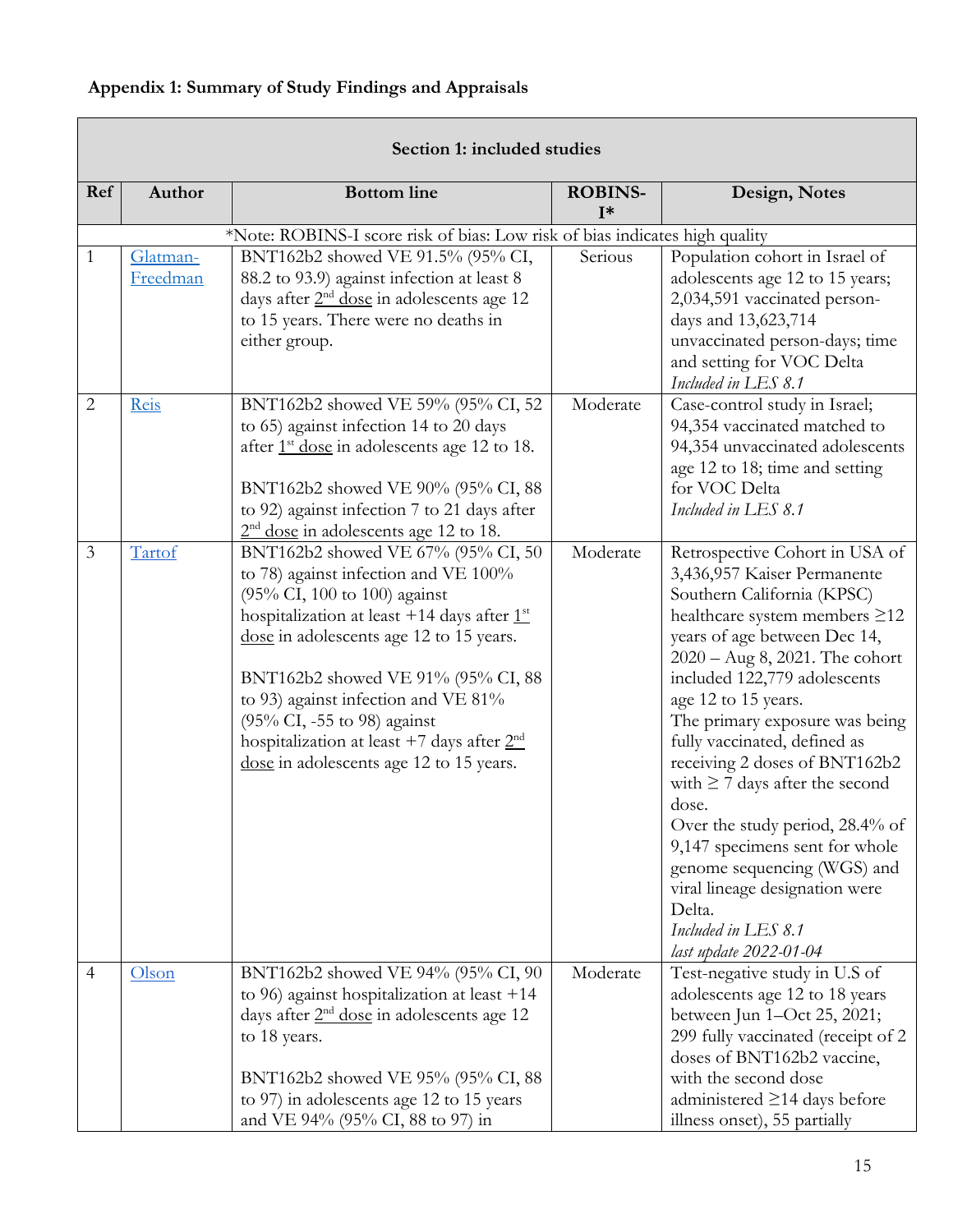| 5 | Powell | adolescents age 16 to 18 years against<br>hospitalization at least +14 days after $2nd$<br>dose.<br>BNT162b2 showed VE 98% (95% CI, 93<br>to 99) against ICU admission at least $+14$<br>days after $2nd$ dose in adolescents age 12<br>to 18 years.<br>BNT162b2 showed after 1 <sup>st</sup> dose VE                                                                                                                                                                                                                                                                                                                                                                                                                                                                                                                                                                                                                                                                                                                                                                                                                                                                                                                                                                                                                                                                                                                                                                                                | Moderate | vaccinated (had received only<br>one dose of vaccine or who had<br>received a second dose less than<br>14 days before illness onset) and<br>868 unvaccinated (no receipt of<br>any COVID-19 vaccine before<br>illness onset), time and setting<br>for VOC Delta.<br>Included in LES 8.2<br>last update in LES 8.3<br>Test-negative case-control                                                                                                                                                                                                                                                                                                                                                                                                                                                   |
|---|--------|------------------------------------------------------------------------------------------------------------------------------------------------------------------------------------------------------------------------------------------------------------------------------------------------------------------------------------------------------------------------------------------------------------------------------------------------------------------------------------------------------------------------------------------------------------------------------------------------------------------------------------------------------------------------------------------------------------------------------------------------------------------------------------------------------------------------------------------------------------------------------------------------------------------------------------------------------------------------------------------------------------------------------------------------------------------------------------------------------------------------------------------------------------------------------------------------------------------------------------------------------------------------------------------------------------------------------------------------------------------------------------------------------------------------------------------------------------------------------------------------------|----------|---------------------------------------------------------------------------------------------------------------------------------------------------------------------------------------------------------------------------------------------------------------------------------------------------------------------------------------------------------------------------------------------------------------------------------------------------------------------------------------------------------------------------------------------------------------------------------------------------------------------------------------------------------------------------------------------------------------------------------------------------------------------------------------------------|
|   |        | 74.5% (95% CI, 73.2 to 75.6) at 14-20<br>days, VE 63.4% (95% CI, 61.7 to 65.1) at<br>28-34 days, VE 47.5% (95% CI, 44.9 to<br>49.9) at 56-69 days, and VE 53.1% (95%<br>CI, 41.6 to 62.4) at least 84 days, in<br>adolescents age 12 to 15 years against<br>infection. (VOC Delta)<br>BNT162b2 showed after 1 <sup>st</sup> dose VE<br>49.6% (95% CI, 43.9 to 54.8) at 14-20<br>days, VE 42.1% (95% CI, 36.7 to 46.9) at<br>28-34 days, VE 22.5% (95% CI, 19.1 to<br>25.8) at 56-69 days, and VE 17.2% (95%<br>CI, 12.0 to 22.1) at least 84 days, in<br>adolescents age 12 to 15 years against<br>infection. (VOC Omicron)<br>BNT162b2 showed after 1 <sup>st</sup> dose VE<br>75.9% (95% CI, 74.3 to 77.3) at 14-20<br>days, VE 60.6% (95% CI, 58.1 to 62.9) at<br>28-34 days, VE 36.3% (95% CI, 33.1 to<br>39.3) at 56-69 days, VE 29.3% (95% CI,<br>25.9 to 32.6) at 84-104 days, and VE<br>30.9% (95% CI, 25.4 to 36.0) at least 105<br>days, in adolescents age 16 to 17 years<br>against infection. (VOC Delta)<br>BNT162b2 showed after $1st$ dose VE<br>51.4% (95% CI, 42.7 to 58.8) at 14-20<br>days, VE 33% (95% CI, 18.6 to 44.9) at<br>28-34 days, VE 26.6% (95% CI, 17.4 to<br>34.8) at 56-69 days, VE 20.5% (95% CI,<br>13.0 to 27.3) at 84-104 days, and VE<br>12.5% (95% CI, 6.9 to 17.8) at least 105<br>days, in adolescents age 16 to 17 years<br>against infection. (VOC Omicron)<br>BNT162b2 showed after 2 <sup>nd</sup> dose VE<br>93.2% (95% CI, 81.5 to 97.5) at 7-13 days |          | design in England of<br>adolescents age 12-17 years<br>from week 37, 2021 onwards;<br>there were 617,259 eligible tests<br>for 12-15-year-olds and 225,670<br>for 16-17-year-olds.<br>Symptomatic 12-15-year-olds<br>and 16-17-year-olds with PCR-<br>confirmed SARS-COV-2<br>infection was compared with<br>vaccination status in<br>symptomatic adolescents in the<br>same age-groups who had a<br>negative SARS-COV-2 PCR<br>test.<br>All cases prior to week 48 were<br>defined as Delta, unless S gene<br>target failure (SGTF),<br>genotyping or sequencing<br>information confirmed<br>otherwise. Tests were defined as<br>Omicron from week 48<br>onwards using SGTF,<br>genotyping or sequencing<br>information.<br>Included in LES 8.2<br>Updated in LES 8.6<br>Link Updated in LES 8.8 |
|   |        |                                                                                                                                                                                                                                                                                                                                                                                                                                                                                                                                                                                                                                                                                                                                                                                                                                                                                                                                                                                                                                                                                                                                                                                                                                                                                                                                                                                                                                                                                                      |          |                                                                                                                                                                                                                                                                                                                                                                                                                                                                                                                                                                                                                                                                                                                                                                                                   |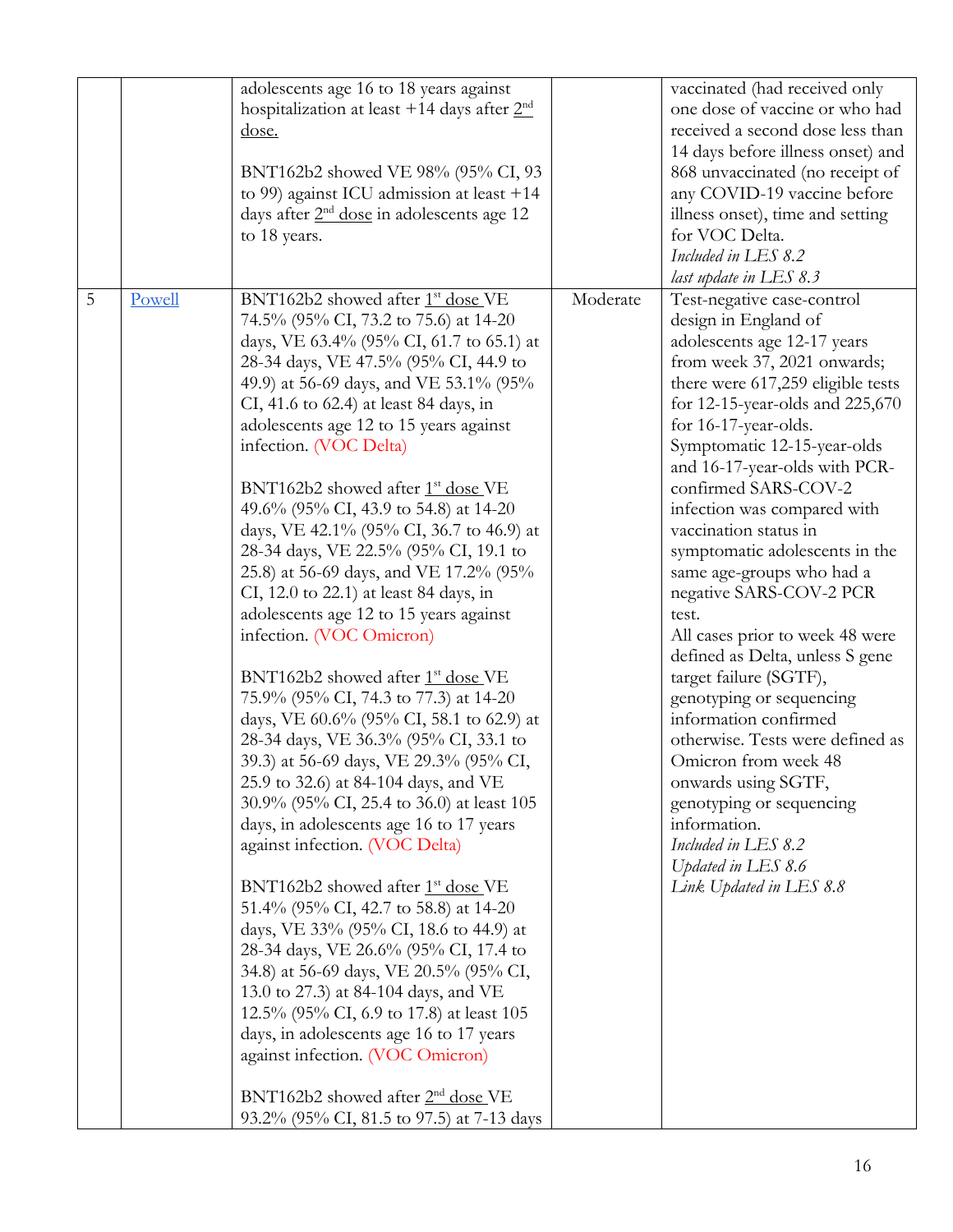|   |         | and VE 87.2% (95% CI, 73.7 to 93.8) at                                                       |          |                                                                |
|---|---------|----------------------------------------------------------------------------------------------|----------|----------------------------------------------------------------|
|   |         | least 14 days in adolescents age 12 to 15<br>years against infection. (VOC Delta)            |          |                                                                |
|   |         |                                                                                              |          |                                                                |
|   |         | BNT162b2 showed after 2 <sup>nd</sup> dose VE                                                |          |                                                                |
|   |         | 83.1% (95% CI, 78.2 to 86.9) at 7-13 days                                                    |          |                                                                |
|   |         | and VE 73% (95% CI, 66.4 to 78.3) at                                                         |          |                                                                |
|   |         | least 14 days in adolescents age 12 to 15<br>years against infection. (VOC Omicron)          |          |                                                                |
|   |         |                                                                                              |          |                                                                |
|   |         | BNT162b2 showed after 2 <sup>nd</sup> dose VE                                                |          |                                                                |
|   |         | 93.1% (95% CI, 91.6 to 94.4) at 7-13                                                         |          |                                                                |
|   |         | days, VE 96.1% (95% CI, 95.2 to 96.8) at<br>14-34 days, VE 91.5% (95% CI, 89.9 to            |          |                                                                |
|   |         | 93.0) at 35-69 days, and VE 83.7% (95%                                                       |          |                                                                |
|   |         | CI, 72.0 to 90.5) at least 70 days in                                                        |          |                                                                |
|   |         | adolescents age 16 to 17 years against                                                       |          |                                                                |
|   |         | infection. (VOC Delta)                                                                       |          |                                                                |
|   |         | $BNT162b2$ showed after $2nd$ dose VE                                                        |          |                                                                |
|   |         | 76.1% (95% CI, 73.4 to 78.6) at 7-13                                                         |          |                                                                |
|   |         | days, VE 71.3% (95% CI, 69.3 to 73.1) at                                                     |          |                                                                |
|   |         | 14-34 days, VE 49.5% (95% CI, 45.7 to                                                        |          |                                                                |
|   |         | 53.0) at 35-69 days, and VE 22.6% (95%<br>CI, 14.5 to 29.9) at least 70 days in              |          |                                                                |
|   |         | adolescents age 16 to 17 years against                                                       |          |                                                                |
|   |         | infection. (VOC Omicron)                                                                     |          |                                                                |
|   |         | BNT162b2 showed after 1 <sup>st</sup> dose VE                                                |          |                                                                |
|   |         | 14.2% (95% CI, -25.6 to 41.4) at 0-27                                                        |          |                                                                |
|   |         | days, and VE 83.4% (95% CI, 54.0 to                                                          |          |                                                                |
|   |         | 94.0) at least 28 days in adolescents age                                                    |          |                                                                |
|   |         | 12 to 15 years against hospitalization.<br>(VOC Delta)                                       |          |                                                                |
|   |         |                                                                                              |          |                                                                |
|   |         | BNT162b2 showed after 1 <sup>st</sup> dose VE                                                |          |                                                                |
|   |         | 64.6% (95% CI, 40.7 to 78.9) at 0-27                                                         |          |                                                                |
|   |         | days, and VE 76.3% (95% CI, 61.1 to<br>85.6) at least 28 days in adolescents age             |          |                                                                |
|   |         | 16 to 18 years against hospitalization.                                                      |          |                                                                |
|   |         | (VOC Delta)                                                                                  |          |                                                                |
| 6 | Lutrick | BNT162b2 showed VE 92% (95% CI, 79)                                                          | Moderate | Prospective cohort in Arizona,                                 |
|   |         | to 97) against infection at least $+14$ days<br>after $2nd$ dose in adolescents age 12 to 17 |          | of 243 adolescents aged 12-17<br>years between Jul 25 - Dec 4, |
|   |         | years.                                                                                       |          | 2021; 21,693 vaccinated person-                                |
|   |         |                                                                                              |          | days and 4,288 unvaccinated                                    |
|   |         |                                                                                              |          | person-days; time and setting                                  |
|   |         |                                                                                              |          | for VOC Delta.<br>Included in LES 8.3                          |
|   |         |                                                                                              |          |                                                                |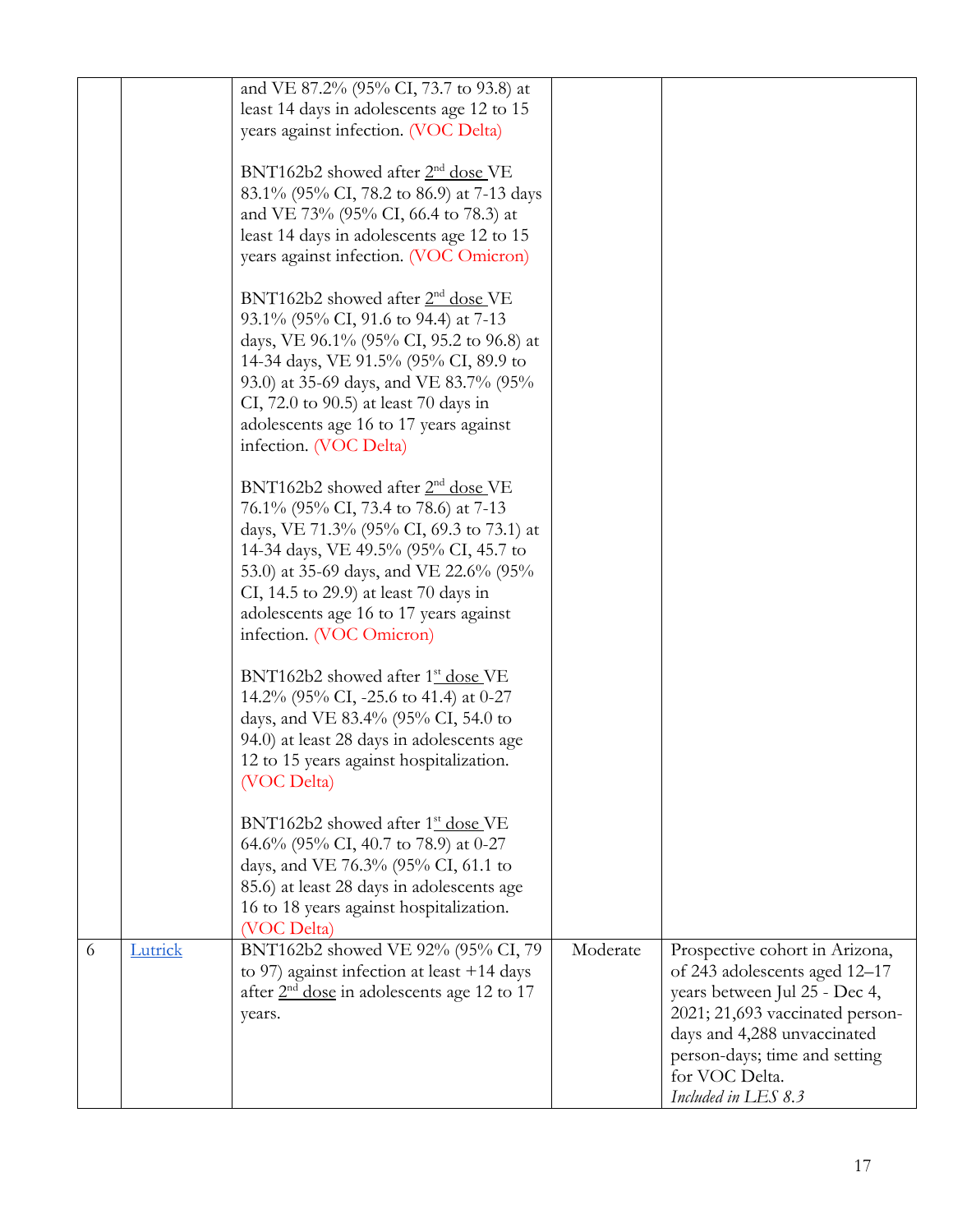| 7 | Zambrano | BNT162b2 showed VE 91% (95% CI, 78<br>to 97) against MIS-C at least +28 days<br>after $2nd$ dose in adolescents age 12 to 18<br>years.                                                                                                                                                                                                                                                                                                                                                                                                                                                                                                                                                                                                                                                                                                                                                                                                                                                                                                                                                                                           | Moderate | Test-negative case-control<br>design in 24 pediatric hospitals<br>in 20 states of U.S among<br>hospitalized patients aged 12-18<br>years between Jul 1-Dec 9,<br>2021; 283 participants; VE was<br>assessed by comparing the odds<br>of antecedent vaccination in 102<br>patients with MIS-C (case<br>patients) and 181 patients in two<br>groups of hospitalized controls<br>(test-negative and syndrome-<br>negative) matched to case-<br>patients; time and setting for<br>VOC Delta.<br>Included in LES 8.3                                                                                                       |
|---|----------|----------------------------------------------------------------------------------------------------------------------------------------------------------------------------------------------------------------------------------------------------------------------------------------------------------------------------------------------------------------------------------------------------------------------------------------------------------------------------------------------------------------------------------------------------------------------------------------------------------------------------------------------------------------------------------------------------------------------------------------------------------------------------------------------------------------------------------------------------------------------------------------------------------------------------------------------------------------------------------------------------------------------------------------------------------------------------------------------------------------------------------|----------|-----------------------------------------------------------------------------------------------------------------------------------------------------------------------------------------------------------------------------------------------------------------------------------------------------------------------------------------------------------------------------------------------------------------------------------------------------------------------------------------------------------------------------------------------------------------------------------------------------------------------|
| 8 | Klein    | BNT162b2 showed after 2 <sup>nd</sup> dose VE<br>74% (95% CI, -35 to 95) at 14-67 days, in<br>children age 5 to 11 years against<br>hospitalization. (VOC Delta to Omicron)<br>BNT162b2 showed after 2 <sup>nd</sup> dose VE<br>92% (95% CI, 79 to 97) at 14-149 days,<br>in adolescents age 12 to 15 years against<br>hospitalization. (VOC Delta to Omicron)<br>BNT162b2 showed after 2 <sup>nd</sup> dose VE<br>94% (95% CI, 87 to 97) at 14-149 days,<br>in adolescents age 16 to 17 years against<br>hospitalization. (VOC Delta to Omicron)<br>BNT162b2 showed after 2 <sup>nd</sup> dose VE<br>46% (95% CI, 24 to 61) at 14-67 days, in<br>children age 5 to 11 years against<br>symptomatic infection. (VOC Delta to<br>Omicron)<br>BNT162b2 showed after 2 <sup>nd</sup> dose VE<br>83% (95% CI, 80 to 85) at 14-149 days,<br>in adolescents age 12 to 15 years against<br>symptomatic infection. (VOC Delta to<br>Omicron)<br>BNT162b2 showed after 2 <sup>nd</sup> dose VE<br>76% (95% CI, 71 to 80) at 14-149 days,<br>in adolescents age 16 to 17 years against<br>symptomatic infection. (VOC Delta to<br>Omicron) | Serious  | Test-negative case-control<br>design in 10 states of the U.S<br>among 39,217 emergency<br>department (ED) and urgent<br>care (UC) encounters and 1,699<br>hospitalizations among persons<br>aged 5-17 years with COVID-<br>19-like illness during April 9,<br>2021-January 29, 2022. VE was<br>estimated comparing the odds<br>of a positive SARS-CoV-2 test<br>result between vaccinated<br>(received at least 2 doses $\geq$ 14<br>days earlier or 3 doses $\geq$ 7 days<br>earlier) and unvaccinated<br>(received no doses) patients;<br>time and setting for VOC Delta<br>and VOC Omicron.<br>Included in LES 8.7 |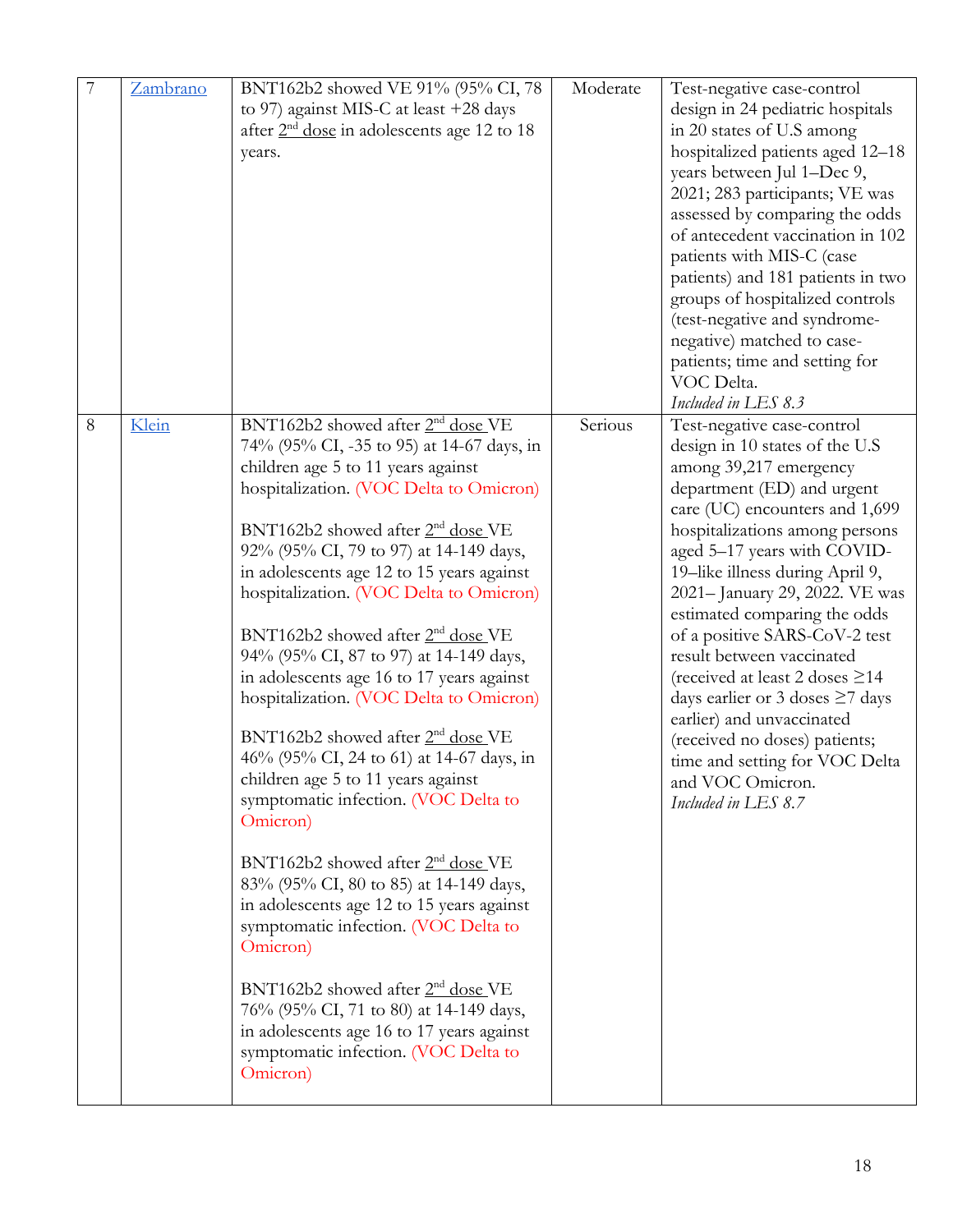|   |          | BNT162b2 showed after 3rd dose VE<br>86% (95% CI, 73 to 93) at least 7 days, in<br>adolescents age 16 to 17 years against<br>symptomatic infection. (VOC Delta to<br>Omicron)<br>BNT162b2 showed after 2 <sup>nd</sup> dose VE<br>92% (95% CI, 89 to 94) at 14-149 days,<br>in adolescents age 12 to 15 years against<br>symptomatic infection. (VOC Delta)                                                                                                                    |          |                                                                                                                                                                                                                                                                     |
|---|----------|--------------------------------------------------------------------------------------------------------------------------------------------------------------------------------------------------------------------------------------------------------------------------------------------------------------------------------------------------------------------------------------------------------------------------------------------------------------------------------|----------|---------------------------------------------------------------------------------------------------------------------------------------------------------------------------------------------------------------------------------------------------------------------|
|   |          | BNT162b2 showed after 2 <sup>nd</sup> dose VE<br>85% (95% CI, 81 to 89) at 14-149 days,<br>in adolescents age 16 to 17 years against<br>symptomatic infection. (VOC Delta)                                                                                                                                                                                                                                                                                                     |          |                                                                                                                                                                                                                                                                     |
|   |          | BNT162b2 showed after 2 <sup>nd</sup> dose VE<br>51% (95% CI, 30 to 65) at 14-67 days, in<br>children age 5 to 11 years against<br>symptomatic infection. (VOC Omicron)                                                                                                                                                                                                                                                                                                        |          |                                                                                                                                                                                                                                                                     |
|   |          | BNT162b2 showed after 2 <sup>nd</sup> dose VE<br>45% (95% CI, 30 to 57) at 14-149 days,<br>in adolescents age 12 to 15 years against<br>symptomatic infection. (VOC Omicron)                                                                                                                                                                                                                                                                                                   |          |                                                                                                                                                                                                                                                                     |
|   |          | BNT162b2 showed after 2 <sup>nd</sup> dose VE<br>34% (95% CI, 8 to 53) at 14-149 days, in<br>adolescents age 16 to 17 years against<br>symptomatic infection. (VOC Omicron)                                                                                                                                                                                                                                                                                                    |          |                                                                                                                                                                                                                                                                     |
|   |          | BNT162b2 showed after 3rd dose VE<br>81% (95% CI, 59 to 91) at least 7 days, in<br>adolescents age 16 to 17 years against<br>symptomatic infection. (VOC Omicron)                                                                                                                                                                                                                                                                                                              |          |                                                                                                                                                                                                                                                                     |
| 9 | Oliveira | BNT162b2 showed after 1 <sup>st</sup> dose VE<br>74% (95% CI, 18 to 92) at least 14 days,<br>in adolescents age 12 to 18 years against<br>infection. (VOC Delta)<br>BNT162b2 showed after 2 <sup>nd</sup> dose VE<br>90% (95% CI, 79 to 95) at least 14 days,<br>VE 91% (95% CI, 33 to 99) at 7-28 days,<br>VE 90% (95% CI, 67 to 97) at 35-56<br>days, VE 95% (95% CI, 79 to 99) at 63-<br>84 days, and VE 83% (95% CI, 34 to 95)<br>at 91-119 days, in adolescents age 12 to | Moderate | Matched case-control study in<br>Connecticut (US) of 542<br>adolescents aged 12-18 years,<br>including 186 case participants<br>and 356 matched control<br>participants, between Jun 1 -<br>Aug 15, 2021; time and setting<br>for VOC Delta.<br>Included in LES 8.8 |
|   |          | 18 years against infection. (VOC Delta)                                                                                                                                                                                                                                                                                                                                                                                                                                        |          |                                                                                                                                                                                                                                                                     |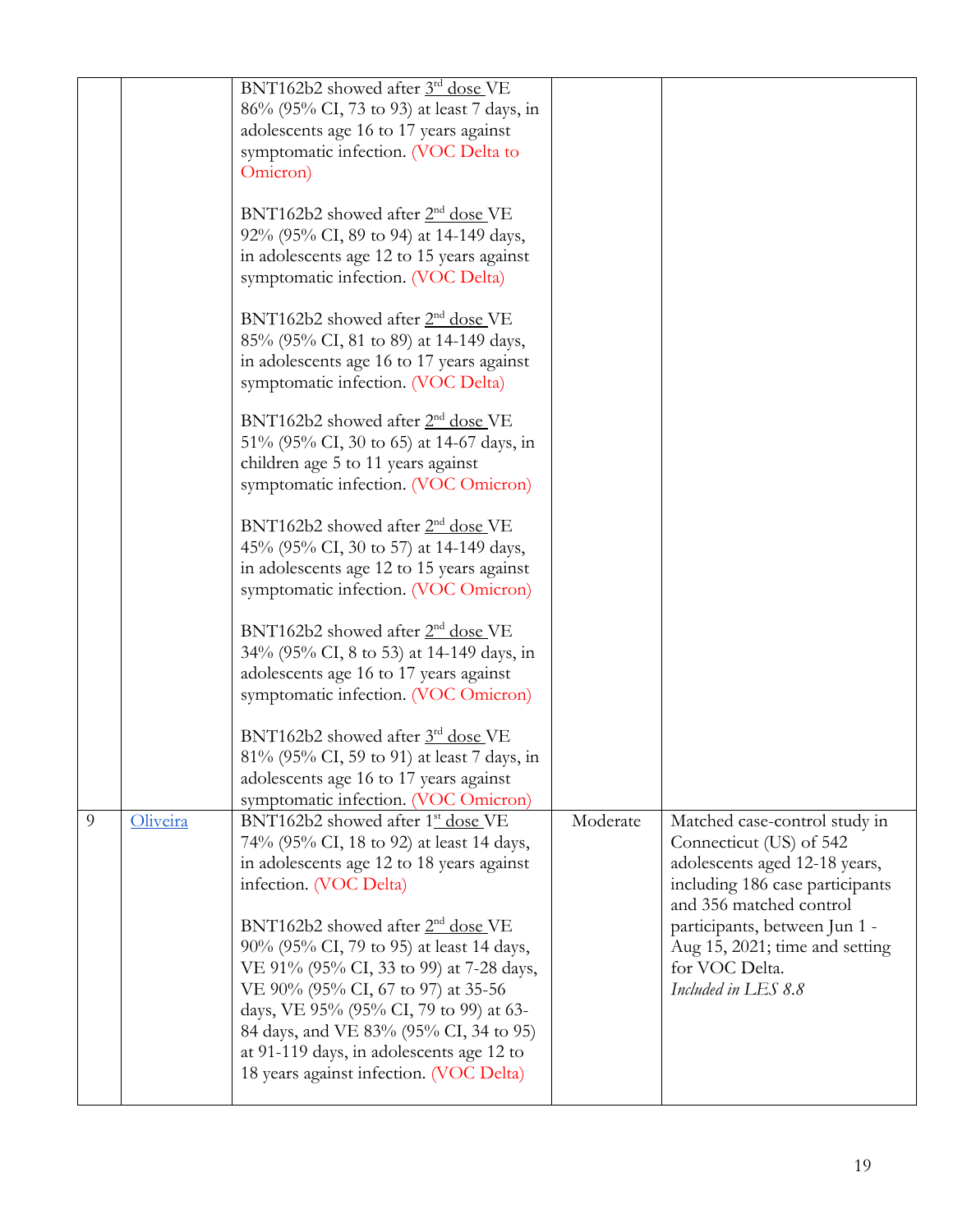|    |              | BNT162b2 showed after 2 <sup>nd</sup> dose VE |          |                                                  |
|----|--------------|-----------------------------------------------|----------|--------------------------------------------------|
|    |              | 93% (95% CI, 81 to 97) at least 14 days,      |          |                                                  |
|    |              | in adolescents age 12 to 18 years against     |          |                                                  |
|    |              | symptomatic infection. (VOC Delta)            |          |                                                  |
| 10 | Molteni      | BNT162b2 showed after 1 <sup>st</sup> dose VE | Serious  | Prospective cohort in the                        |
|    |              | 80.4% (95% CI, 78.5 to 82.2) at 14-30         |          | United Kingdom using data                        |
|    |              | days, VE 86.4% (95% CI, 83.5 to 88.7) at      |          | from the Covid Symptom Study                     |
|    |              | 1-2 months (28 to 56 days), and VE            |          | (CSS), of 101,076 adolescents                    |
|    |              | 61.5% (95% CI, 43.5 to 73.7) at 2-3           |          | aged 12-17 years, between Aug                    |
|    |              | months (56 to 84 days), in adolescents        |          | 05, 2021–Feb 14, 2022; time and                  |
|    |              | age 12 to 17 years against infection.         |          | setting for VOC Delta to VOC                     |
|    |              | (VOC Delta)                                   |          | Omicron.                                         |
|    |              |                                               |          | In the article, the effectiveness is             |
|    |              | BNT162b2 showed after 1 <sup>st</sup> dose VE |          | presented as an adjusted relative                |
|    |              | 53.7% (95% CI, 43.3 to 62.2) at 14-30         |          | risk reduction obtained by                       |
|    |              | days, VE 57.9% (95% CI, 50.9 to 63.9) at      |          | $RRR = (RR - 1) * 100$ , in the                  |
|    |              | 1-2 months (28 to 56 days), and VE            |          | present report it is transformed                 |
|    |              | 63.7% (95% CI, 59 to 67.9) at 2-3             |          | for the reader's understanding.                  |
|    |              | months (56 to 84 days), in adolescents        |          | Included in LES 8.8                              |
|    |              | age 12 to 17 years against infection.         |          |                                                  |
|    |              | (VOC Omicron)                                 |          |                                                  |
| 11 | Fowlkes      | BNT162b2 showed after 2 <sup>nd</sup> dose VE | Moderate | Prospective cohort in four states                |
|    |              | 81% (95% CI, 51 to 93) at least 14 days,      |          | of US (Arizona, Florida, Texas,                  |
|    |              | and VE 87% (95% CI, 49 to 97) at 14-          |          | and Utah), of 1,364 participants                 |
|    |              | 149 days, in adolescents age 12 to 15         |          | between Jul 2021-Feb 2022; the                   |
|    |              | years against infection. (VOC Delta)          |          | PROTECT cohort included                          |
|    |              | BNT162b2 showed after 2 <sup>nd</sup> dose VE |          | 1,052 children aged 5-11 years                   |
|    |              | 31% (95% CI, 9 to 48) at 14-82 days, in       |          | and 312 adolescents aged 12-15                   |
|    |              | children age 5 to 11 years against            |          | years that were tested weekly for                |
|    |              | infection. (VOC Omicron)                      |          | SARS-CoV-2; viral whole<br>genome sequencing was |
|    |              |                                               |          | assessed, time and setting for                   |
|    |              | BNT162b2 showed after 2 <sup>nd</sup> dose VE |          | VOC Delta to VOC Omicron.                        |
|    |              | 59% (95% CI, 24 to 78) at least 14 days,      |          | Included in LES 8.8                              |
|    |              | and VE 59% (95% CI, 22 to 79) at 14-          |          |                                                  |
|    |              | 149 days, in adolescents age 12 to 15         |          |                                                  |
|    |              | years against infection. (VOC Omicron)        |          |                                                  |
| 12 | <u>Araos</u> | CoronaVac showed VE 38.2% (95% CI,            | Moderate | Population based cohort in                       |
|    |              | 36.5 to 39.9) against infection, VE 64.6%     |          | Chile, of 490,694 children aged                  |
|    |              | (95% CI, 49.6 to 75.2) against                |          | 3-5 years, between Dec 06,                       |
|    |              | hospitalization and VE 69% (95% CI,           |          | 2021 - Feb 26, 2022; to estimate                 |
|    |              | 18.6 to 88.2) against ICU admission at        |          | the effectiveness of the                         |
|    |              | least +14 days after $2nd$ dose in children   |          | complete primary immunization                    |
|    |              | age 3 to 5 years. (VOC Omicron)               |          | schedule (two doses, 28 days                     |
|    |              |                                               |          | apart) of an inactivated SARS-                   |
|    |              |                                               |          | CoV-2 vaccine, CoronaVac;                        |
|    |              |                                               |          | time and setting for VOC                         |
|    |              |                                               |          | Omicron.                                         |
|    |              |                                               |          | Included in LES 8.8                              |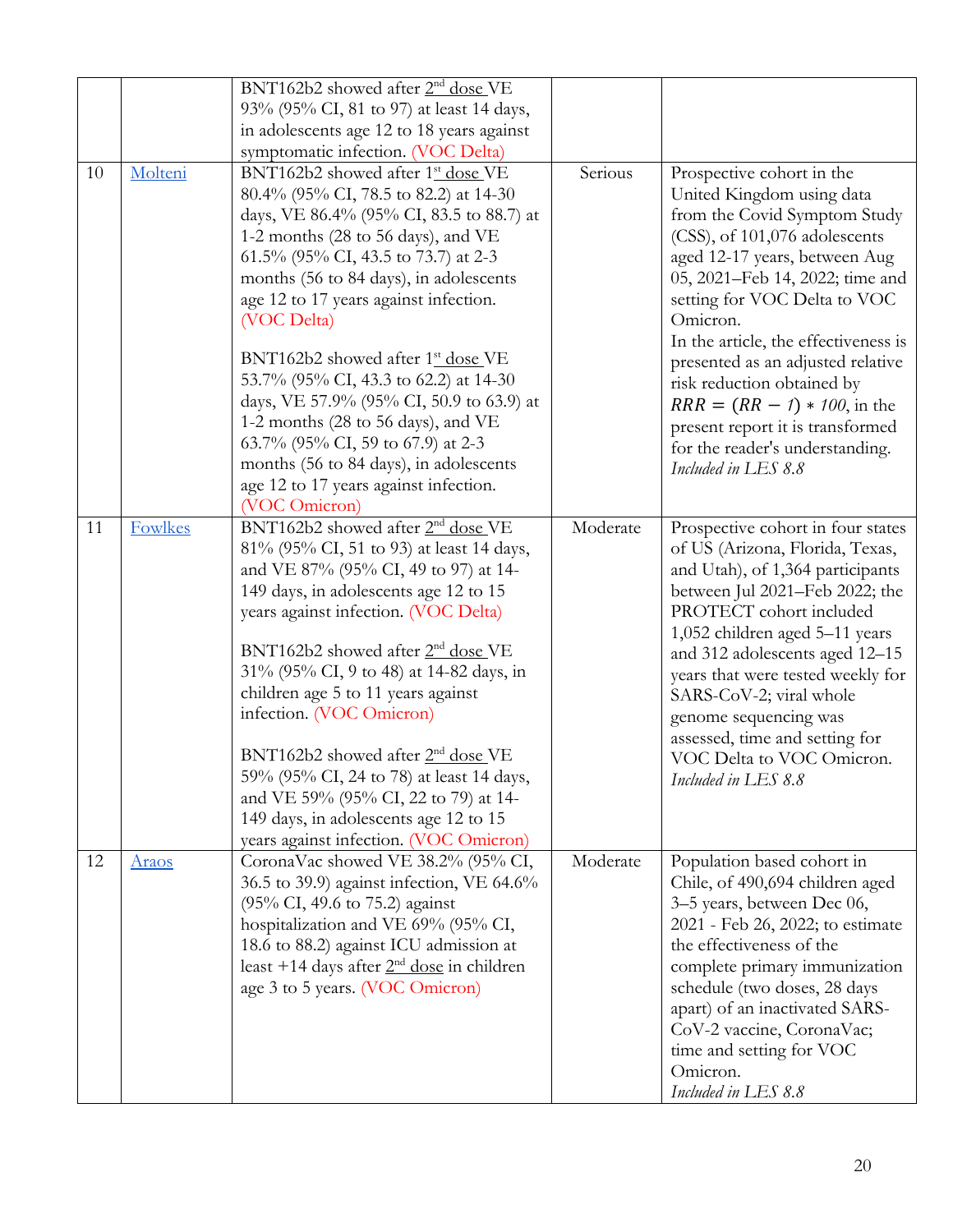| 13 | <u>Veneti</u> | BNT162b2 showed after 1 <sup>st</sup> dose VE                                    | Moderate | Population-based cohort in        |
|----|---------------|----------------------------------------------------------------------------------|----------|-----------------------------------|
|    |               | 67.9 % (95% CI, 64.0 to 71.4) at 21-48                                           |          | Norway, of 372,179 adolescents    |
|    |               | days, VE 55.8% (95% CI, 52.7 to 58.8) at                                         |          | aged 12-17 years, between Aug     |
|    |               | 49-76 days, and VE 48.8% (95% CI, 46                                             |          | 25, 2021 – Jan 16, 2022; to       |
|    |               | to 51.5) at least 77 days, in adolescents                                        |          | estimate BNT162b2 one dose        |
|    |               | age 12 to 15 years against infection.                                            |          | effectiveness for individuals 12- |
|    |               | (VOC Delta)                                                                      |          | 15 years old and one or two       |
|    |               |                                                                                  |          | doses effectiveness for           |
|    |               | BNT162b2 showed after 1 <sup>st</sup> dose VE                                    |          | individuals 16-17 years old       |
|    |               | 62.6 % (95% CI, 56.2 to 68) at 21-48                                             |          | against SARS-CoV-2 infections;    |
|    |               | days, VE 47.3% (95% CI, 40 to 53.8) at                                           |          | time and setting for VOC Delta    |
|    |               | 49-76 days, and VE 29.3% (95% CI, 20.4                                           |          | to Omicron.                       |
|    |               | to 37.1) at least 77 days, in adolescents                                        |          | Included in LES 8.9               |
|    |               | age 16 to 17 years against infection.                                            |          |                                   |
|    |               | (VOC Delta)                                                                      |          |                                   |
|    |               |                                                                                  |          |                                   |
|    |               | BNT162b2 showed after 2 <sup>nd</sup> dose VE                                    |          |                                   |
|    |               | 90.8% (95% CI, 89.1 to 92.3) at 7-34                                             |          |                                   |
|    |               | days, VE 92.8% (95% CI, 89.8 to 94.9) at                                         |          |                                   |
|    |               | 35-62 days, and VE 83.7% (95% CI, 75.9)                                          |          |                                   |
|    |               | to 89) at least 63 days, in adolescents age                                      |          |                                   |
|    |               | 16 to 17 years against infection. (VOC                                           |          |                                   |
|    |               | Delta)                                                                           |          |                                   |
|    |               |                                                                                  |          |                                   |
|    |               | BNT162b2 showed after 1 <sup>st</sup> dose VE                                    |          |                                   |
|    |               | 16.2 % (95% CI, -2.4 to 31.3) at 21-48                                           |          |                                   |
|    |               | days, VE -1.3% (95% CI, -22.4 to 16.2) at                                        |          |                                   |
|    |               | 49-76 days, and VE -12.8% (95% CI, -                                             |          |                                   |
|    |               | $21.7$ to -4.6) at least 77 days, in                                             |          |                                   |
|    |               | adolescents age 12 to 15 years against                                           |          |                                   |
|    |               | infection. (VOC Omicron)                                                         |          |                                   |
|    |               |                                                                                  |          |                                   |
|    |               | BNT162b2 showed after 1 <sup>st</sup> dose VE                                    |          |                                   |
|    |               | 33.7% (95% CI, -88.3 to 5.1) at 21-48                                            |          |                                   |
|    |               | days, VE 16.8% (95% CI, -87.3 to 27.1)<br>at 49-76 days, and VE -5.3% (95% CI, - |          |                                   |
|    |               |                                                                                  |          |                                   |
|    |               | 32.9 to 16.6) at least 77 days, in                                               |          |                                   |
|    |               | adolescents age 16 to 17 years against                                           |          |                                   |
|    |               | infection. (VOC Omicron)                                                         |          |                                   |
|    |               | BNT162b2 showed after 2 <sup>nd</sup> dose VE                                    |          |                                   |
|    |               | 53.1% (95% CI, 42.6 to 61.7) at 7-34                                             |          |                                   |
|    |               | days, VE 45.7% (95% CI, 34.8 to 54.7) at                                         |          |                                   |
|    |               | 35-62 days, and VE 23.3% (95% CI, 2.7)                                           |          |                                   |
|    |               | to 39.5) at least 63 days, in adolescents                                        |          |                                   |
|    |               | age 16 to 17 years against infection.                                            |          |                                   |
|    |               | (VOC Omicron)                                                                    |          |                                   |
|    |               |                                                                                  |          |                                   |
|    |               | BNT162b2 showed after 1 <sup>st</sup> dose VE 65                                 |          |                                   |
|    |               | % (95% CI, 62.3 to 67.6) at 21-48 days,                                          |          |                                   |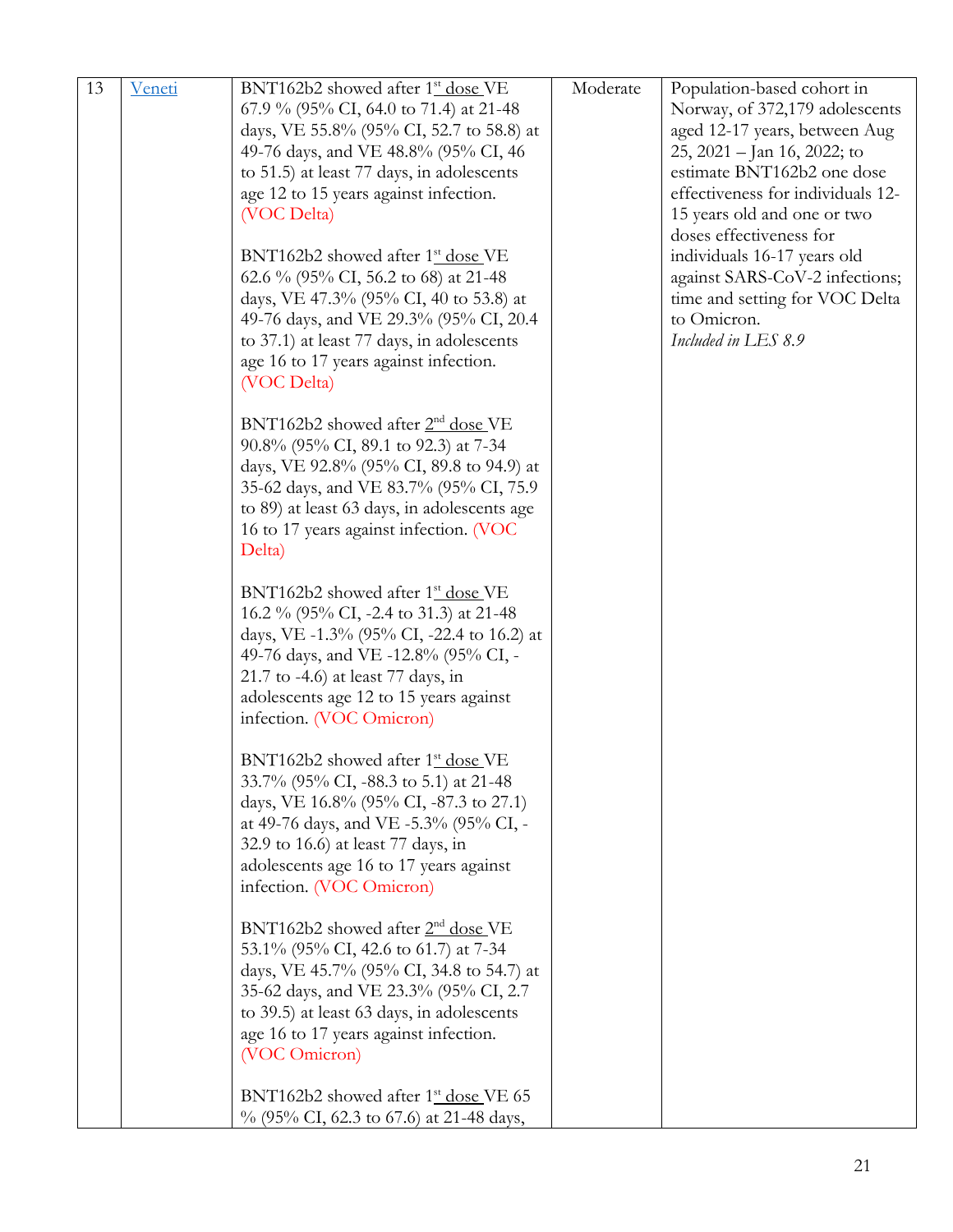| 14 | Simmons | VE 57.3% (95% CI, 54.4 to 60) at 49-76<br>days, and VE 70.2% (95% CI, 45.9 to<br>83.6) at least 77 days, in adolescents age<br>12 to 15 years against infection. (VOC<br>Delta to Omicron)<br>BNT162b2 showed after 1 <sup>st</sup> dose VE<br>61.5 % (95% CI, 57.1 to 65.5) at 21-48<br>days, VE 48% (95% CI, 43.3 to 52.4) at<br>49-76 days, and VE 47.5% (95% CI, 39<br>to 54.9) at least 77 days, in adolescents<br>age 16 to 17 years against infection.<br>(VOC Delta to Omicron)<br>BNT162b2 showed after 2 <sup>nd</sup> dose VE<br>90.7% (95% CI, 87.4 to 93.1) at 7-34<br>days, VE 92.3% (95% CI, 82.9 to 96.6) at<br>35-62 days, and VE 87.8% (95% CI, 78.8)<br>to 92.9) at least 63 days, in adolescents<br>age 16 to 17 years against infection.<br>(VOC Delta to Omicron)<br>BNT162b2 showed after 1 <sup>st</sup> dose VE<br>32% (95% CI, -49 to 72) at least 14 days<br>in children age 4 to 11 years against<br>hospitalization. (VOC Delta to Omicron)<br>BNT162b2 showed after 1 <sup>st</sup> dose VE<br>38% (95% CI, -51 to 79) at least 14 days<br>in adolescents age 12 to 17 years against<br>hospitalization. (VOC Delta to Omicron)<br>BNT162b2 showed after 1 <sup>st</sup> dose VE<br>37% (95% CI, -13 to 67) at least 14 days<br>in children and adolescents age 4 to 17<br>years against hospitalization. (VOC Delta<br>to Omicron) | Serious | Age and time-matched nested<br>case-control design in Ontario,<br>Canada of 1,441 pediatric and<br>adolescent patients aged 4-17<br>years, between May 28, 2021-<br>Jan 10, 2022; to estimate the<br>effectiveness of one and two<br>mRNA vaccine doses at<br>preventing hospitalization; time<br>and setting for VOC Delta to<br>VOC Omicron.<br>Included in LES 8.9 |
|----|---------|-------------------------------------------------------------------------------------------------------------------------------------------------------------------------------------------------------------------------------------------------------------------------------------------------------------------------------------------------------------------------------------------------------------------------------------------------------------------------------------------------------------------------------------------------------------------------------------------------------------------------------------------------------------------------------------------------------------------------------------------------------------------------------------------------------------------------------------------------------------------------------------------------------------------------------------------------------------------------------------------------------------------------------------------------------------------------------------------------------------------------------------------------------------------------------------------------------------------------------------------------------------------------------------------------------------------------------------------------------------------|---------|-----------------------------------------------------------------------------------------------------------------------------------------------------------------------------------------------------------------------------------------------------------------------------------------------------------------------------------------------------------------------|
|    |         | BNT162b2 showed after $2nd$ dose VE<br>59% (95% CI, 23 to 82) at least 14 days<br>in adolescents age 12 to 17 years against<br>hospitalization. (VOC Delta to Omicron)                                                                                                                                                                                                                                                                                                                                                                                                                                                                                                                                                                                                                                                                                                                                                                                                                                                                                                                                                                                                                                                                                                                                                                                            |         |                                                                                                                                                                                                                                                                                                                                                                       |
|    |         | BNT162b2 showed after 2 <sup>nd</sup> dose VE<br>59% (95% CI, 23 to 79) at least 14 days<br>in children and adolescents age 4 to 17<br>years against hospitalization. (VOC Delta<br>to Omicron)                                                                                                                                                                                                                                                                                                                                                                                                                                                                                                                                                                                                                                                                                                                                                                                                                                                                                                                                                                                                                                                                                                                                                                   |         |                                                                                                                                                                                                                                                                                                                                                                       |
| 15 | Price   | BNT162b2 showed after 2 <sup>nd</sup> dose VE<br>93% (95% CI, 89 to 95) at 2–22 weeks in<br>adolescents age 12 to 18 years against<br>hospitalization. (VOC Delta)                                                                                                                                                                                                                                                                                                                                                                                                                                                                                                                                                                                                                                                                                                                                                                                                                                                                                                                                                                                                                                                                                                                                                                                                | Serious | Test-negative case-control<br>design in 23 states of the U.S<br>among 2,812 adolescents aged<br>12–18 years between Jul 1,                                                                                                                                                                                                                                            |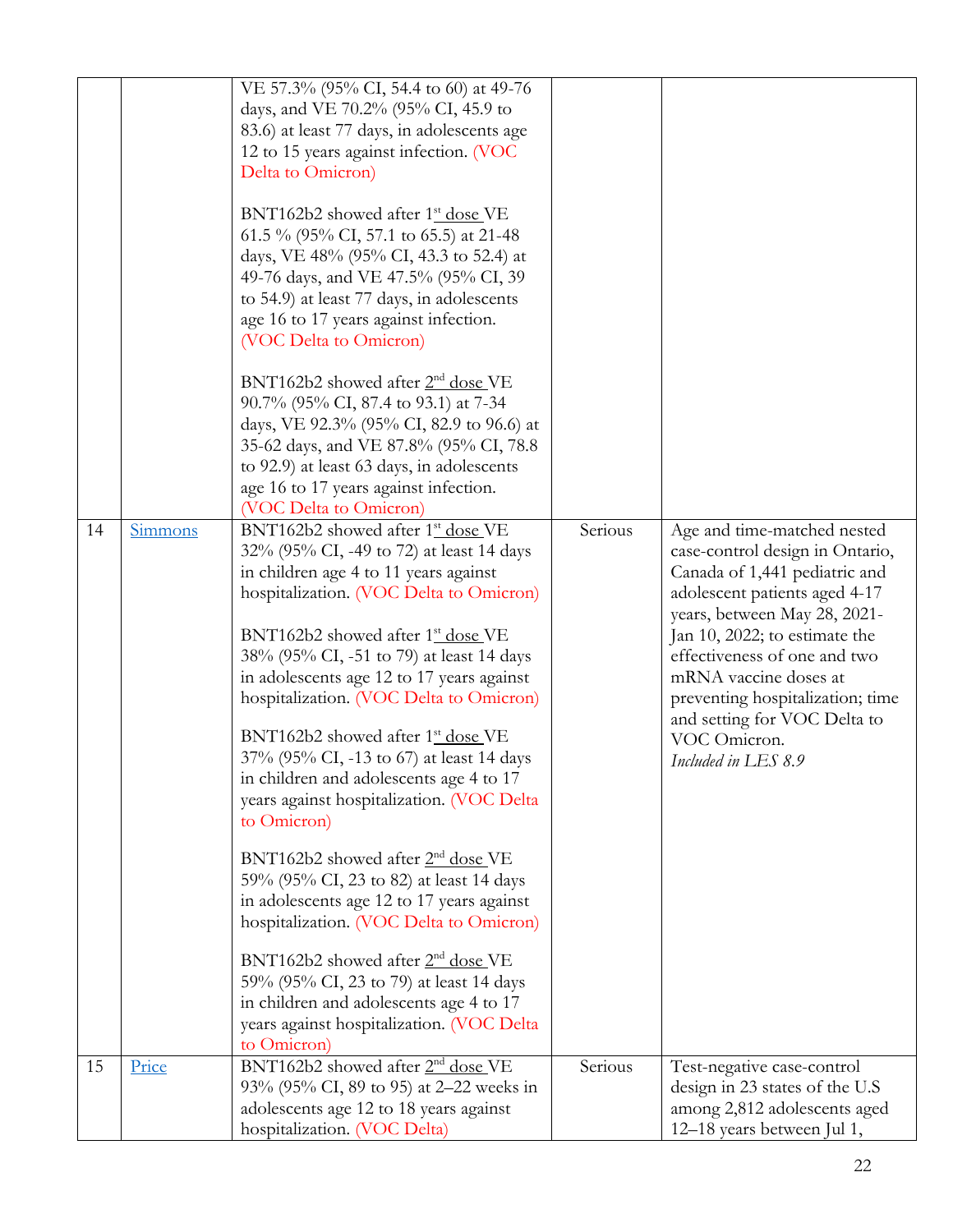|    |        |                                                 |          | 2021 - Feb 17, 2022. VE against                         |
|----|--------|-------------------------------------------------|----------|---------------------------------------------------------|
|    |        | BNT162b2 showed after 2 <sup>nd</sup> dose VE   |          | Covid-19 leading to                                     |
|    |        | 96% (95% CI, 90 to 98) at least 14 days         |          | hospitalization and against                             |
|    |        | in adolescents age 12 to 18 years against       |          | critical Covid-19 was estimated                         |
|    |        | critical COVID-19. (VOC Delta)                  |          | comparing odds ratios of                                |
|    |        |                                                 |          | antecedent vaccination (fully                           |
|    |        | BNT162b2 showed after 2 <sup>nd</sup> dose VE   |          | vaccinated vs. unvaccinated) in                         |
|    |        | 43% (95% CI, -1 to 68) at 2–22 weeks in         |          | case patients as compared with                          |
|    |        | adolescents age 12 to 18 years against          |          | controls; time and setting for                          |
|    |        | hospitalization. (VOC Omicron)                  |          | VOC Delta and VOC Omicron.<br>Included in LES 8.9       |
|    |        | BNT162b2 showed after 2 <sup>nd</sup> dose VE   |          |                                                         |
|    |        | 68% (95% CI, 42 to 82) at least 14 days,        |          |                                                         |
|    |        | in children age 5 to 11 years against           |          |                                                         |
|    |        | hospitalization. (VOC Omicron)                  |          |                                                         |
|    |        |                                                 |          |                                                         |
|    |        | BNT162b2 showed after 2 <sup>nd</sup> dose VE   |          |                                                         |
|    |        | 79% (95% CI, 51 to 91) at least 14 days         |          |                                                         |
|    |        | in adolescents age 12 to 18 years against       |          |                                                         |
|    |        | critical COVID-19. (VOC Omicron)                |          |                                                         |
|    |        | BNT162b2 showed after $2nd$ dose VE             |          |                                                         |
|    |        | 83% (95% CI, 77 to 88) at least 14 days         |          |                                                         |
|    |        | in adolescents age 12 to 15 years against       |          |                                                         |
|    |        | hospitalization. (VOC Delta to Omicron)         |          |                                                         |
|    |        |                                                 |          |                                                         |
|    |        | BNT162b2 showed after 2 <sup>nd</sup> dose VE   |          |                                                         |
|    |        | 82% (95% CI, 74 to 88) at least 14 days         |          |                                                         |
|    |        | in adolescents age 16 to 18 years against       |          |                                                         |
|    |        | hospitalization. (VOC Delta to Omicron)         |          |                                                         |
| 16 | Buchan | BNT162b2 showed after 2 <sup>nd</sup> dose VE   | Moderate | Test-negative case-control                              |
|    |        | 97% (95% CI, 94 to 99) at 7-59 days, and        |          | design in Ontario, Canada                               |
|    |        | VE 96% (95% CI, 94 to 97) at 60-119             |          | among adolescents aged 12-17                            |
|    |        | days in adolescents age 12 to 17 years          |          | years during Nov 22, 2021-Mar                           |
|    |        | against symptomatic infection. (VOC             |          | 6, 2022, including 9,902                                |
|    |        | Delta)                                          |          | Omicron-positive cases with                             |
|    |        |                                                 |          | 19,953 test-negative controls,                          |
|    |        | $BNT162b2$ showed after $2nd$ dose VE           |          | and 502 Delta-positive                                  |
|    |        | 51% (95% CI, 38 to 61) at 7-59 days, and        |          | Cases with 17,930 test-negative                         |
|    |        | VE 31% (95% CI, 20 to 41) at 60-119             |          | controls. VE against                                    |
|    |        | days in adolescents age 12 to 17 years          |          | symptomatic infection and                               |
|    |        | against symptomatic infection. (VOC<br>Omicron) |          | severe outcomes (i.e.,<br>hospitalization or death) was |
|    |        |                                                 |          | estimated over time since                               |
|    |        | BNT162b2 showed after 3rd dose VE               |          | second or third dose receipt                            |
|    |        | 56% (95% CI, 34 to 70) at 0-6 days, and         |          | of BNT162b2; time and setting                           |
|    |        | VE 62% (95% CI, 49 to 72) at least 7            |          | for VOC Delta and VOC                                   |
|    |        | days in adolescents age 12 to 17 years          |          | Omicron, Delta outcomes were                            |
|    |        | against symptomatic infection. (VOC             |          | assessed prior to Jan 2, 2022.                          |
|    |        | Omicron)                                        |          | Included in LES 8.10                                    |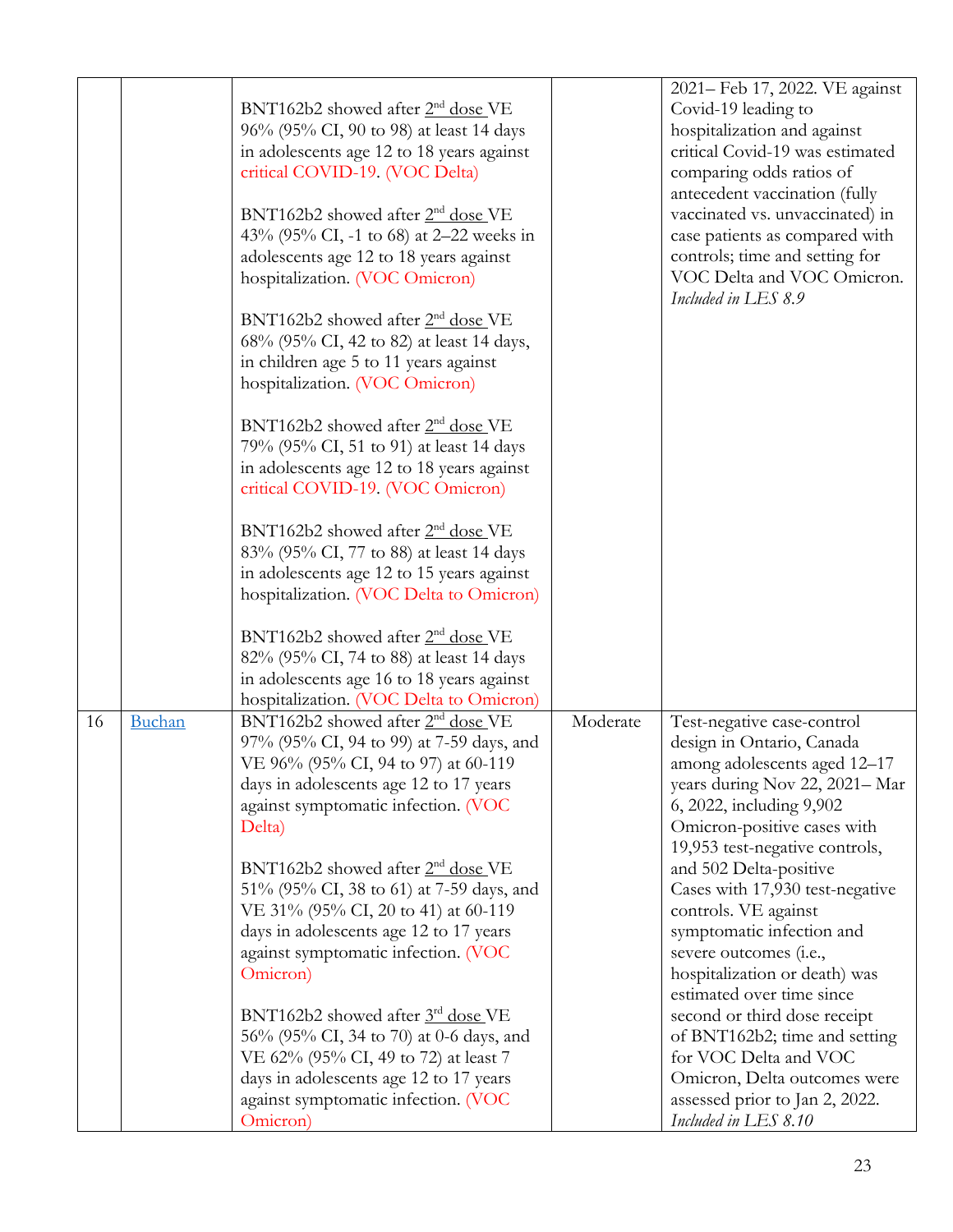|    |                                              | BNT162b2 showed after 2 <sup>nd</sup> dose VE<br>100% at 7-59 days, and VE 100% at 60-<br>119 days in adolescents age 12 to 17 years<br>against severe outcomes. (VOC Delta)<br>(there were no cases of patients that<br>presented severe outcomes)<br>$BNT162b2$ showed after $2nd$ dose VE<br>76% (95% CI, -10 to 95) at 7-59 days,<br>and VE 83% (95% CI, 55 to 93) at 60-<br>119 days in adolescents age 12 to 17 years<br>against severe outcomes. (VOC<br>Omicron)                                                                              |         |                                                                                                                                                                                                                                                                                                                                                                                                                       |
|----|----------------------------------------------|-------------------------------------------------------------------------------------------------------------------------------------------------------------------------------------------------------------------------------------------------------------------------------------------------------------------------------------------------------------------------------------------------------------------------------------------------------------------------------------------------------------------------------------------------------|---------|-----------------------------------------------------------------------------------------------------------------------------------------------------------------------------------------------------------------------------------------------------------------------------------------------------------------------------------------------------------------------------------------------------------------------|
| 17 | Kildegaard                                   | BNT162b2 showed after 1 <sup>st</sup> dose VE<br>62% (95% CI, 59 to 65) at 0-20 days in<br>adolescents age 12 to 17 years against<br>infection. (VOC Delta)<br>BNT162b2 showed after 2 <sup>nd</sup> dose VE<br>93% (95% CI, 93 to 94) at 0-59 days in<br>adolescents age 12 to 17 years against<br>infection. (VOC Delta)                                                                                                                                                                                                                            | Serious | Population-based cohort in<br>Denmark, of adolescents aged<br>12-17 years, who were<br>vaccinated before or on 1<br>October 2021; vaccine<br>effectiveness was assessed in<br>229,799 adolescents after a first<br>dose and 175,176 after a second<br>dose of BNT162b2; time and<br>setting for VOC Delta.<br>Included in LES 8.10                                                                                    |
| 18 | Chadeau-<br>Hyam round<br>15 final<br>report | BNT162b2 showed after 1 <sup>st</sup> dose VE<br>56.2% (95% CI, 41.3 to 67.4) at least 14<br>days in adolescents age 12 to 17 years<br>against infection. (VOC Delta)                                                                                                                                                                                                                                                                                                                                                                                 | Serious | Surveillance study in England;<br>100,112 participants, including<br>14,974 (14.96%) adolescents<br>aged 12 to 17 years; vaccine<br>effectiveness was assessed after<br>a first BNT162b2 dose<br>comparing swab positivity<br>among vaccinated and<br>unvaccinated individuals; time<br>and setting for VOC Delta.<br>Included in <b>LES 8.11</b>                                                                     |
| 19 | <b>Britton</b>                               | BNT162b2 showed after 2 <sup>nd</sup> dose VE<br>97% (95% CI, 95 to 98) at 14 days, VE<br>94% (95% CI, 94 to 95) at 14 - 60 days,<br>VE 96% (95% CI, 95 to 97) at $14-30$<br>days, VE 93% (95% CI, 92 to 94) at 31 -<br>60 days, VE 92% (95% CI, 91 to 93) at<br>61 - 90 days and VE 90% (95% CI, 88 to<br>91) at 91-120 days in adolescents age 12<br>to 15 years against symptomatic<br>infection. (VOC Delta)<br>BNT162b2 showed after 2 <sup>nd</sup> dose VE<br>94% (95% CI, 92 to 95) at 14 days, VE<br>90% (95% CI, 89 to 91) at 14 - 60 days, | Serious | Test-negative case-control<br>design in U.S with data from<br>6884 US COVID-19 testing<br>sites in the pharmacy-based<br><b>Increasing Community Access</b><br>to Testing platform, including<br>180,112 laboratory-based SARS-<br>CoV-2 nucleic acid<br>amplification tests form<br>adolescents aged 12-19 years<br>during Mar 13, - Oct 17, 2021;<br>time and setting for VOC Delta.<br>Included in <b>LES 8.11</b> |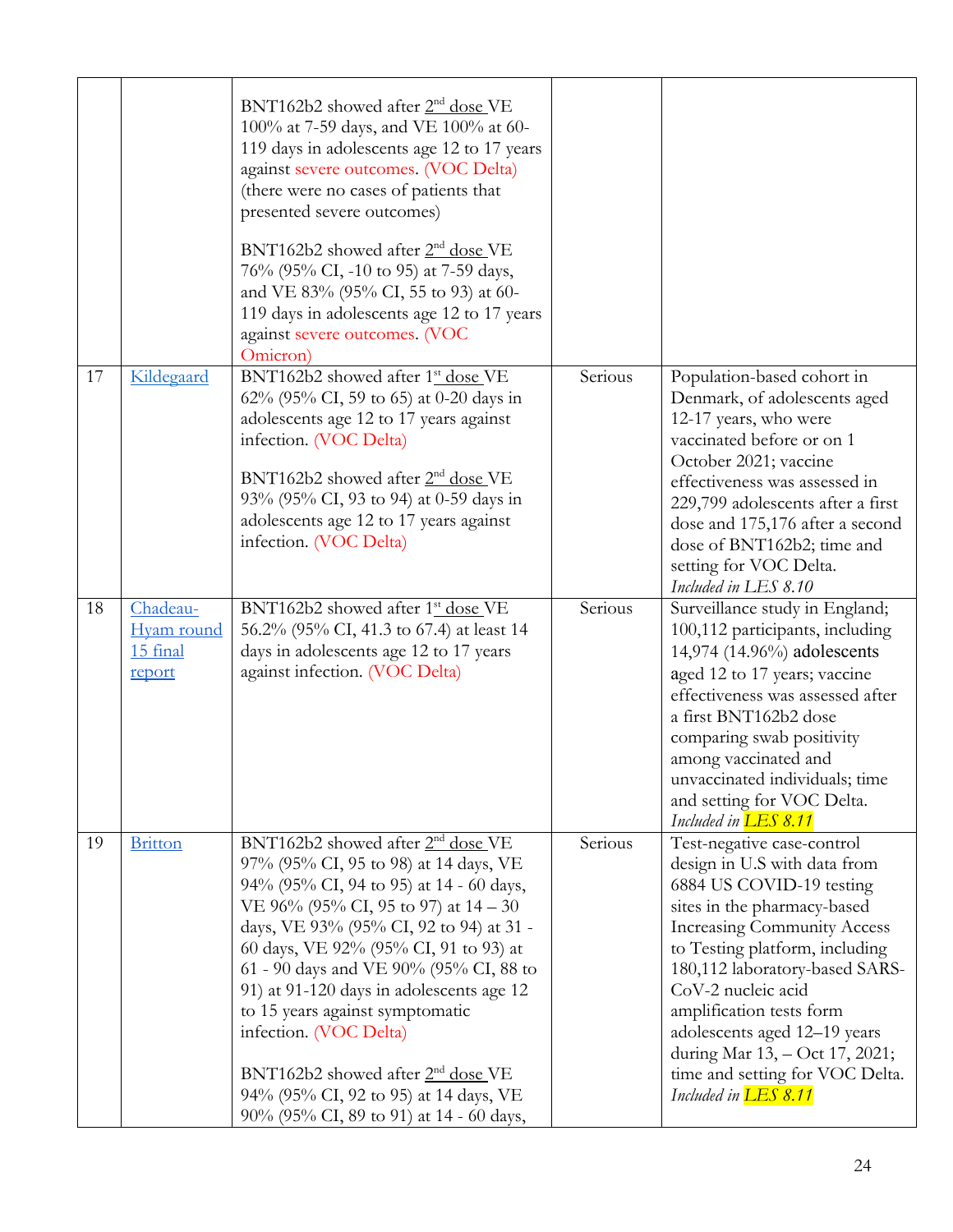|    |            | VE 94% (95% CI, 92 to 95) at $14-30$           |         |                                         |
|----|------------|------------------------------------------------|---------|-----------------------------------------|
|    |            | days, VE 87% (95% CI, 85 to 89) at 31 -        |         |                                         |
|    |            | 60 days, VE 86% (95% CI, 84 to 87) at          |         |                                         |
|    |            | 61 - 90 days and VE 82% (95% CI, 80 to         |         |                                         |
|    |            | 83) at 91-120 days in adolescents age 16       |         |                                         |
|    |            | to 19 years against symptomatic                |         |                                         |
|    |            | infection. (VOC Delta)                         |         |                                         |
|    |            |                                                |         |                                         |
|    |            | mRNA-1273 showed after 2 <sup>nd</sup> dose VE |         |                                         |
|    |            | 99% (95% CI, 96 to 99) at 14 days, VE          |         |                                         |
|    |            | 94% (95% CI, 92 to 96) at 14 - 60 days,        |         |                                         |
|    |            | VE 98% (95% CI, 92 to 99) at 14 – 30           |         |                                         |
|    |            | days, VE 91% (95% CI, 87 to 94) at 31 -        |         |                                         |
|    |            | 60 days, VE 85% (95% CI, 82 to 88) at          |         |                                         |
|    |            | 61 - 90 days and VE 85% (95% CI, 82 to         |         |                                         |
|    |            | 87) at 91-120 days in adolescents age 16       |         |                                         |
|    |            | to 19 years against symptomatic                |         |                                         |
|    |            | infection. (VOC Delta)                         |         |                                         |
|    |            | AD26.COV 2.S showed after dose VE              |         |                                         |
|    |            | 52% (95% CI, 6 to 75) at 14 days, VE           |         |                                         |
|    |            | 54% (95% CI, 38 to 70) at 14 - 60 days,        |         |                                         |
|    |            | VE 58% (95% CI, 19 to 79) at 14 – 30           |         |                                         |
|    |            | days, VE 52% (95% CI, 27 to 69) at 31 -        |         |                                         |
|    |            | 60 days, VE 63% (95% CI, 46 to 75) at          |         |                                         |
|    |            | 61 - 90 days and VE 58% (95% CI, 45 to         |         |                                         |
|    |            | 68) at 91-120 days in adolescents age 16       |         |                                         |
|    |            | to 19 years against symptomatic                |         |                                         |
|    |            | infection. (VOC Delta)                         |         |                                         |
| 20 | Dorabawila | BNT162b2 showed after 2 <sup>nd</sup> dose VE  | Serious | Data-linkage study in New York          |
|    |            | 68% (95% CI, 63 to 72) at Dec. 13-19,          |         | state, U.S; that included               |
|    |            | VE 57% (95% CI, 48 to 52) at Dec. 20-          |         | 1,539,762 person days of                |
|    |            | 26, VE 50% (95% CI, 48 to 52) at Dec.          |         | children aged 5-11 years and            |
|    |            | 27-Jan 2, VE 48% (95% CI, 47 to 50) at         |         | 151,005 person days of children         |
|    |            | Jan. 3-9, VE 34% (95% CI, 31 to 36) at         |         | aged 12-17 years, to estimate           |
|    |            | Jan. 10-16, VE 20% (95% CI, 16 to 23) at       |         | BNT162b2 vaccine                        |
|    |            | Jan. 17-23 and VE 12% (95% CI, 6 to            |         | effectiveness against COVID             |
|    |            | 16) at Jan. 24-30 in children age 5 to 11      |         | cases and hospitalizations              |
|    |            | years against infection. (VOC Delta to         |         | during Dec, 2021- Jan, 2022;            |
|    |            | Omicron)                                       |         | time and setting for VOC                |
|    |            | BNT162b2 showed after 2 <sup>nd</sup> dose VE  |         | Omicron.<br>Included in <b>LES 8.11</b> |
|    |            | 85% (95% CI, 84 to 86) at Nov. 29- Dec         |         |                                         |
|    |            | 05, VE 82% (95% CI, 81 to 83) at Dec.          |         |                                         |
|    |            | 6-12, VE 66% (95% CI, 64 to 67) at Dec.        |         |                                         |
|    |            | 13-19, VE 57% (95% CI, 56 to 58) at            |         |                                         |
|    |            | Dec. 20-26, VE 55% (95% CI, 54 to 56)          |         |                                         |
|    |            | at Dec. 27-Jan 2, VE 53% (95% CI, 52 to        |         |                                         |
|    |            | 54) at Jan. 3-9, VE 50% (95% CI, 48 to         |         |                                         |
|    |            | 51) at Jan. 10-16, VE 50% (95% CI, 48 to       |         |                                         |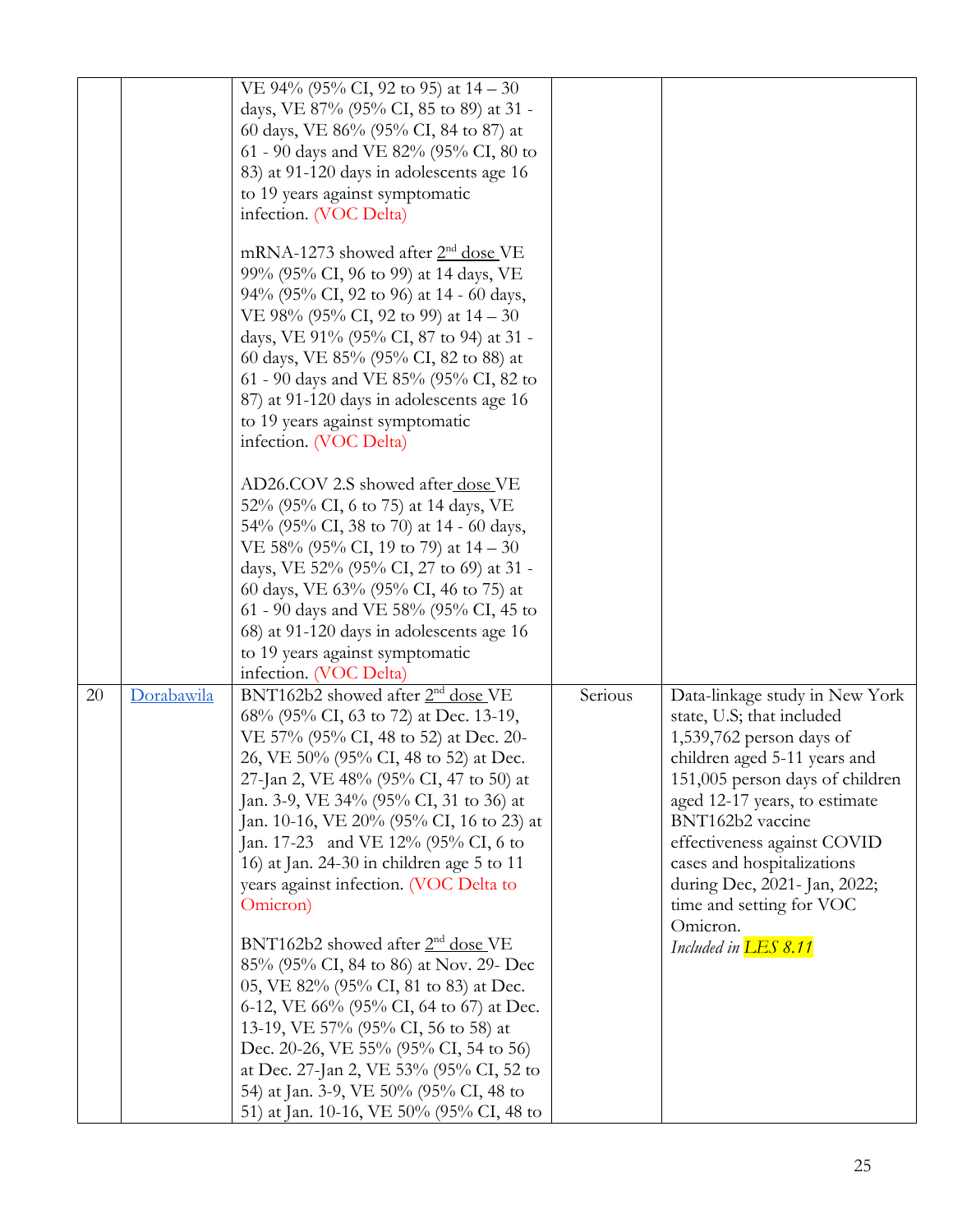|    |            | 52) at Jan. 17-23 and VE 51% (95% CI,                                              |         |                                                                  |
|----|------------|------------------------------------------------------------------------------------|---------|------------------------------------------------------------------|
|    |            | 48 to 54) at Jan. 24-30 in adolescents age                                         |         |                                                                  |
|    |            | 12 to 17 years against infection. (VOC                                             |         |                                                                  |
|    |            | Delta to Omicron)                                                                  |         |                                                                  |
|    |            |                                                                                    |         |                                                                  |
|    |            | BNT162b2 showed after 2 <sup>nd</sup> dose VE                                      |         |                                                                  |
|    |            | 100% (95% CI, -189 to 100) at Dec. 13-                                             |         |                                                                  |
|    |            | 19, VE 73% (95% CI, -7 to 97) at Dec.                                              |         |                                                                  |
|    |            | 20-26, VE 82% (95% CI, 45 to 96) at                                                |         |                                                                  |
|    |            | Dec. 27-Jan 2, VE 74% (95% CI, 36 to                                               |         |                                                                  |
|    |            | 96) at Jan. 3-9, VE 68% (95% CI, 28 to                                             |         |                                                                  |
|    |            | 91) at Jan. 10-16, VE 46% (95% CI, -15                                             |         |                                                                  |
|    |            | to 77) at Jan. 17-23 and VE 48% (95%                                               |         |                                                                  |
|    |            | CI, -12 to 75) at Jan. 24-30 in children                                           |         |                                                                  |
|    |            | age 5 to 11 years against hospitalization.                                         |         |                                                                  |
|    |            | (VOC Delta to Omicron)                                                             |         |                                                                  |
|    |            | BNT162b2 showed after 2 <sup>nd</sup> dose VE                                      |         |                                                                  |
|    |            | 94% (95% CI, 76 to 99) at Nov. 29- Dec                                             |         |                                                                  |
|    |            | 05, VE 95% (95% CI, 64 to 100) at Dec.                                             |         |                                                                  |
|    |            | 6-12, VE 85% (95% CI, 63 to 95) at Dec.                                            |         |                                                                  |
|    |            | 13-19, VE 78% (95% CI, 63 to 88) at                                                |         |                                                                  |
|    |            | Dec. 20-26, VE 74% (95% CI, 61 to 84)                                              |         |                                                                  |
|    |            | at Dec. 27-Jan 2, VE 74% (95% CI, 63 to                                            |         |                                                                  |
|    |            | 82) at Jan. 3-9, VE 75% (95% CI, 64 to<br>86) at Jan. 10-16, VE 75% (95% CI, 61 to |         |                                                                  |
|    |            | 83) at Jan. 17-23 and VE 73% (95% CI,                                              |         |                                                                  |
|    |            | 53 to 87) at Jan. 24-30 in adolescents age                                         |         |                                                                  |
|    |            | 12 to 17 years against hospitalization.                                            |         |                                                                  |
|    |            | (VOC Delta to Omicron)                                                             |         |                                                                  |
| 21 | Florentino | CoronaVac showed after 1 <sup>st</sup> dose VE -                                   | Serious | Test-negative case-control                                       |
|    |            | 6.83% (95% CI, -11.07 to -2.76) at $0-13$                                          |         | design in Brazil, including                                      |
|    |            | days, and VE 22.3% (95% CI, 19.7 to                                                |         | 194,258 tests among children                                     |
|    |            | 24.9) at least 14 days in children age 6 to                                        |         | aged 6–11 years during Jan 21,                                   |
|    |            | 11 years against symptomatic infection.                                            |         | 2022 – April 19, 2022, to assess                                 |
|    |            | (VOC Omicron)                                                                      |         | CoronaVac effectiveness against                                  |
|    |            | CoronaVac showed after 2 <sup>nd</sup> dose VE                                     |         | infection and severe disease<br>(hospitalization or death); time |
|    |            | 35% (95% CI, 27.7 to 41.5) at $0 - 13$                                             |         | and setting for VOC Omicron.                                     |
|    |            | days, and VE 41.5% (95% CI, 34.4 to                                                |         | Included in <b>LES 8.11</b>                                      |
|    |            | 47.7) at least 14 days in children age 6 to                                        |         |                                                                  |
|    |            | 11 years against symptomatic infection.                                            |         |                                                                  |
|    |            | (VOC Omicron)                                                                      |         |                                                                  |
|    |            |                                                                                    |         |                                                                  |
|    |            | CoronaVac showed after 1 <sup>st</sup> dose VE                                     |         |                                                                  |
|    |            | 27.8% (95% CI, -4.04 to 52) at $0-13$<br>days, and VE 40% (95% CI, 18.4 to 56.8)   |         |                                                                  |
|    |            | at least 14 days in children age 6 to 11                                           |         |                                                                  |
|    |            | years against severe COVID-19. (VOC                                                |         |                                                                  |
|    |            | Omicron)                                                                           |         |                                                                  |
|    |            |                                                                                    |         |                                                                  |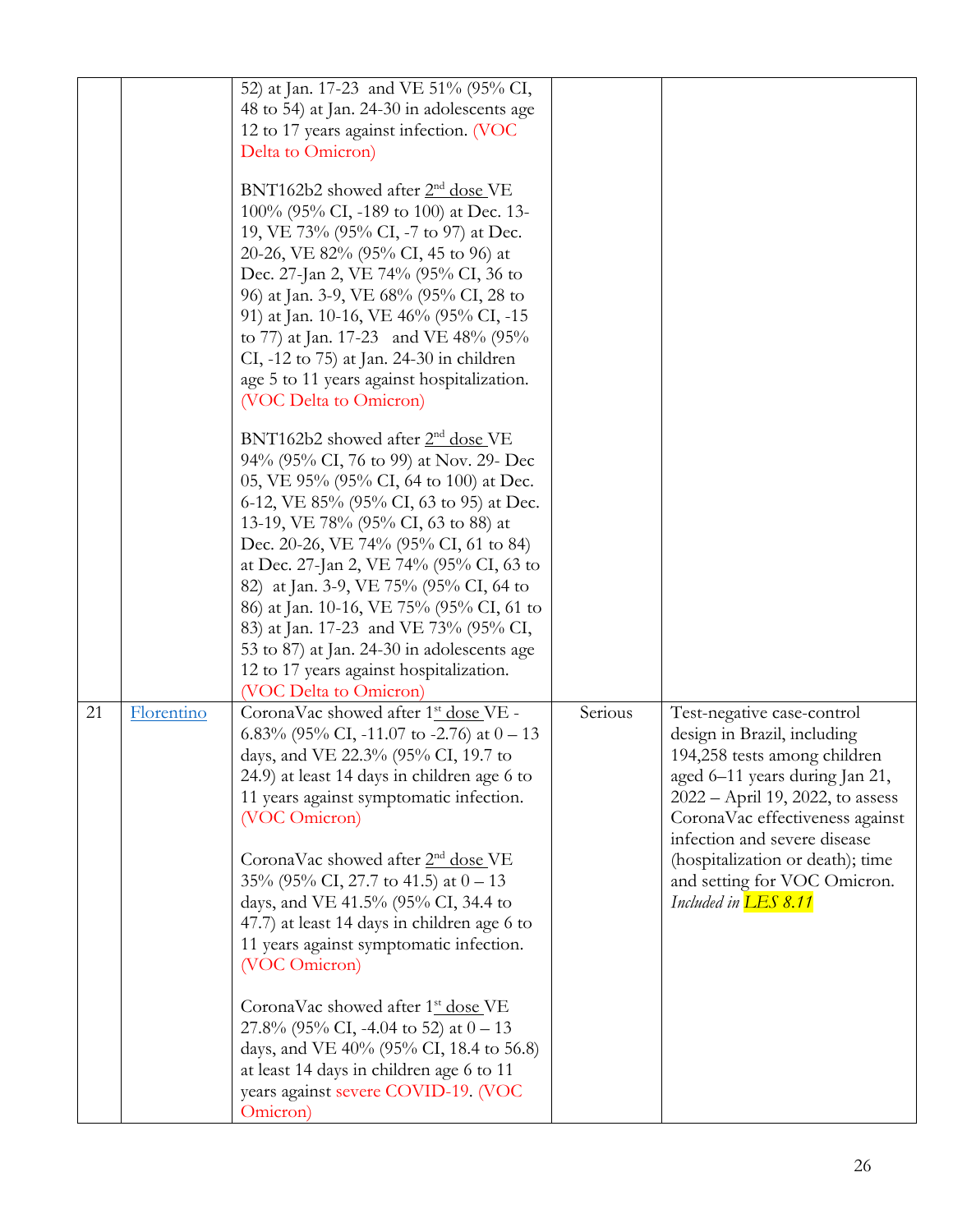|  | CoronaVac showed after $2nd$ dose VE<br>69.2% (95% CI, 11.7 to 93.6) at $0-13$<br>days, and VE 63.5% (95% CI, 5.8 to 90)<br>at least 14 days in children age 6 to 11<br>years against severe COVID-19. (VOC<br>Omicron) |  |  |  |
|--|-------------------------------------------------------------------------------------------------------------------------------------------------------------------------------------------------------------------------|--|--|--|
|--|-------------------------------------------------------------------------------------------------------------------------------------------------------------------------------------------------------------------------|--|--|--|

<span id="page-26-0"></span>Г

| Section 2: excluded studies                   |                                                                                                            |                             |  |  |  |  |
|-----------------------------------------------|------------------------------------------------------------------------------------------------------------|-----------------------------|--|--|--|--|
| Author                                        | <b>Reason for exclusion</b>                                                                                | Version of exclusion        |  |  |  |  |
| Tang                                          | Did not report the vaccine effectiveness in <18 years                                                      | Excluded in LES 8.1         |  |  |  |  |
| Naleway                                       | Did not report results according to vaccine type                                                           | Excluded in LES 8.1         |  |  |  |  |
| Chadeau-Hyam round<br>14                      | Vaccine effectiveness not reported                                                                         | Excluded in LES 8.1         |  |  |  |  |
| de Gier                                       | Did not report results according to vaccine type                                                           | Excluded in LES 8.2         |  |  |  |  |
| Delahoy                                       | Did not report results according to vaccine type                                                           | Excluded in LES 8.2         |  |  |  |  |
| Lin                                           | Did not report the vaccine effectiveness in <18 years                                                      | Excluded in LES 8.2*        |  |  |  |  |
| McLean                                        | Did not report the vaccine effectiveness in <18 years                                                      | Excluded in LES $8.2$       |  |  |  |  |
| Chung                                         | Did not report the vaccine effectiveness in <18 years, Did<br>not report results according to vaccine type | Excluded in LES 8.3*        |  |  |  |  |
| Fisman                                        | Did not report the vaccine effectiveness in <18 years                                                      | Excluded in LES 8.3         |  |  |  |  |
| Lyngse                                        | Did not report results according to vaccine type                                                           | Excluded in LES 8.3         |  |  |  |  |
| Prunas                                        | Critical risk of bias                                                                                      | Excluded in LES 8.3         |  |  |  |  |
| Chiew                                         | Critical risk of bias                                                                                      | Excluded in LES 8.3         |  |  |  |  |
| Elliot                                        | Critical risk of bias                                                                                      | Excluded in LES $8.4$       |  |  |  |  |
| <b>New York State</b><br>Department of Health | Did not report results according to vaccine type                                                           | Excluded in LES 8.4         |  |  |  |  |
| Andeweg                                       | Did not report results according to vaccine type                                                           | Excluded in LES 8.5         |  |  |  |  |
| <b>Jalali</b>                                 | Did not report results according to vaccine type                                                           | Excluded in LES 8.5*        |  |  |  |  |
| Choe                                          | Critical risk of bias                                                                                      | Excluded in LES 8.6         |  |  |  |  |
| Madhi                                         | Did not report the vaccine effectiveness in <18 years                                                      | Excluded in LES 8.6         |  |  |  |  |
| De Serres                                     | Did not report results according to vaccine type                                                           | Excluded in LES 8.7         |  |  |  |  |
| <b>Nyberg</b>                                 | Did not report results according to vaccine type                                                           | Excluded in LES 8.7         |  |  |  |  |
| Hoeg                                          | Clinical outcomes of interest for this LES not reported                                                    | Excluded in LES 8.7         |  |  |  |  |
| Levi                                          | Did not report results according to vaccine type                                                           | Excluded in LES 8.7         |  |  |  |  |
| Nygaard                                       | Critical risk of bias                                                                                      | Excluded in LES 8.8         |  |  |  |  |
| Chemaitelly                                   | Did not report the vaccine effectiveness in <18 years                                                      | Excluded in LES 8.8         |  |  |  |  |
| <b>AlHosani</b>                               | Did not report the vaccine effectiveness in <18 years                                                      | Excluded in LES 8.8         |  |  |  |  |
| $\overline{\text{Ng}}$                        | Vaccine effectiveness not reported                                                                         | Excluded in LES 8.8         |  |  |  |  |
| Petrie                                        | Did not report the vaccine effectiveness in $\leq 18$ years                                                | Excluded in LES 8.10        |  |  |  |  |
| González                                      | Critical risk of bias                                                                                      | Excluded in <b>LES 8.11</b> |  |  |  |  |

٦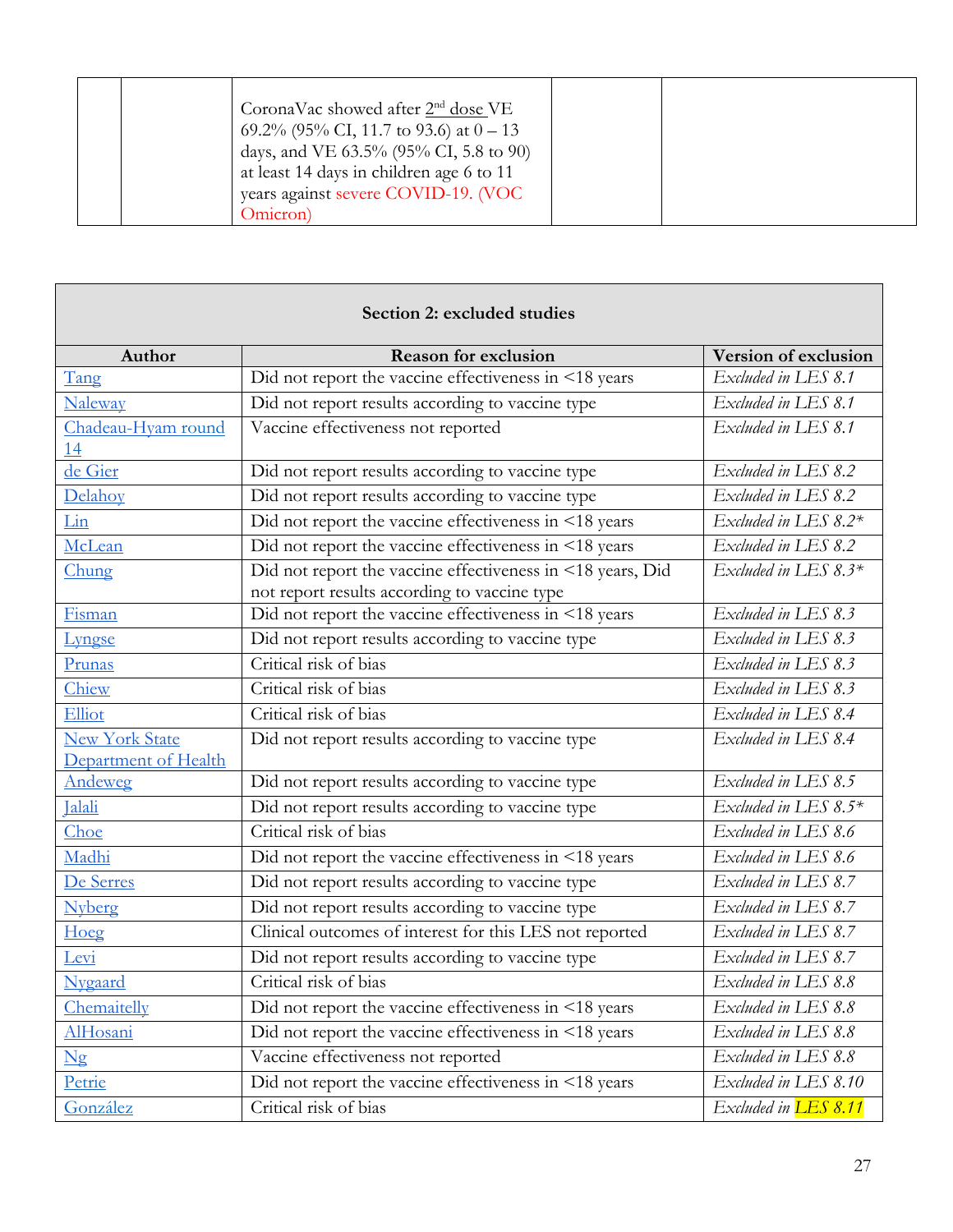| t results according-<br>Vac<br>$\mathcal{H}$<br>tvne<br>not<br>renor'<br>nne.<br>$\vert$ ( ) | $\eta$<br>. <b>.</b> |
|----------------------------------------------------------------------------------------------|----------------------|
|----------------------------------------------------------------------------------------------|----------------------|

\* For this studies links have been updated after their exclusion

Some studies excluded in previous reports due to critical risk of bias (Chadeu-Hyam et al., Britton et al., and Dorabawila et al.) were reassessed and upgraded as serious RoB and included in LES 8.11.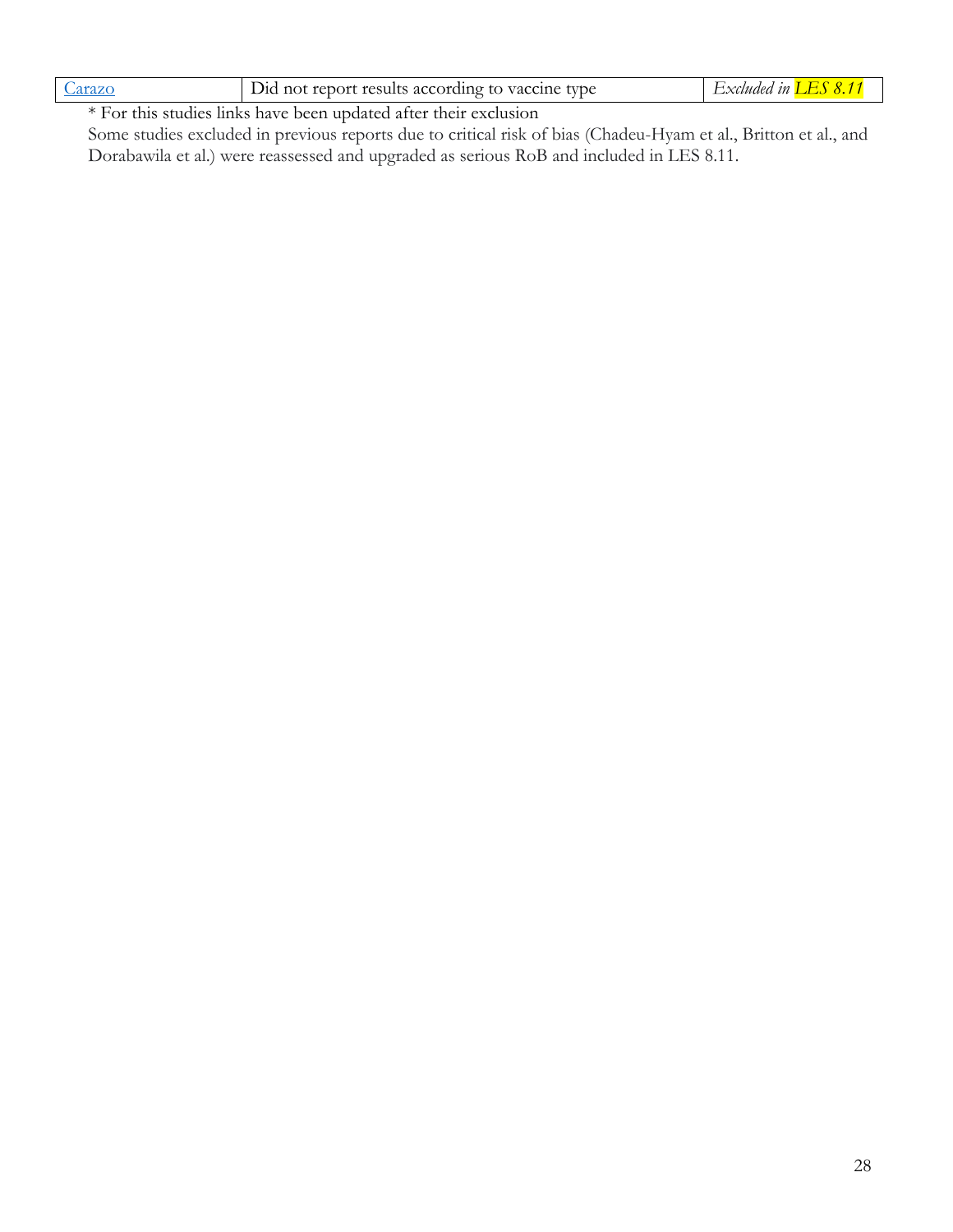# <span id="page-28-0"></span>**Appendix 2: Glossary (revised 13 Jan 2022)**

**AZ**: AstraZeneca

**Alpha**: variant of concern B.1.1.7

**Beta:** variant of concern B.1.351

**Delta:** variant of concern B.1.617.2

**Gamma:** variant of concern P.1

**Epsilon:** variant of concern B.1.427/B.1.429

**MIS-C:** Multisystem inflammatory syndrome in children

**MOD**: Moderna

**Obs:** observational study

**OR:** odds ratio

**PF**: Pfizer

**RME:** range of mean estimates across 2 or more studies

**VE (Vaccine effectiveness):** measure of how well a vaccine protects people from getting the outcome of interest in real-world practice (For example: VE of 92% against infection means that 92% of people will be protected from becoming infected with COVID and 8% of people will still be at risk of becoming infected with COVID)

**VET:** vaccine effectiveness against transmission

**VOC:** variant of concern

**VOI:** variant of interest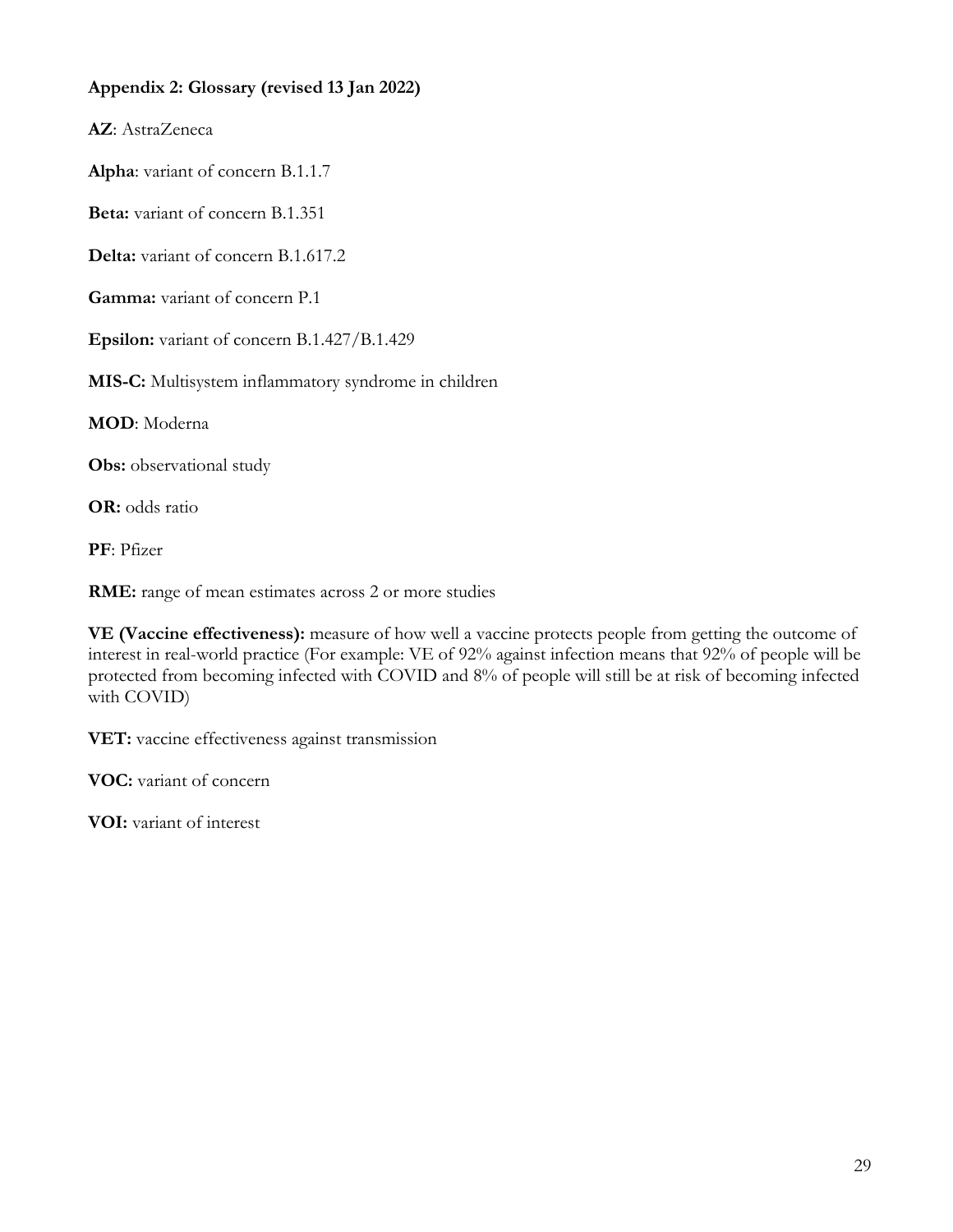# <span id="page-29-0"></span>**Appendix 3: Data-extraction template (revised 13 Jan 2022)**

<span id="page-29-1"></span>

| Vaccine product                   |                                                                                                                                                                                                                                                                                                      |
|-----------------------------------|------------------------------------------------------------------------------------------------------------------------------------------------------------------------------------------------------------------------------------------------------------------------------------------------------|
| Source                            | First author of study                                                                                                                                                                                                                                                                                |
| Link                              | DOI or PubMed ID                                                                                                                                                                                                                                                                                     |
| Date published                    | in format YYYY/MM/DD or preprint                                                                                                                                                                                                                                                                     |
| Country                           |                                                                                                                                                                                                                                                                                                      |
| Funding                           | public or industry                                                                                                                                                                                                                                                                                   |
| <b>Study details</b>              |                                                                                                                                                                                                                                                                                                      |
| Study type                        | RCT/cohort/data-linkage/test-negative/case-control/other                                                                                                                                                                                                                                             |
| Surveillance                      | routine screening Y or N                                                                                                                                                                                                                                                                             |
| Intervention                      | Pfizer/Comirnaty [BNT162b2]/Moderna/Spikevax [mRNA-<br>1273]/AstraZeneca/Vaxzevria [ChAdOx1]/Johnson & Johnson<br>[AD26.COV2.S]/Sinovac [CoronaVac]/Sinopharm (Wuhan)<br>[WIV04]/Novavax [NVX-CoV2373]/FBRI [EpiVacCorona]/Bharat<br>Biotech [Covaxin] [BBV152]/Gamaleya [Sputnik V] [Gam-COVID-Vac] |
| Dose and timing                   |                                                                                                                                                                                                                                                                                                      |
| Control group                     | not vaccinated, <7day vaccinated internal control, none, other                                                                                                                                                                                                                                       |
| Total (N)                         | number of all study participants                                                                                                                                                                                                                                                                     |
| Female                            | number or %                                                                                                                                                                                                                                                                                          |
| < 12 years                        | number or %                                                                                                                                                                                                                                                                                          |
| $\geq$ 12 years                   | number or %                                                                                                                                                                                                                                                                                          |
| <b>Outcomes</b>                   | outcomes separated by VOC type                                                                                                                                                                                                                                                                       |
| Outcomes                          | confirmed infection/asymptomatic/mild symptomatic/severe<br>symptoms/hospitalized/ICU/death/MIS-C                                                                                                                                                                                                    |
| 1st Dose VE                       | VE with 95% CI                                                                                                                                                                                                                                                                                       |
| Days post 1st dose                | days post 1st dose when VE provided                                                                                                                                                                                                                                                                  |
| 2nd Dose VE                       | VE with 95% CI                                                                                                                                                                                                                                                                                       |
| Days post 2nd dose                | days post 2nd dose when VE provided                                                                                                                                                                                                                                                                  |
| Rates per X person-<br>days/years | vaccinated vs control                                                                                                                                                                                                                                                                                |
| <b>HR</b>                         | vaccinated vs control                                                                                                                                                                                                                                                                                |
| RR                                | vaccinated vs control                                                                                                                                                                                                                                                                                |
| Adjusted                          | Regression, stratification, matching and associated variables                                                                                                                                                                                                                                        |
| Transmission                      | infection rates in unvaccinated contacts of vaccinated individuals                                                                                                                                                                                                                                   |
| Critical appraisal                | See Appendix 5                                                                                                                                                                                                                                                                                       |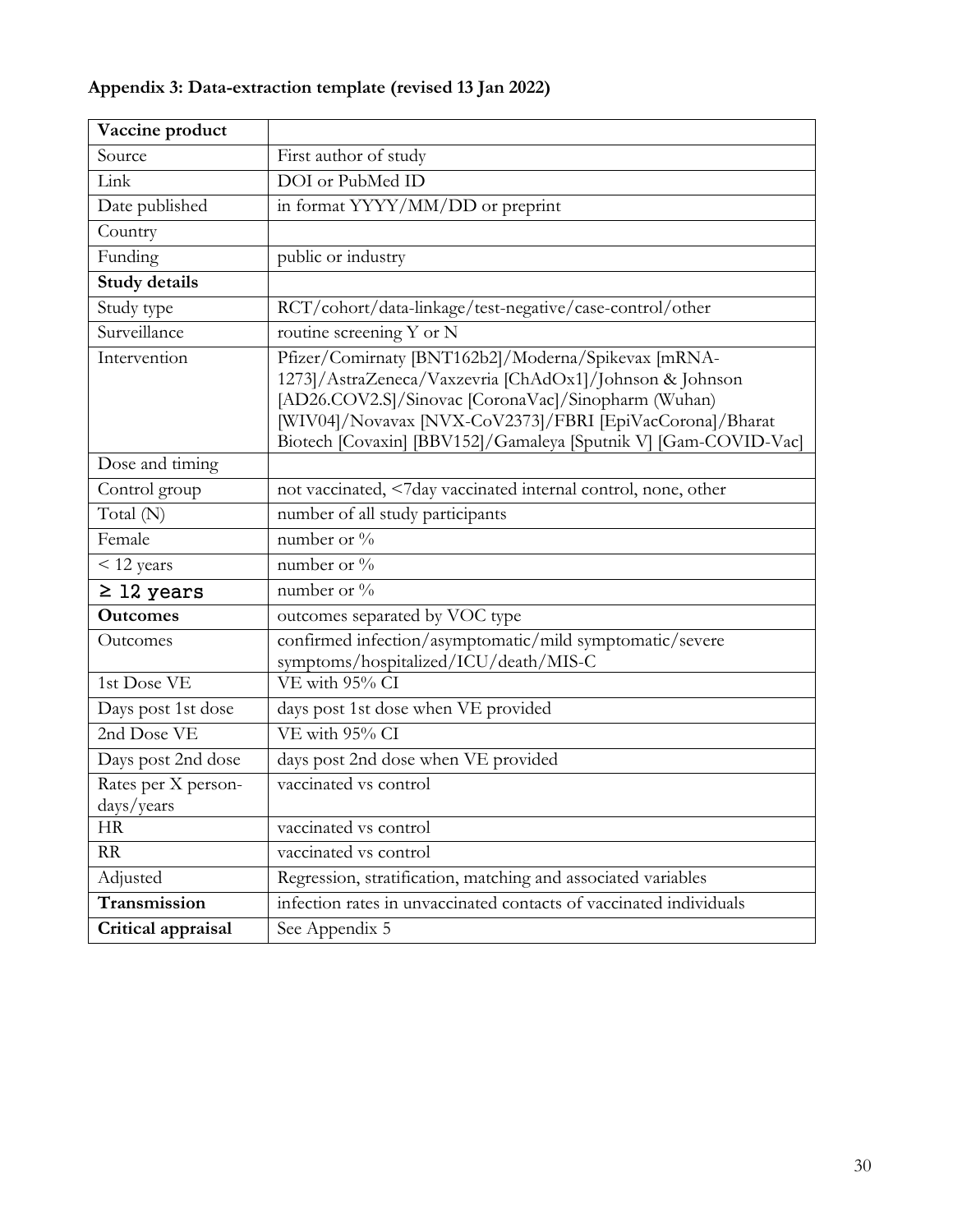# **Appendix 4: Process for assigning Variant of Concern to studies**

A Variant of Concern is considered to be the dominant (≥50%) strain in a study if any of the following conditions apply:

i) the authors make a statement about prevalence of VOC during the study time frame

ii) time and setting of the study is consistent with a VOC being dominant according to the following open tracking sources:

Nextstrain. Real-time tracking of pathogen evolution.<https://nextstrain.org/> Outbreak Info. [https://outbreak.info/locat](https://outbreak.info/location-reports)ion-reports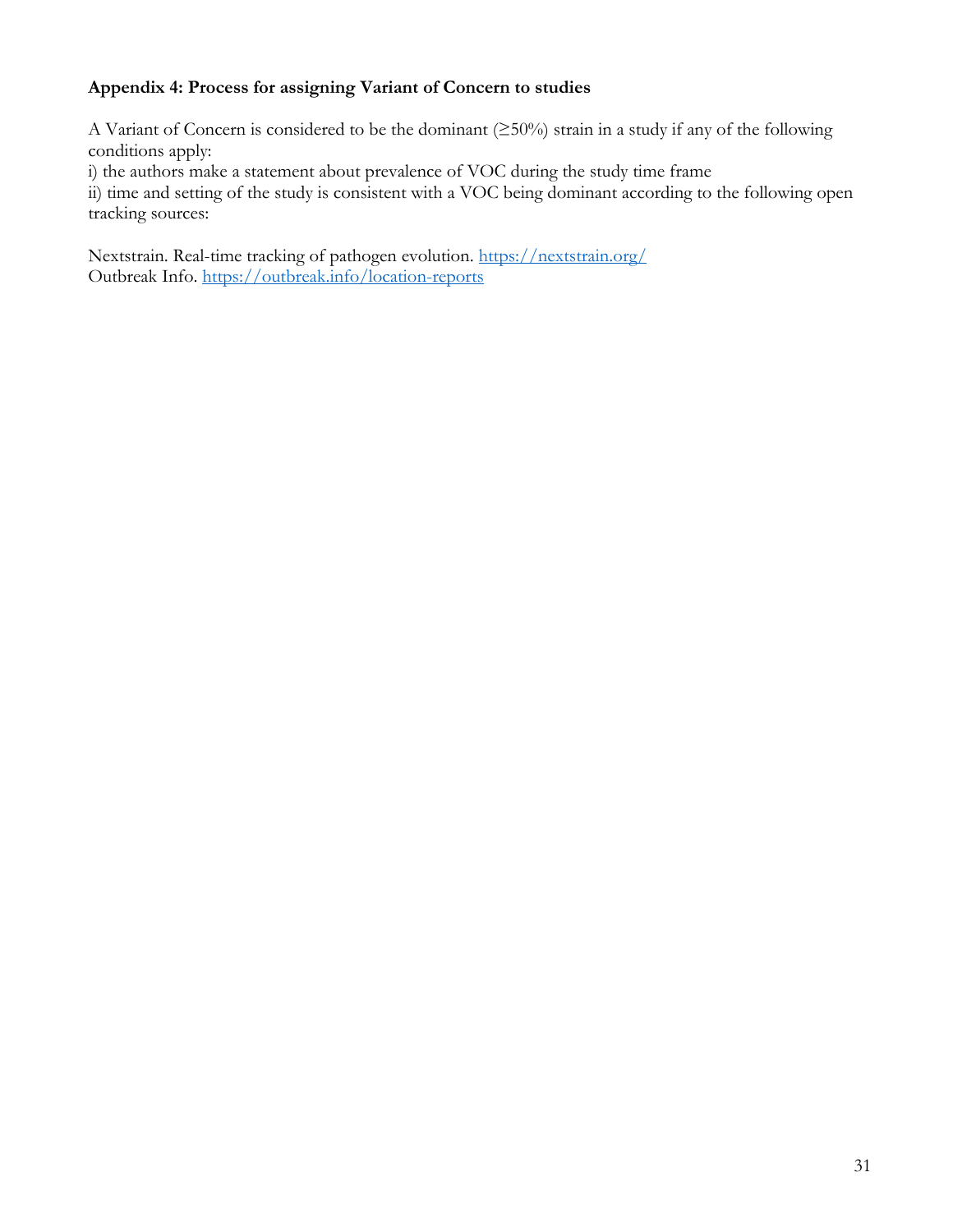## <span id="page-31-0"></span>**Appendix 5: Research question and critical appraisal process (revised 13 Jan 2022)**

| nove we automno                                                                     |                                                                        |  |
|-------------------------------------------------------------------------------------|------------------------------------------------------------------------|--|
| Participants<br>People aged under 18 years at risk of COVID-19 (usually without but |                                                                        |  |
|                                                                                     | sometimes with previous COVID-19 infection)                            |  |
| Intervention                                                                        | COVID-19 Vaccine                                                       |  |
| Comparator                                                                          | Unvaccinated children and adolescents (*)                              |  |
| Outcomes                                                                            | PCR-diagnosis of COVID-19 infection; symptomatic disease; hospital/ICU |  |
|                                                                                     | admission; death; transmission; MIS-C                                  |  |

Review question:

(\*) Eligible studies must have a comparison group (unvaccinated; non-immune period; time since vaccination; 2 doses vs 3 doses); before-after studies, where the infection rate in the first 2 weeks after the vaccination are used as control are commonly performed and may be appraised

### **Key exclusion criteria**

Studies that address the question of interest but from which the information of children cannot be separated from that of adults.

Comparison of one vaccine vs another (e.g., relative effectiveness) is not eligible. Studies reporting only antibody responses are excluded.

### **Critical Appraisal Process**

We appraise the quality of the individual studies using an adapted version of ROBINS-I. This tool classifies the Risk of Bias of a study as **Low, Moderate, Serious, Critical, or No Information**. Low Risk of Bias indicates High Quality, and Critical Risk of Bias indicates Very Low (insufficient) Quality. ROBINS-I appraises 7 bias domains and judges each study against an ideal reference randomized controlled trial. To improve the utility of ROBINS-I for assessing studies reporting vaccine effectiveness, we have focused on study characteristics that introduce bias as reported in the vaccine literature. (WHO. Evaluation of COVID-19 vaccine effectiveness. Interim Guidance. 17 March 2021). Studies rated as "critical" risk of bias will not be included in the Summary statements on Page 1-2 (exception: if limited data available for an outcome for a VOC). An overall judgement of "serious" or "critical" is given when the study is judged to be at serious or critical risk of bias in at least one domain or "serious" in 3 separate ROBINS-I domains.

| <b>VE Study</b>             | Description                                                        |
|-----------------------------|--------------------------------------------------------------------|
| <b>Characteristics that</b> |                                                                    |
| may introduce bias          |                                                                    |
| Study design                | In cohort studies, people who get vaccinated may differ in health- |
|                             | seeking behaviour from people who do not get vaccinated; using a   |
| ROBINS-I: Bias in           | test-negative study design minimizes this type of bias             |
| selection of participants   |                                                                    |
| into study                  | Examples and typical judgement:                                    |
|                             | test-negative design with a clearly defined symptomatic study      |
|                             | population (low)                                                   |
|                             | test-negative design (mixed or unclear study population) or case-  |
|                             | control or cohort design or data-linkage with no concerns          |
|                             | (moderate)                                                         |
|                             | • cross-sectional design or case-control (concerns about whether   |
|                             | controls had same access to vaccines/risk of exposure to           |
|                             | COVID or unclear) or cohort design (concerns that exposed and      |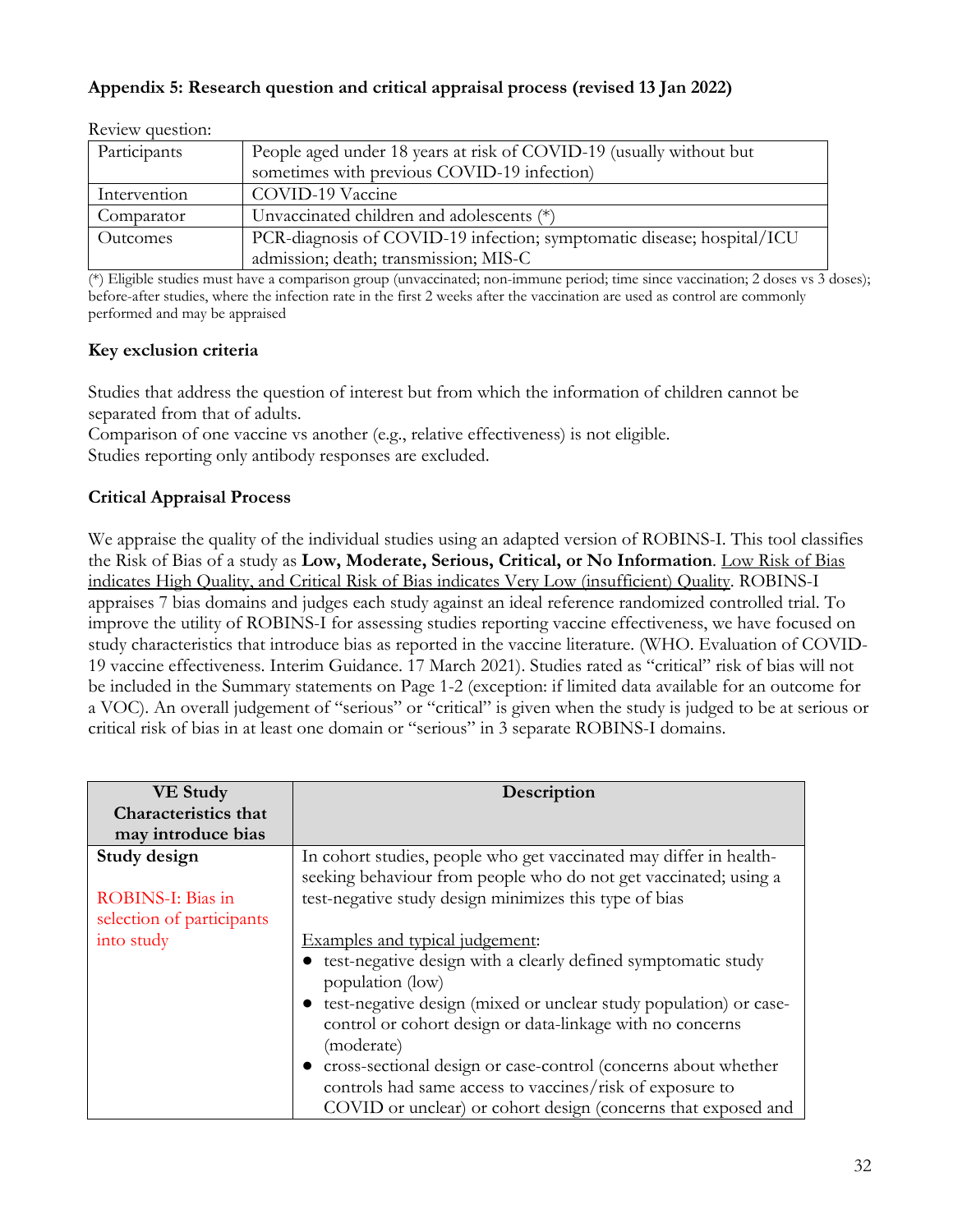|                          | non-exposed were not drawn from the same population)                   |
|--------------------------|------------------------------------------------------------------------|
|                          | (serious)                                                              |
| Method for confirming    | Questionnaires are prone to recollection bias; Population databases    |
| vaccination              | developed for purpose of tracking COVID vaccines minimize this         |
|                          | type of bias                                                           |
| ROBINS-I: Bias in        |                                                                        |
| classification of        | Examples and typical judgement:                                        |
| interventions            | database linkage study (low)                                           |
|                          | Questionnaire with confirmation by an additional method (e.g.,         |
|                          | registry) of at least a subset of study population (moderate)          |
|                          | Questionnaire without confirmation by an additional method             |
|                          | (serious)                                                              |
|                          | · Estimating vaccination status based on surveillance data alone       |
|                          | (critical)                                                             |
| Databases used for       | Databases developed for collecting data on COVID are less prone        |
| retrieval of COVID test  | to bias due to missing information and misclassification               |
| results, participant     |                                                                        |
| prognostic factors, and  | Examples and typical judgement:                                        |
| clinical outcomes        | database for non-COVID purpose but with individual level data          |
|                          | (moderate)                                                             |
| ROBINS-I: Bias in        | · database for non-COVID purpose without individual level data         |
| classification of        | (serious)                                                              |
| interventions            | • no or unclear description of database type (critical)                |
| Assignment of            | Using date of symptom onset (if within 10 days of testing) as          |
| infection start date     | infection start date reduces risk of misclassification bias (e.g.,     |
|                          | vaccinated participant who is reported as COVID+ may have been         |
| ROBINS-I: Bias in        | infected prior to receiving the vaccine or during non-immune           |
| classification of        | period) and sensitivity of assays decreases over time                  |
| interventions            |                                                                        |
|                          | Examples and typical judgement:                                        |
|                          | using a PCR positive test that was part of an ongoing                  |
|                          | standardized monitoring system (e.g., within a health network)         |
|                          | $(\text{low})$                                                         |
|                          | using sample date without interview or documented                      |
|                          | confirmation of symptoms $\leq 10$ days (relevant for symptomatic      |
|                          | disease only) (serious)                                                |
| Verification of          | Prospective, standardized collection of symptoms from patients         |
| symptoms                 | reduces risk of missing information bias; testing within 10 days after |
|                          | symptom onset reduces risk of false-negative COVID test                |
| ROBINS-I: Bias in        |                                                                        |
| classification of        | Examples and typical judgement:                                        |
| interventions            | using sample date without patient report/ documented                   |
|                          | confirmation of symptoms $\leq 10$ days (relevant for symptomatic      |
|                          | disease only) (serious)                                                |
|                          | if symptomatic COVID is not an outcome (no information)                |
| Accounting for non-      | Reported absence of vaccine effect during non-immune period            |
| immune period (first 14  | reduces risk of residual confounding bias                              |
| days after first vaccine |                                                                        |
| dose)                    | Example/common case:                                                   |
|                          |                                                                        |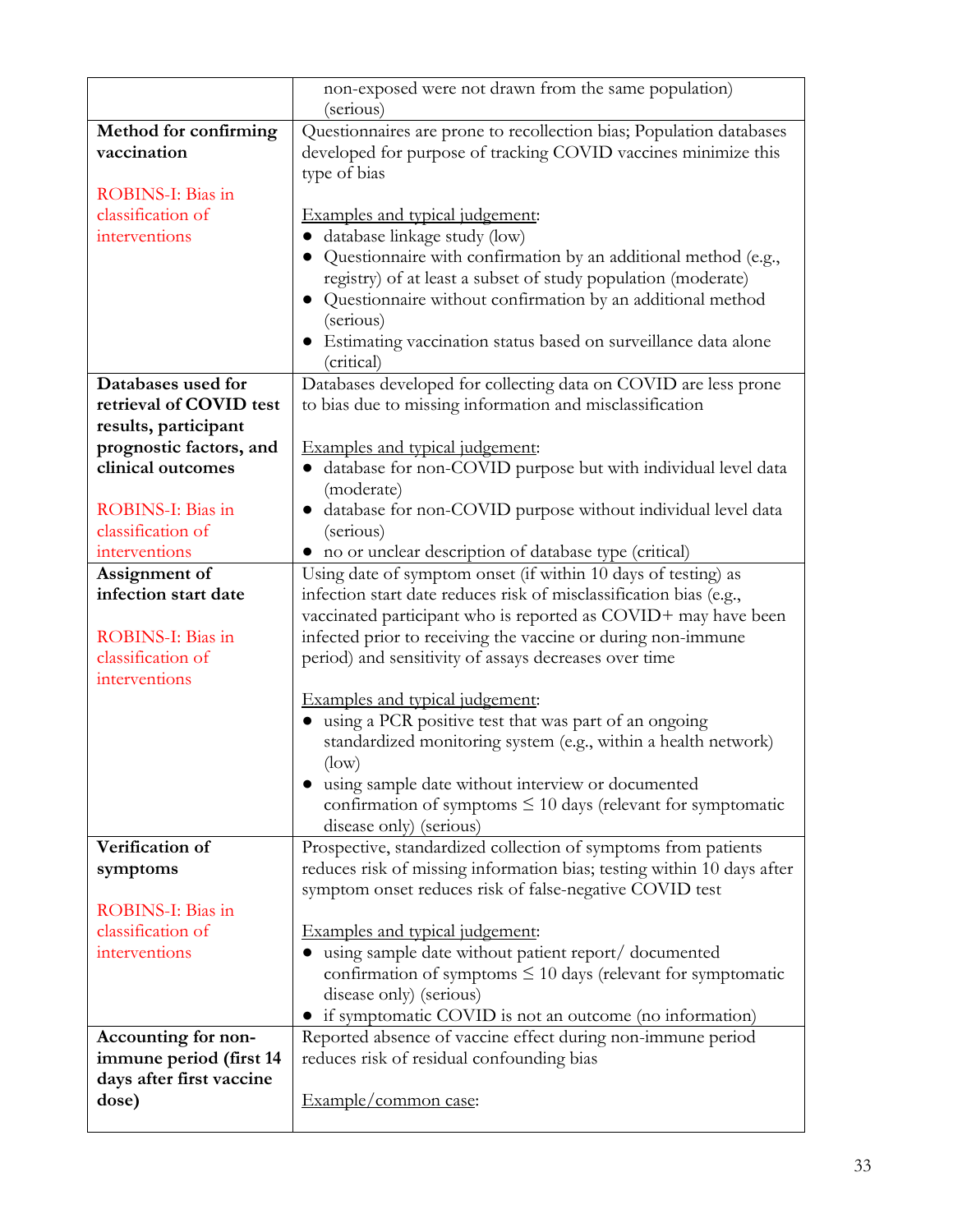| <b>ROBINS-I:</b> Bias due to    | • presence of an effect during non-immune period or result not                                                                                                                                                                                                                                                                     |
|---------------------------------|------------------------------------------------------------------------------------------------------------------------------------------------------------------------------------------------------------------------------------------------------------------------------------------------------------------------------------|
| confounding                     | reported (moderate)                                                                                                                                                                                                                                                                                                                |
|                                 | • unclear that non-immune period was considered (serious)                                                                                                                                                                                                                                                                          |
| Inclusion of                    | Exclusion (or separate analysis) of participants with prior COVID                                                                                                                                                                                                                                                                  |
| participants with prior         | infection reduces concern about differences in infectivity as well as                                                                                                                                                                                                                                                              |
| <b>COVID</b> infection          | risk-taking and health-seeking behaviour                                                                                                                                                                                                                                                                                           |
|                                 |                                                                                                                                                                                                                                                                                                                                    |
| <b>ROBINS-I: Bias due to</b>    | Examples and typical judgement:                                                                                                                                                                                                                                                                                                    |
| confounding                     | • inclusion of prior infection status as a covariate in the models                                                                                                                                                                                                                                                                 |
|                                 | (moderate)                                                                                                                                                                                                                                                                                                                         |
|                                 | • previously infected not excluded or analyzed separately (serious)                                                                                                                                                                                                                                                                |
| Accounting for<br>calendar time | Accounting for calendar time reduces bias due to differences in<br>vaccine accessibility and risk of exposure over time                                                                                                                                                                                                            |
|                                 |                                                                                                                                                                                                                                                                                                                                    |
| <b>ROBINS-I: Bias due to</b>    | Examples and typical judgement:                                                                                                                                                                                                                                                                                                    |
| confounding (time-              | use of time-varying statistics without explicit mention of<br>$\bullet$                                                                                                                                                                                                                                                            |
| varying confounding)            | adjustment for calendar time (moderate)                                                                                                                                                                                                                                                                                            |
|                                 | • not taken into account but short-time frame (e.g., $\leq$ 2 months)                                                                                                                                                                                                                                                              |
|                                 | (serious)                                                                                                                                                                                                                                                                                                                          |
|                                 | • not taken into account and time frame >2 months (critical)                                                                                                                                                                                                                                                                       |
| <b>Adjustment</b> for           | Adjustment for prognostic factors for COVID infection, severity of                                                                                                                                                                                                                                                                 |
| prognostic factors              | disease, and vaccination, such as age, gender, race, ethnicity,                                                                                                                                                                                                                                                                    |
|                                 | socioeconomic factors, occupation (HCW, LTC), and chronic                                                                                                                                                                                                                                                                          |
| <b>ROBINS-I: Bias due to</b>    | medical conditions                                                                                                                                                                                                                                                                                                                 |
| confounding                     |                                                                                                                                                                                                                                                                                                                                    |
|                                 | Examples and typical judgement:                                                                                                                                                                                                                                                                                                    |
|                                 | • no or insufficient adjustment for occupation (or number of tests<br>as a surrogate for exposure risk) -exception age>65 or LTCF                                                                                                                                                                                                  |
|                                 | resident (moderate)                                                                                                                                                                                                                                                                                                                |
|                                 | no or insufficient adjustment for socioeconomic factors (or                                                                                                                                                                                                                                                                        |
|                                 | neighborhood or income as a surrogate), race, ethnicity (serious)                                                                                                                                                                                                                                                                  |
|                                 | • no or insufficient adjustment for age (any study population) or                                                                                                                                                                                                                                                                  |
|                                 | chronic medical conditions (LTC)(critical)                                                                                                                                                                                                                                                                                         |
| <b>Testing frequency</b>        | Similar frequency of testing between groups reduces risk of bias                                                                                                                                                                                                                                                                   |
|                                 | introduced by detecting asymptomatic infection in one group but                                                                                                                                                                                                                                                                    |
| ROBINS-I: Bias in               | not in another (e.g., when only one group undergoes surveillance                                                                                                                                                                                                                                                                   |
| measurement of                  | screening)                                                                                                                                                                                                                                                                                                                         |
| outcomes                        |                                                                                                                                                                                                                                                                                                                                    |
|                                 |                                                                                                                                                                                                                                                                                                                                    |
|                                 |                                                                                                                                                                                                                                                                                                                                    |
|                                 |                                                                                                                                                                                                                                                                                                                                    |
|                                 |                                                                                                                                                                                                                                                                                                                                    |
|                                 |                                                                                                                                                                                                                                                                                                                                    |
|                                 | Examples and typical judgement:<br>• no systematic screening but consistent methods for detection in<br>one group vs. the other, e.g., within health networks (moderate)<br>screening performed for a subset of both study groups (serious)<br>screening performed routinely in one study group but not in the<br>other (critical) |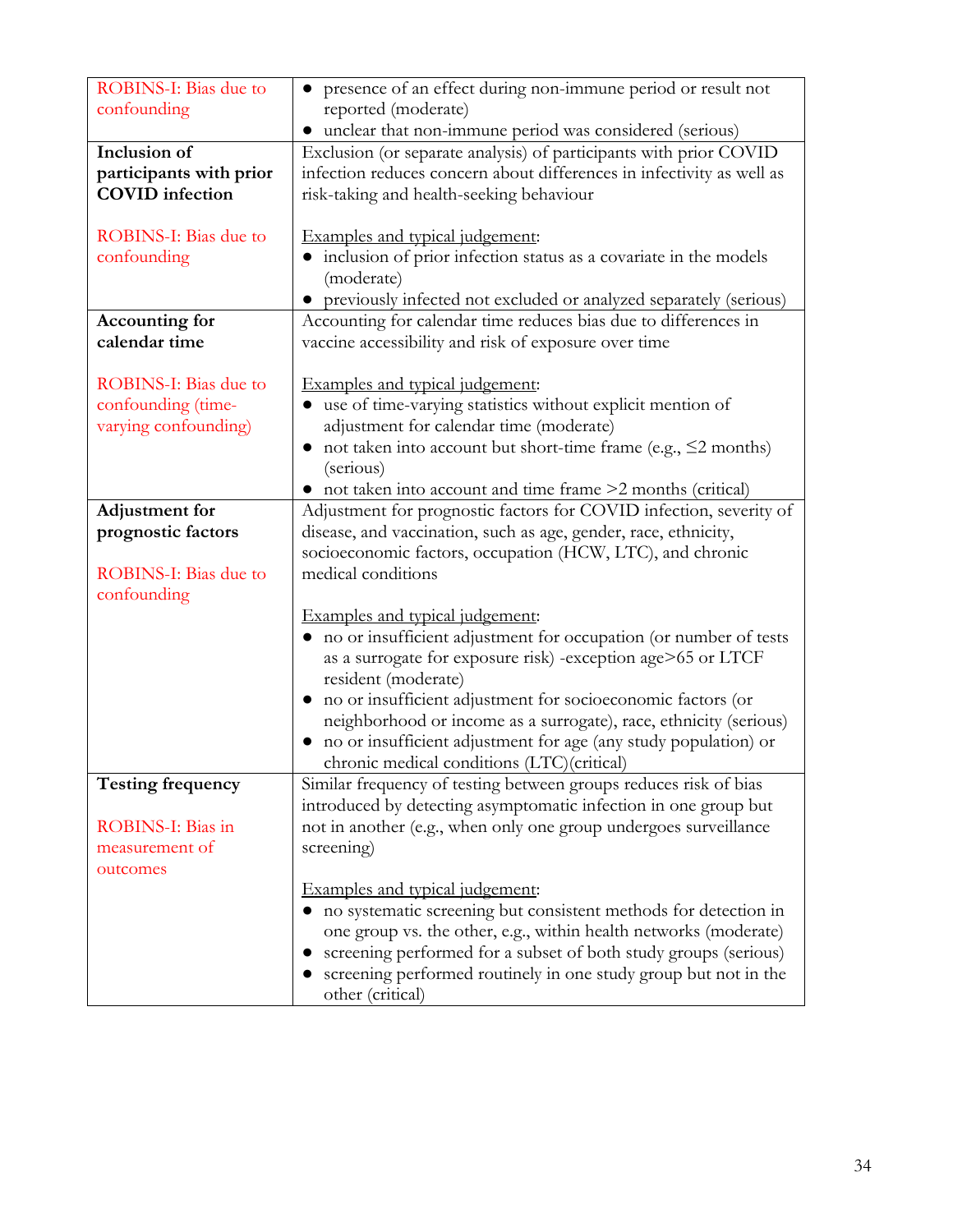### **Appendix 6: Detailed description of the narrative summary statement (revised 13 Jan 2022)**

We include studies with the following clinical outcomes: prevention of infection, MIS-C, severe disease (as defined by the study investigators), hospitalization, death, and prevention of transmission. These outcomes were selected because they are less susceptible to bias, or they are important for parents and patients. If data are not available for these specific outcomes, but are available for symptomatic infection, data for these additional outcomes are provided temporarily.

We aim at providing a lay language, standardized summary statement for each combination of vaccine and VOC for which we found evidence.

Where more than one study was found, we will provide a summary statement with a **range of the estimates across the studies**.

Where a single study provided data, we will provide the **estimate plus 95% confidence interval** for that study. As additional studies are added, the estimate plus confidence interval will be replaced by a range as described above.

In the summaries, "prevented" or "protects" will be applied to mean estimates or range of mean estimates that are greater than or equal to 50%.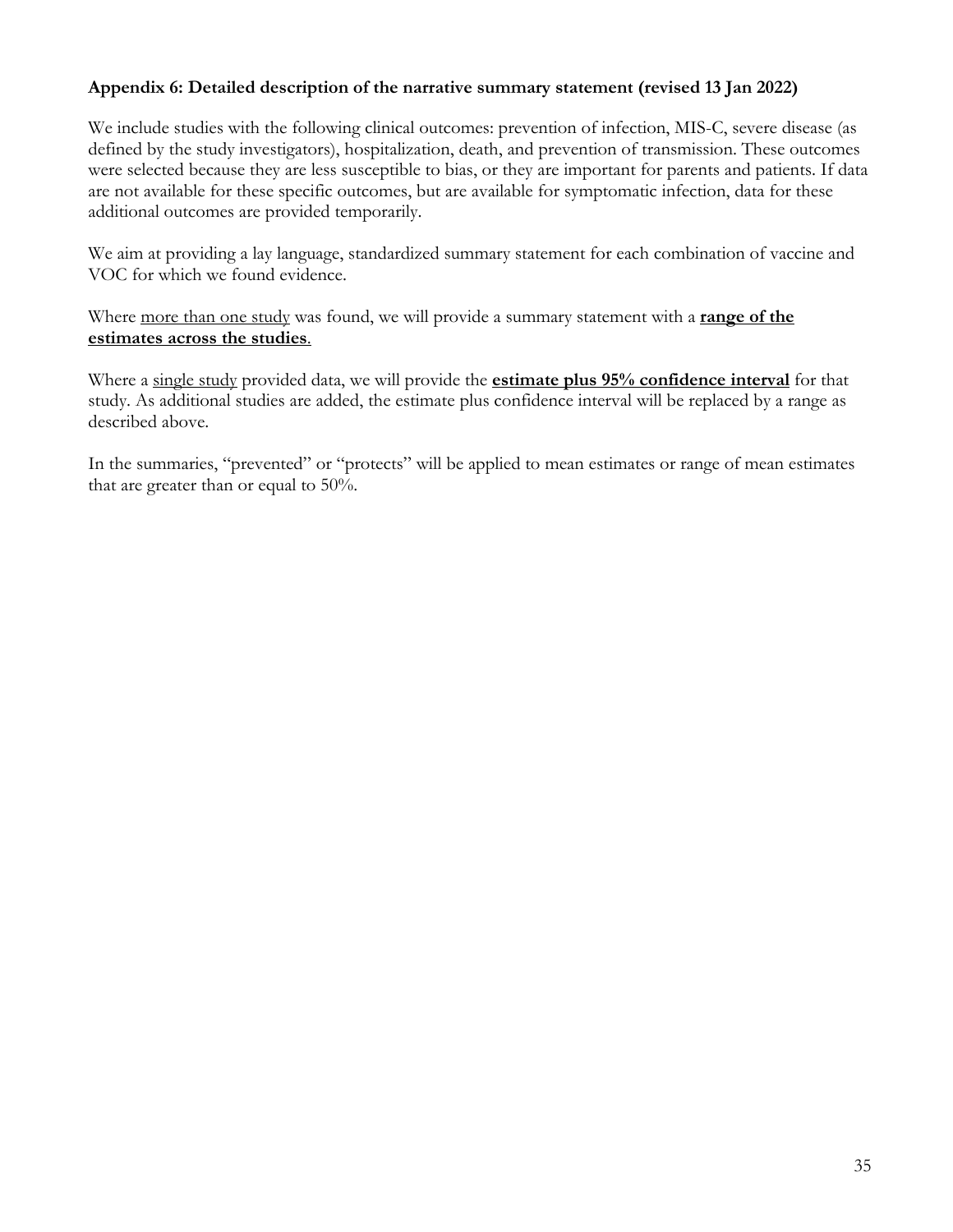### **Appendix 7: Table 1b. Visual summary of evidence for COVID-19 vaccines overall and for variants of concern (Moderate to Low Risk of Bias Studies compared to All studies)**

#### Bottom orange row  $=$  serious ROB studies only **Outcome (and vaccine) Vaccine Effectiveness (2 doses unless otherwise stated) for each combination of vaccine, variant, and outcome Overall Alpha Beta Gamma Delta Omicron Any Infection** Pfizer  $\boxed{91\%}$  $(1 \text{Obs} - \text{ref } 3)$ 81 to 92%  $(5 \text{Obs} - \text{ref})$  $\frac{2,6,9,11,13}{$ 59%  $(1 \text{Obs} - \text{ref } 11)$ Same single study  $91.5 - 93\%$ (2 Obs - ref 1,17) 53.1% (1 Obs - ref 13) Moderna CoronaVac 38%  $(1 \text{Obs} - \text{ref } 12)$ Same single study **Symptomatic Infection** Pfizer  $\Big| \qquad \Big| \qquad \Big| \qquad \Big| \qquad \Big| \qquad \Big| \qquad \Big| \qquad \Big| \qquad \Big| \qquad \Big| \qquad \Big| \qquad \Big| \qquad \Big| \qquad \Big| \qquad \Big| \qquad \Big| \qquad \Big| \qquad \Big| \qquad \Big| \qquad \Big| \qquad \Big| \qquad \Big| \qquad \Big| \qquad \Big| \qquad \Big| \qquad \Big| \qquad \Big| \qquad \Big| \qquad \Big| \qquad \Big| \qquad \Big| \qquad \Big| \qquad \Big| \qquad \Big| \qquad \Big| \qquad \Big|$ (3 Obs - ref  $\frac{5,9,16}{ }$  $71 \text{ to } 83\%$  $(1 \text{Obs} - \text{ref} 5)$  $94 - 96%$ (1 Obs - ref 19) Same single study Moderna | Same single study 98% (1 Obs - ref 19) CoronaVac Same single study  $41\%$ (1 Obs - ref 21) Johnson & Johnson Same single study  $58\% *$ (1 Obs - ref 19) **Transmission**  Pfizer Moderna CoronaVac **ICU Admission**  Pfizer and the set of the set of the set of the set of the set of the set of the set of the set of the set of the set of the set of the set of the set of the set of the set of the set of the set of the set of the set of th (1 Obs - ref 4) Same single study Moderna CoronaVac de la component de la component de la component de la component de la component de la component de l  $(1 \text{Obs} - \text{ref } 12)$